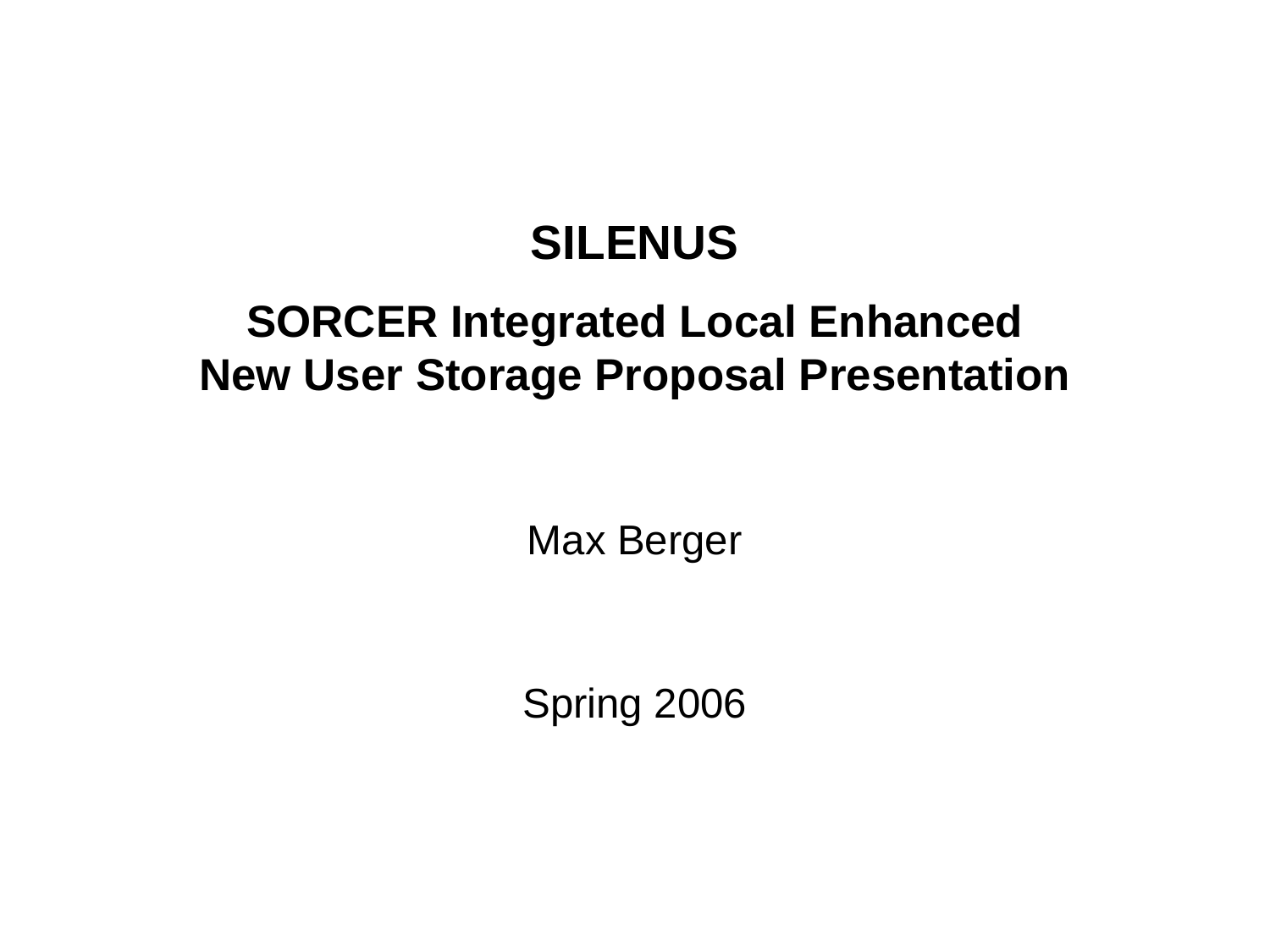### **Agenda**

- [Introduction](#page-2-0)
- [Existing Solutions](#page-8-0)
- [Architectural Qualities](#page-9-0)
- [System Usage Patterns](#page-20-0)
- [Requirements](#page-23-0)
- [Design](#page-24-0)
- [Validation](#page-29-0)
- [Conclusion](#page-34-0)

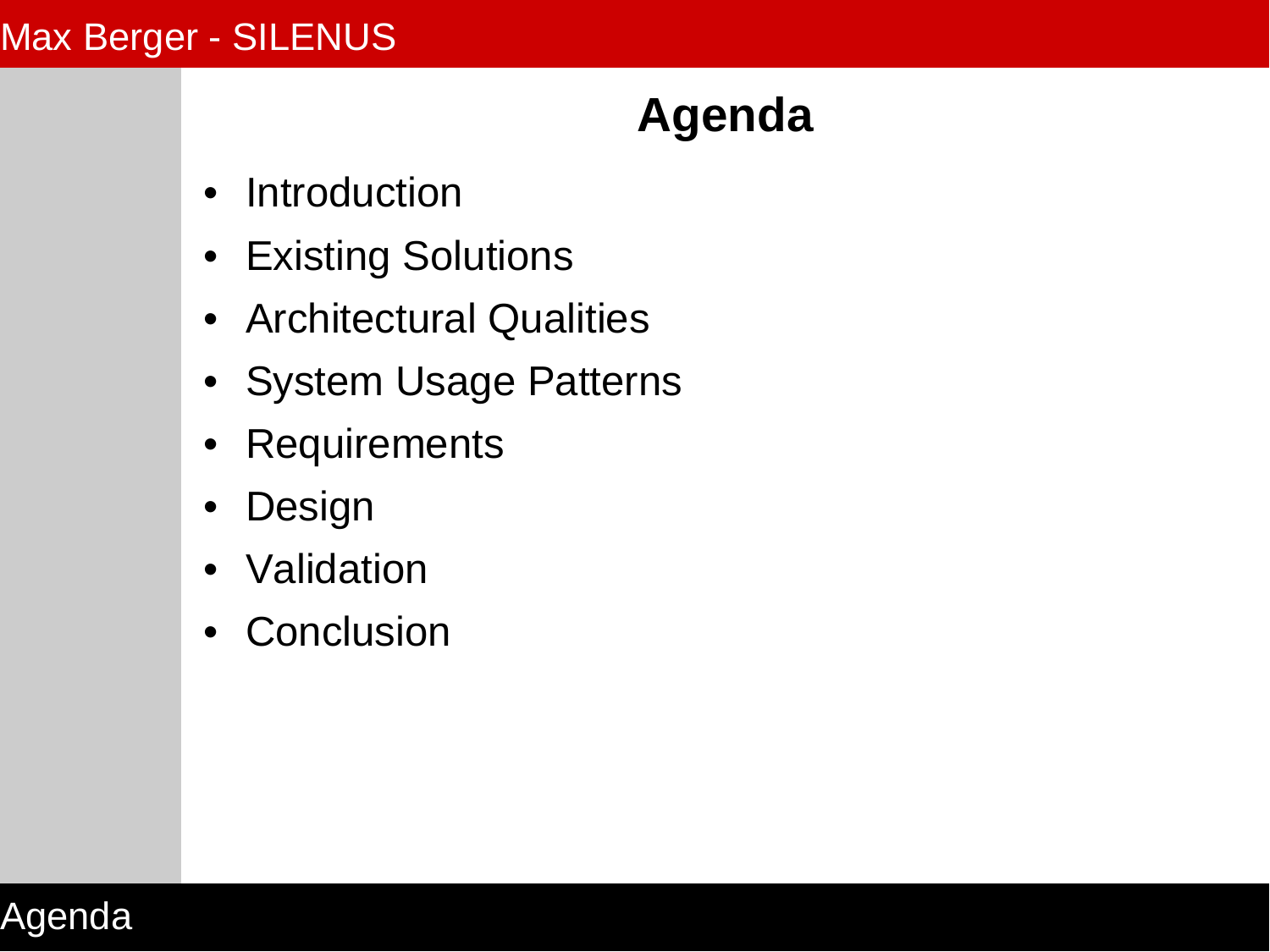#### <span id="page-2-0"></span>**[Introduction](#page-2-0)**

- [Speaker's](#page-3-0) **[Qualifications](#page-3-0)**
- [Eight Fallacies](#page-4-0)
- [Eight Truth](#page-5-0)
- [Problem](#page-6-0)
- [Goal](#page-7-0) **[Solutions](#page-8-0)**
- **[Qualities](#page-9-0)**
- [System Usage](#page-20-0)
- **[Requirements](#page-23-0)**
- **[Design](#page-24-0)**
- [Validation](#page-29-0)
- **[Conclusion](#page-34-0)**
- [Appendix A](#page-37-0)
- [Appendix B](#page-45-0) [Appendix C](#page-50-0)
- [Appendix C](#page-55-0)
- [Appendix E](#page-65-0)

Introduction

### **Introduction**

- [Speaker's Qualifications](#page-3-0)
- [Eight Fallacies of Network Computing](#page-4-0)
- [Eight Truth of Distributed Computing](#page-5-0)
- [Problem Statement](#page-6-0)
- [Goal](#page-7-0)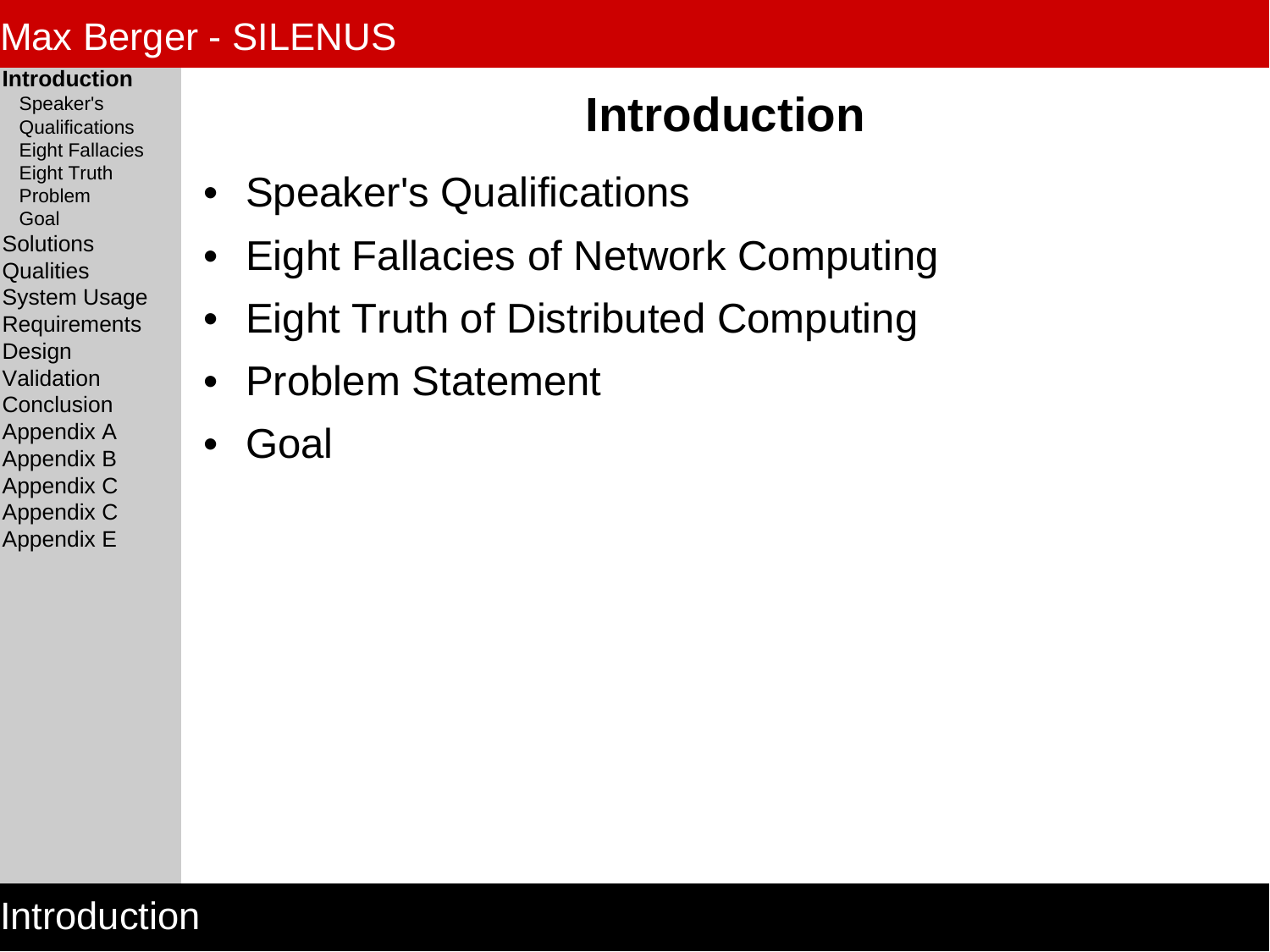- <span id="page-3-0"></span>**[Introduction](#page-2-0)**
- **[Speaker's](#page-3-0) [Qualifications](#page-3-0)**
- [Eight Fallacies](#page-4-0)
- [Eight Truth](#page-5-0)
- [Problem](#page-6-0)
- [Goal](#page-7-0)
- **[Solutions](#page-8-0)**
- **[Qualities](#page-9-0)**
- [System Usage](#page-20-0)
- **[Requirements](#page-23-0)**
- **[Design](#page-24-0)**
- [Validation](#page-29-0) **[Conclusion](#page-34-0)**
- [Appendix A](#page-37-0)
- [Appendix B](#page-45-0)
- [Appendix C](#page-50-0)
- [Appendix C](#page-55-0)
- [Appendix E](#page-65-0)

### **Speaker's Qualifications**

- Max Berger is a graduate student in computer science. He is planning to graduate with a Ph.D. in December 2006.
- His Bachler's project topic was "RemoteFinder A graphical interface for SCP"
- His Master's topic was "Integrated PIM data management with SyncML"
- His main research interest is distributed applications, with a focus on dynamic distributed applications.
- Has published 3 papers (2 related to SILENUS)
- His degree is currently funded through teaching introductory classes in computer science.

#### Introduction - Speaker's Qualifications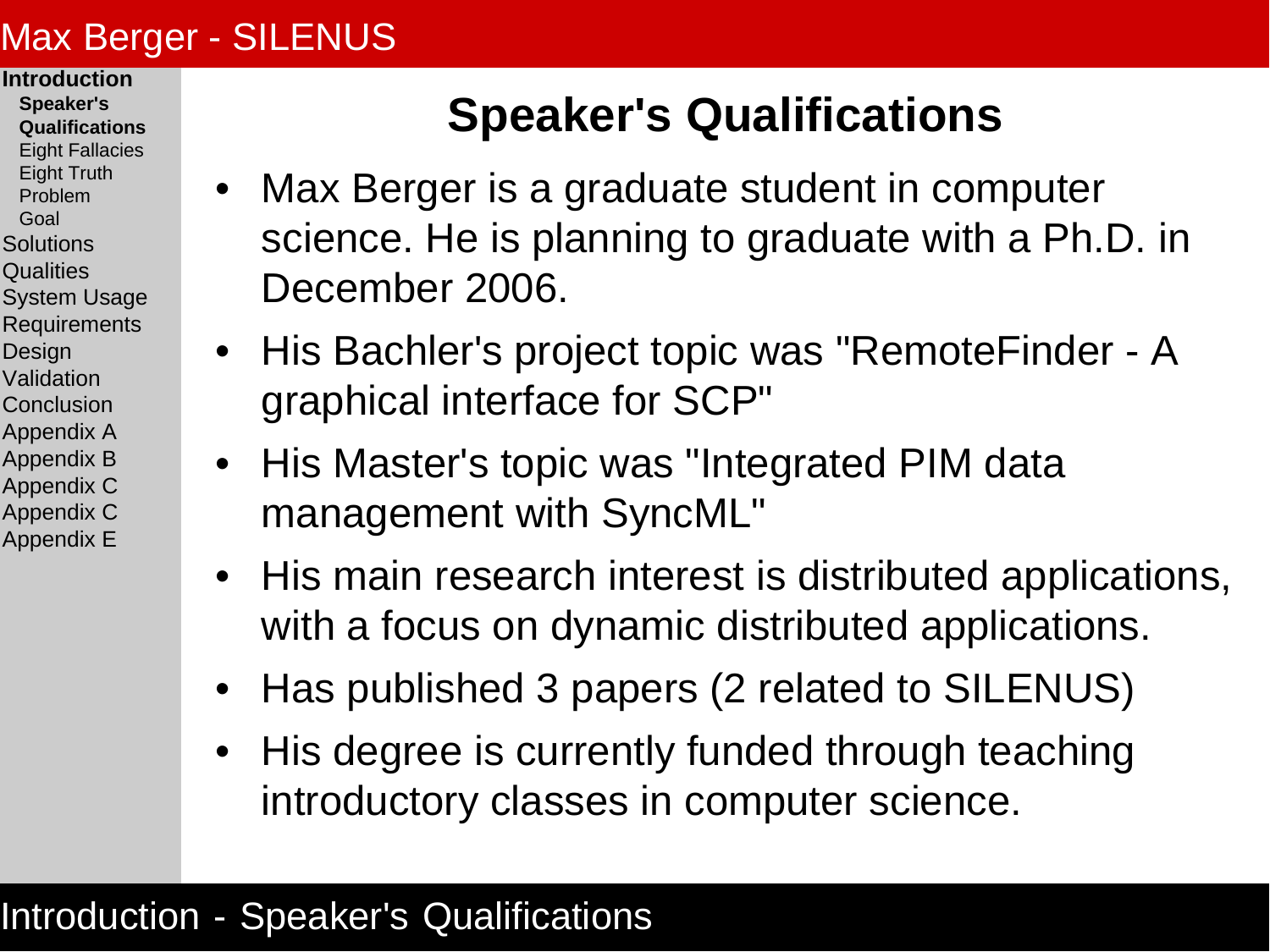#### <span id="page-4-0"></span>**[Introduction](#page-2-0)**

- [Speaker's](#page-3-0) **[Qualifications](#page-3-0)**
- **[Eight Fallacies](#page-4-0)**
- [Eight Truth](#page-5-0) [Problem](#page-6-0)
- [Goal](#page-7-0)
- **[Solutions](#page-8-0)**
- **[Qualities](#page-9-0)**
- [System Usage](#page-20-0)
- **[Requirements](#page-23-0)**
- [Design](#page-24-0)
- [Validation](#page-29-0)
- **[Conclusion](#page-34-0)**
- [Appendix A](#page-37-0)
- [Appendix B](#page-45-0)
- [Appendix C](#page-50-0)
- [Appendix C](#page-55-0)
- [Appendix E](#page-65-0)

# **Eight Fallacies of Network Computing**

Essentially everyone, when they first build a distributed application, makes the following eight assumptions. All prove to be false in the long run and all cause big trouble and painful learning experiences.

- 1. The network is reliable
- 2. Latency is zero
- 3. Bandwidth is infinite
- 4. The network is secure
- 5. Topology doesn't change
- 6. There is one administrator
- 7. Transport cost is zero
- 8. The network is homogeneous

#### Introduction - Eight Fallacies of Network Computing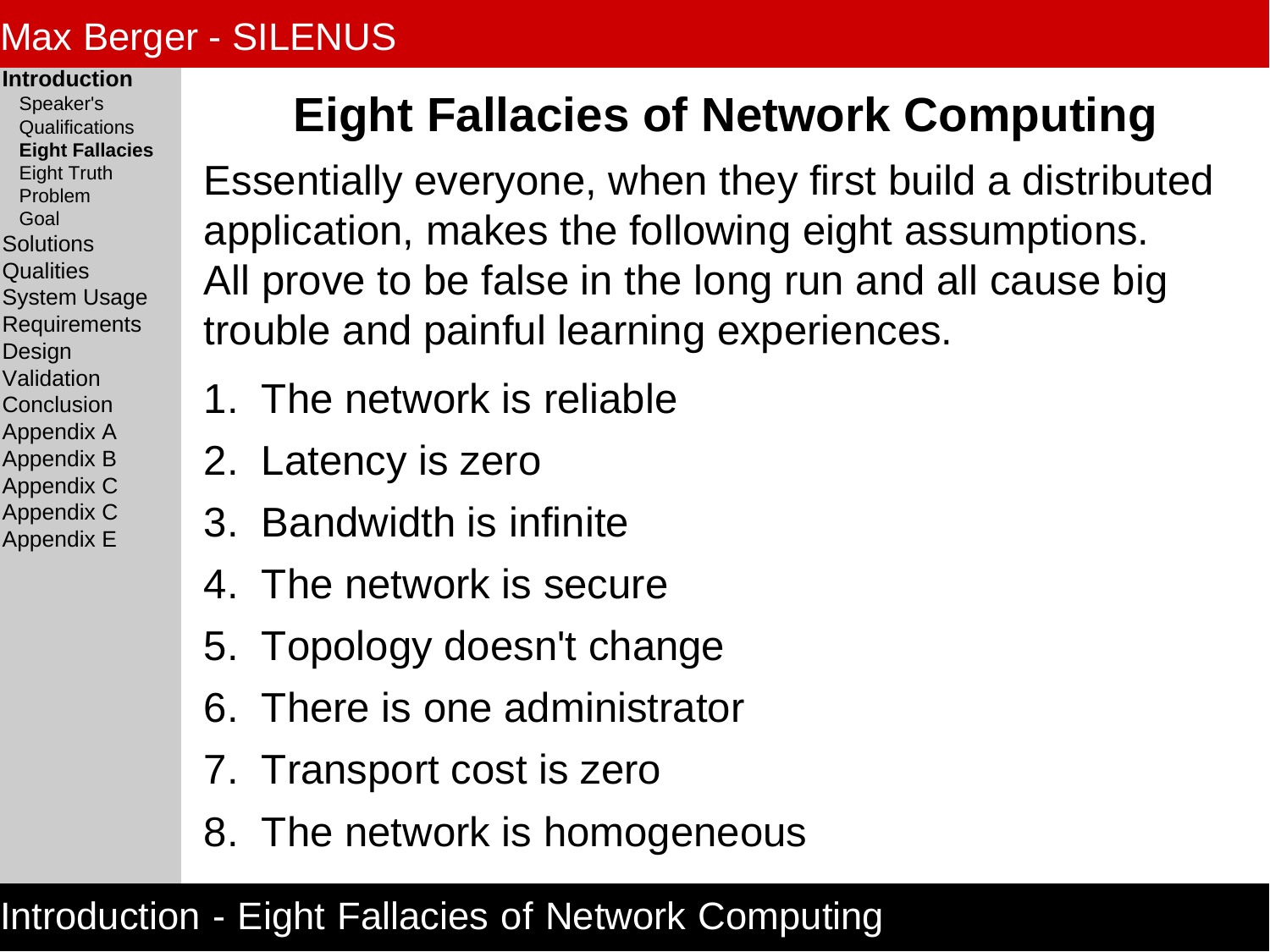#### <span id="page-5-0"></span>**[Introduction](#page-2-0)**

- [Speaker's](#page-3-0) **[Qualifications](#page-3-0)**
- [Eight Fallacies](#page-4-0)
- **[Eight Truth](#page-5-0)**
- [Problem](#page-6-0)
- [Goal](#page-7-0)
- **[Solutions](#page-8-0)**
- **[Qualities](#page-9-0)**
- [System Usage](#page-20-0) **[Requirements](#page-23-0)**
- **[Design](#page-24-0)**
- [Validation](#page-29-0)
- **[Conclusion](#page-34-0)**
- [Appendix A](#page-37-0)
- [Appendix B](#page-45-0)
- [Appendix C](#page-50-0)
- [Appendix C](#page-55-0)
- [Appendix E](#page-65-0)

# **Eight Truth of Distributed Computing**

Based on these eight fallacies, I define eight truth of distributed computing: (no relation to RFC 1925)

- 1. The network can fail at any time
- 2. Network messages arrive in random order
- 3. The network is always too slow
- 4. Someone is always listening and trying to break in
- 5. Machines get added and removed at any time
- 6. Every system has its own configuration and administrator
- 7. Moving data costs money
- 8. There will be any possible OS / architecture out there. They all want to be part of the network!

### Introduction - Eight Truth of Distributed Computing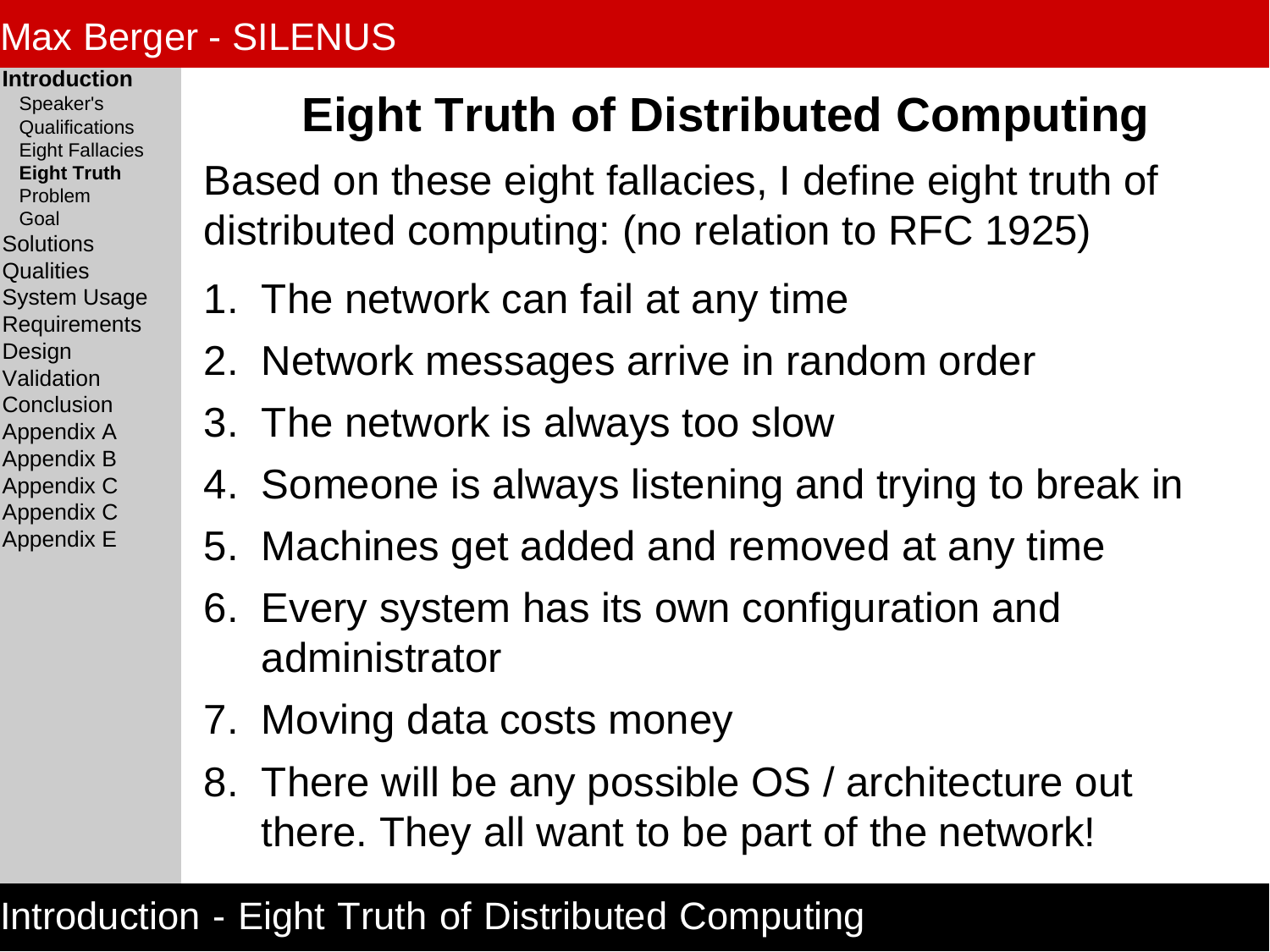- <span id="page-6-0"></span>**[Introduction](#page-2-0)**
- [Speaker's](#page-3-0) **[Qualifications](#page-3-0)**
- [Eight Fallacies](#page-4-0)
- [Eight Truth](#page-5-0)
- **[Problem](#page-6-0)**
- [Goal](#page-7-0)
- **[Solutions](#page-8-0)**
- **[Qualities](#page-9-0)**
- [System Usage](#page-20-0) **[Requirements](#page-23-0)**
- [Design](#page-24-0)
- [Validation](#page-29-0)
- **[Conclusion](#page-34-0)**
- [Appendix A](#page-37-0)
- [Appendix B](#page-45-0)
- [Appendix C](#page-50-0)
- [Appendix C](#page-55-0)
- [Appendix E](#page-65-0)

### **Problem Statement**

- Existing file storage solutions
	- Are difficult to set up
	- Require high maintenance
	- Have problems with server downtime
	- Don't handle topology changes
	- Don't provide confidentiality from administrators
	- Don't scale for large number of nodes
	- Are incompatible with service-oriented architectures

#### Introduction - Problem Statement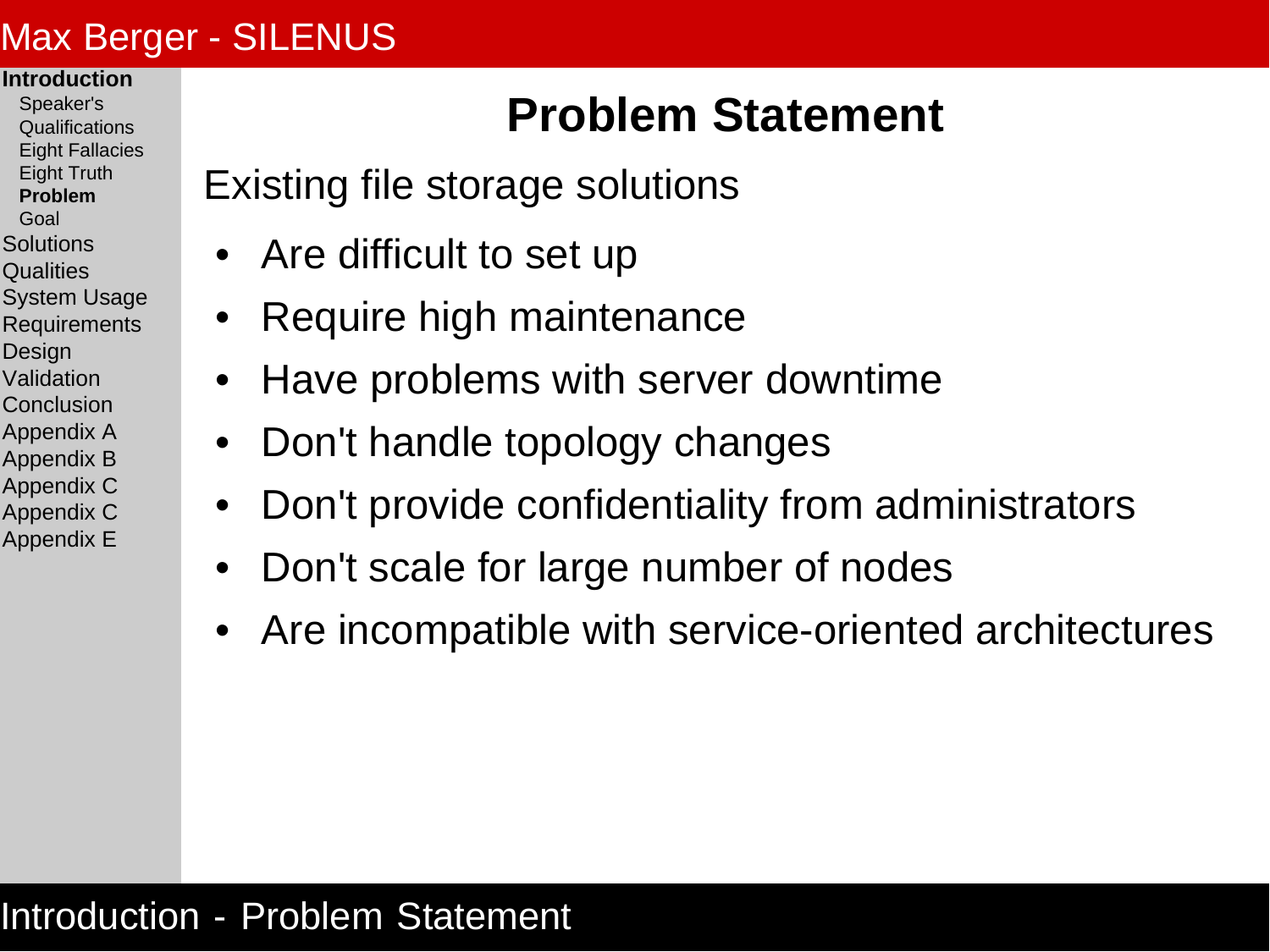#### <span id="page-7-0"></span>**[Introduction](#page-2-0)**

- [Speaker's](#page-3-0) **[Qualifications](#page-3-0)**
- [Eight Fallacies](#page-4-0)
- [Eight Truth](#page-5-0)
- [Problem](#page-6-0)
- **[Goal](#page-7-0)**
- **[Solutions](#page-8-0)**
- **[Qualities](#page-9-0)**
- [System Usage](#page-20-0)
- **[Requirements](#page-23-0)**
- [Design](#page-24-0)
- [Validation](#page-29-0)
- **[Conclusion](#page-34-0)**
- [Appendix A](#page-37-0) [Appendix B](#page-45-0)
- [Appendix C](#page-50-0)
- [Appendix C](#page-55-0)
- [Appendix E](#page-65-0)

### **Goal**

To develop a distributed file storage solutions that

- Is truly network centric
- Addresses the issues given in the problem statement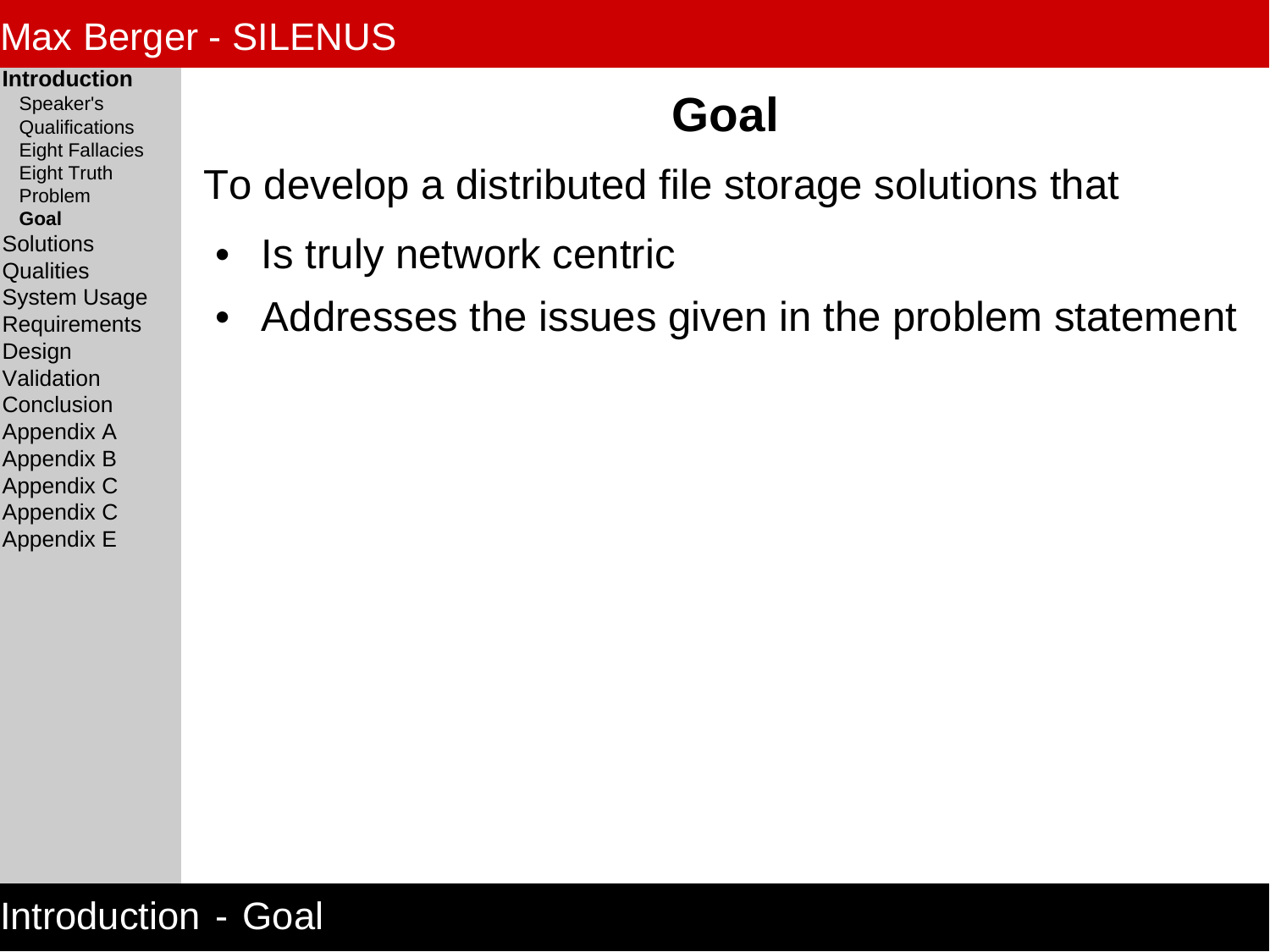#### <span id="page-8-0"></span>**[Introduction](#page-2-0)**

- **[Solutions](#page-8-0)**
- **[Core Features](#page-8-0)**
- **[Qualities](#page-9-0)**
- [System Usage](#page-20-0)
- **[Requirements](#page-23-0)**
- [Design](#page-24-0)
- [Validation](#page-29-0)
- **[Conclusion](#page-34-0)**
- [Appendix A](#page-37-0)
- [Appendix B](#page-45-0)
- [Appendix C](#page-50-0)
- 
- [Appendix C](#page-55-0)
- [Appendix E](#page-65-0)

### **File system Core Features Table**

| <b>Feature</b>            | <b>NFS</b> | <b>CIFS</b> | <b>AFS</b> |           |           | Coda Glob Avaki |
|---------------------------|------------|-------------|------------|-----------|-----------|-----------------|
| Remote                    | Yes        | Yes         | Yes        | Yes       | Yes       | Yes             |
| Migratable<br>(same)      | $>=$ 4     | Yes         | Yes        | Yes       | Yes       | Yes             |
| Migratable<br>(other)     | $>=$ 4     | <b>No</b>   | Yes        | Yes       | Yes       | Yes             |
| <b>Replicated</b>         | <b>No</b>  | <b>No</b>   | R/O        | R / W     | R/O       | R / W           |
| <b>Self</b><br>optimizing | <b>No</b>  | <b>No</b>   | <b>No</b>  | <b>No</b> | Yes       | Yes             |
| <b>Self</b><br>managing   | <b>No</b>  | <b>No</b>   | <b>No</b>  | <b>No</b> | Yes       | Yes             |
| <b>Easy install</b>       | Yes        | Yes         | No         | No        | <b>No</b> | <b>No</b>       |
| Compat.                   | Yes        | Yes         | Yes        | Yes       | No        | No              |

#### Existing Solutions - File system Core Features Table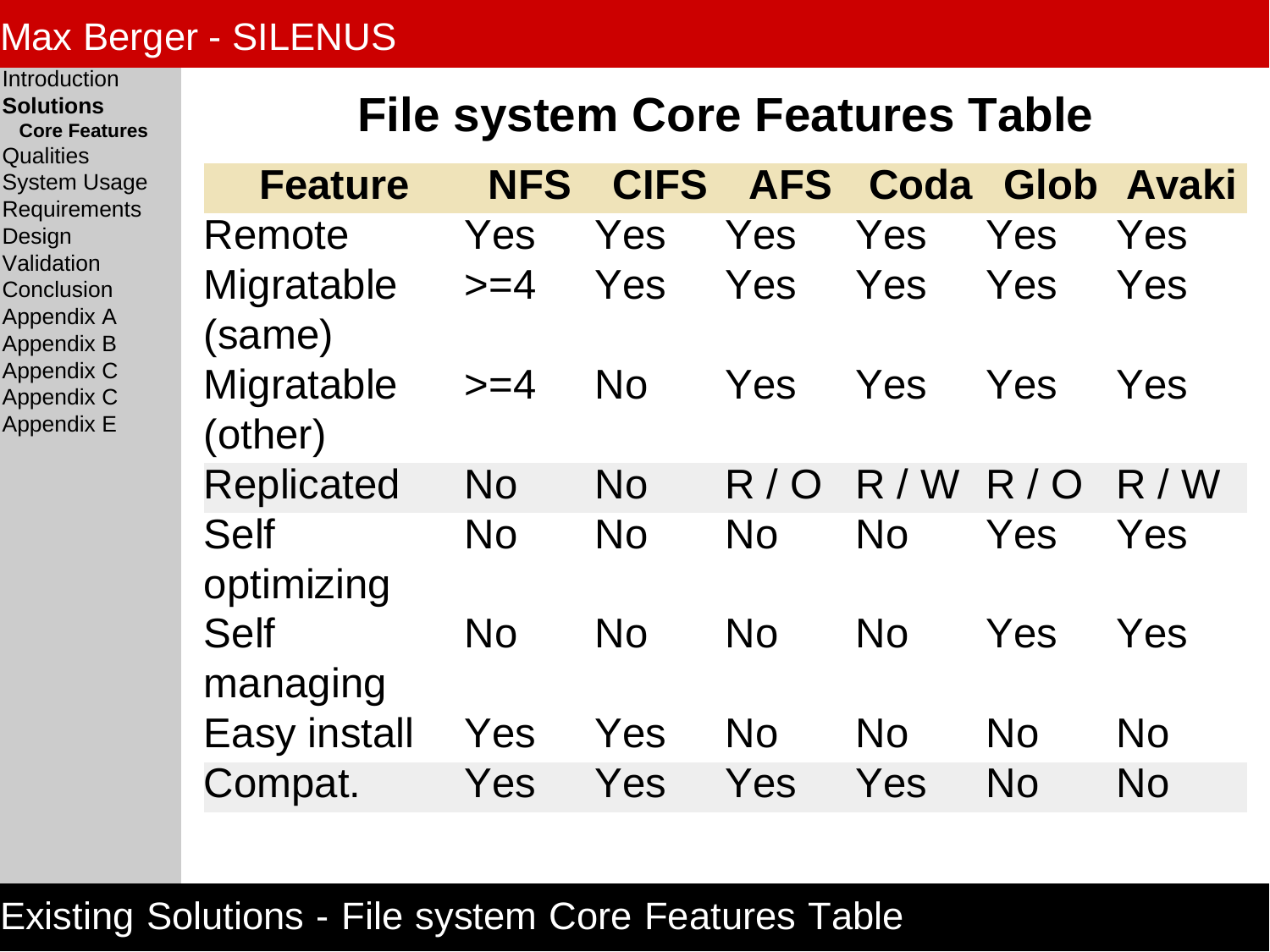- <span id="page-9-0"></span>[Introduction](#page-2-0) **[Solutions](#page-8-0)**
- **[Qualities](#page-9-0)**
- **[Confidentiality](#page-10-0)** [Availability](#page-12-0) **[Disconnected](#page-14-0) [Operation](#page-14-0)** [Manageability](#page-15-0) **[Scalability](#page-16-0) [Reliability](#page-17-0) [Modifiability](#page-18-0)** [Platform](#page-19-0) [Independence](#page-19-0) [System Usage](#page-20-0)
- **[Requirements](#page-23-0) [Design](#page-24-0)** [Validation](#page-29-0)
- [Conclusion](#page-34-0)
- [Appendix A](#page-37-0)
- [Appendix B](#page-45-0)
- [Appendix C](#page-50-0)
- [Appendix C](#page-55-0) [Appendix E](#page-65-0)

# **Architectural Qualities**

In addition to the file system core features we define the following architectural qualities for distributed systems:

- **[Confidentiality](#page-10-0)**
- [Global Availability](#page-12-0)
- [Disconnected Operation](#page-14-0)
- **[Manageability](#page-15-0)**
- [Scalability](#page-16-0)
- [Reliability](#page-17-0)
- **[Modifiability](#page-18-0)**
- [Platform Independence](#page-19-0)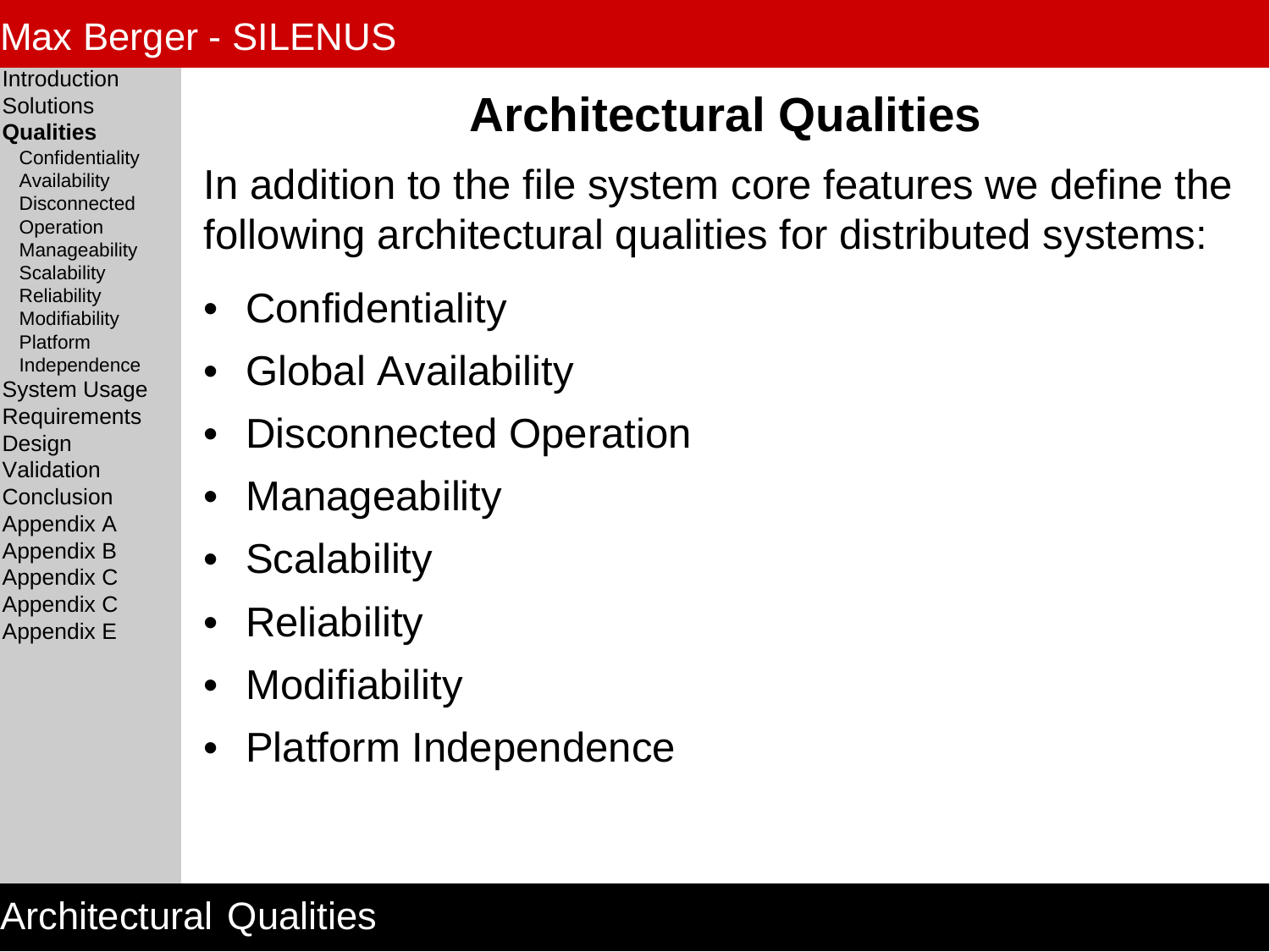- <span id="page-10-0"></span>[Introduction](#page-2-0)
- **[Solutions](#page-8-0) [Qualities](#page-9-0)**
- **[Confidentiality](#page-10-0)** [Availability](#page-12-0) **[Disconnected](#page-14-0) [Operation](#page-14-0)** [Manageability](#page-15-0) **[Scalability](#page-16-0) [Reliability](#page-17-0) [Modifiability](#page-18-0)** [Platform](#page-19-0)
- [Independence](#page-19-0)
- [System Usage](#page-20-0) **[Requirements](#page-23-0)**
- **[Design](#page-24-0)**
- [Validation](#page-29-0)
- [Conclusion](#page-34-0)
- [Appendix A](#page-37-0)
- [Appendix B](#page-45-0)
- [Appendix C](#page-50-0)
- [Appendix C](#page-55-0) [Appendix E](#page-65-0)

# **Confidentiality**

Problem:

- Most existing systems check only credentials
- Administrators can fake credentials
- Data is often sent through a public network
- Anyone with access to the hardware has access to the data.

### Architectural Qualities - Confidentiality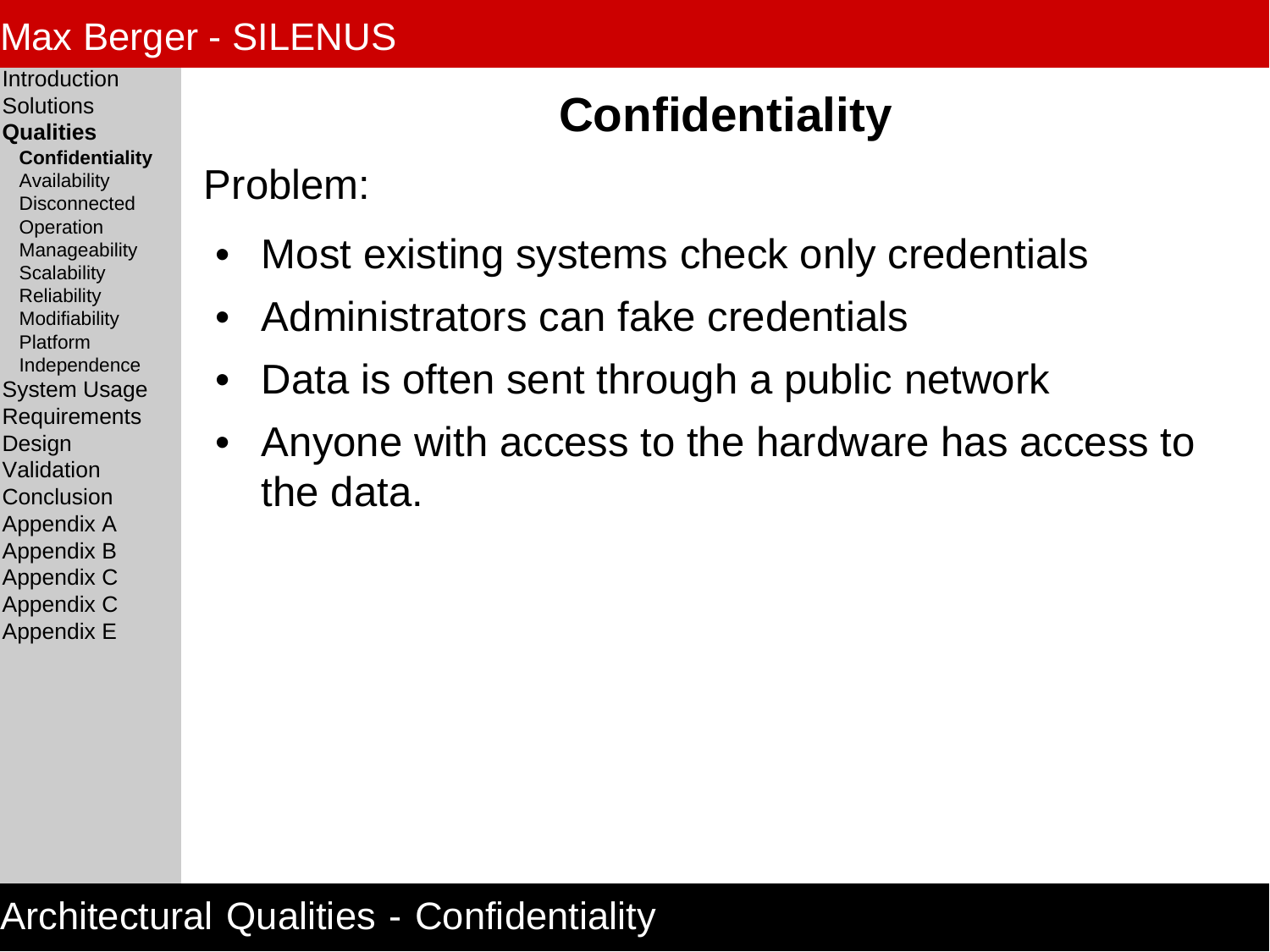- [Introduction](#page-2-0) **[Solutions](#page-8-0)**
- **[Qualities](#page-9-0)**
- **[Confidentiality](#page-10-0)** [Availability](#page-12-0) **[Disconnected](#page-14-0) [Operation](#page-14-0)** [Manageability](#page-15-0) **[Scalability](#page-16-0) [Reliability](#page-17-0) [Modifiability](#page-18-0)** [Platform](#page-19-0) [Independence](#page-19-0) [System Usage](#page-20-0) **[Requirements](#page-23-0) [Design](#page-24-0)**
- [Validation](#page-29-0) [Conclusion](#page-34-0)
- [Appendix A](#page-37-0)
- [Appendix B](#page-45-0)
- [Appendix C](#page-50-0)
- [Appendix C](#page-55-0) [Appendix E](#page-65-0)

# **Confidentiality (cont.)**

Provided by:

• None of the discussed Solutions

Approach:

- Store data encrypted.
- Data is decrypted on the latest node possible
- Encryption key is secured: Pass phrase, PIN, Smart card

#### Architectural Qualities - Confidentiality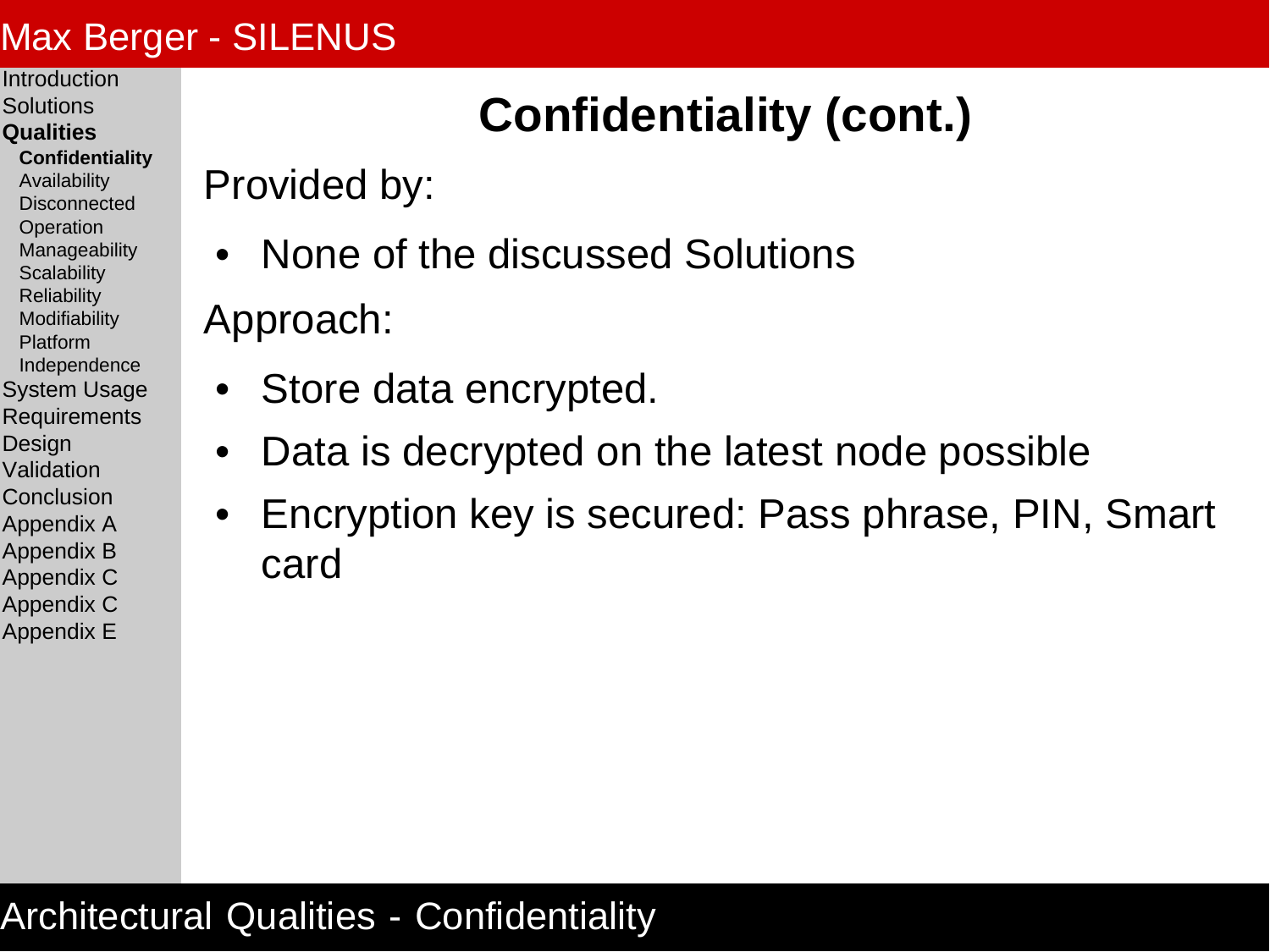- <span id="page-12-0"></span>[Introduction](#page-2-0) **[Solutions](#page-8-0)**
- **[Qualities](#page-9-0)**
- **[Confidentiality](#page-10-0) [Availability](#page-12-0) [Disconnected](#page-14-0) [Operation](#page-14-0)** [Manageability](#page-15-0) **[Scalability](#page-16-0) [Reliability](#page-17-0) [Modifiability](#page-18-0)** [Platform](#page-19-0) [Independence](#page-19-0) [System Usage](#page-20-0) **[Requirements](#page-23-0) [Design](#page-24-0)** [Validation](#page-29-0)
- [Conclusion](#page-34-0)
- [Appendix A](#page-37-0)
- [Appendix B](#page-45-0)
- [Appendix C](#page-50-0) [Appendix C](#page-55-0)
- [Appendix E](#page-65-0)

# **Global Availability**

Problem:

- Users switch computers more frequently
- Data should be available everywhere
- Use of smaller devices, such as mobile phones
- Not always possible to install drivers on used machine

#### Architectural Qualities - Global Availability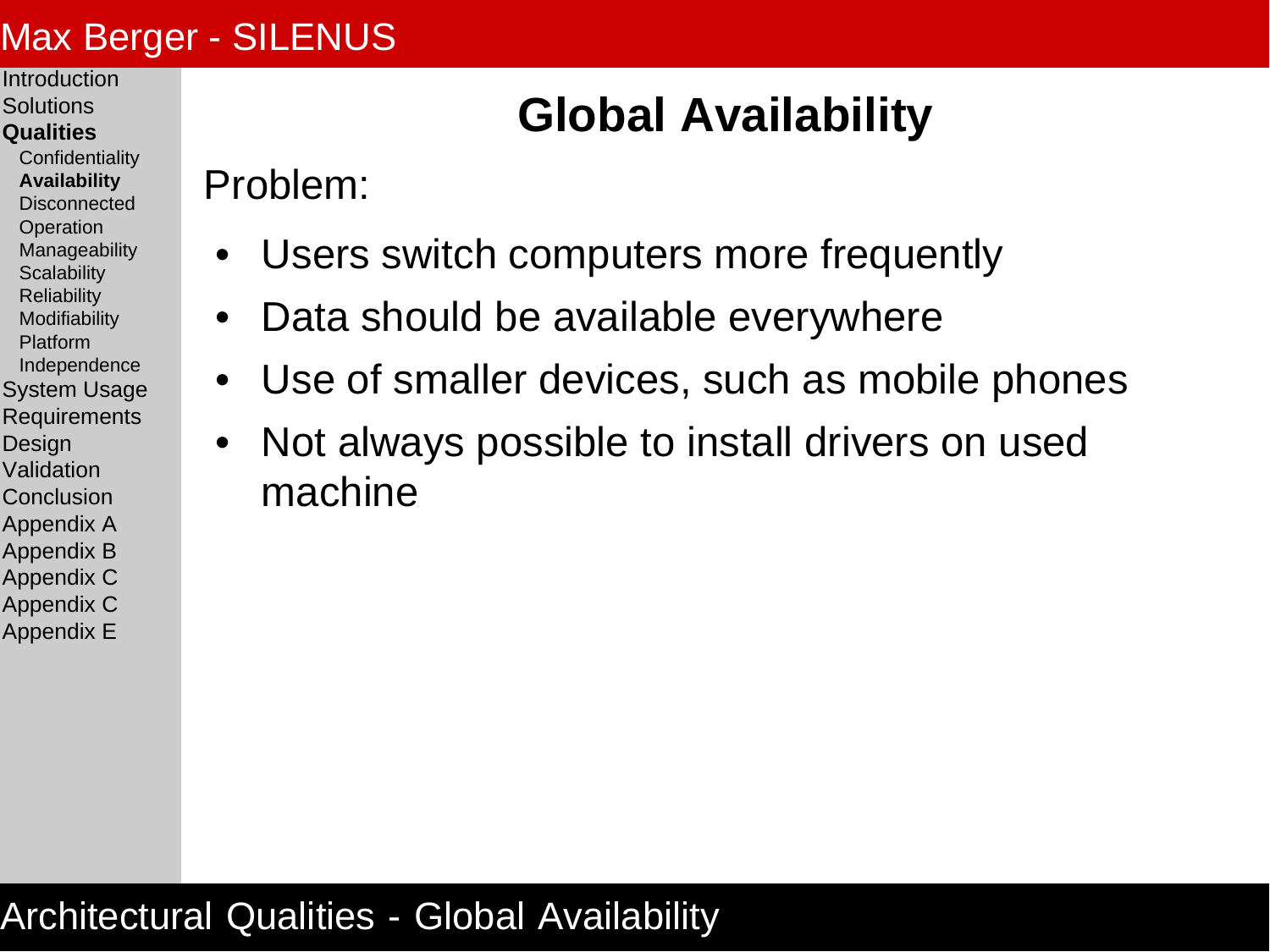- [Introduction](#page-2-0) **[Solutions](#page-8-0)**
- **[Qualities](#page-9-0)**
- **[Confidentiality](#page-10-0) [Availability](#page-12-0) [Disconnected](#page-14-0) [Operation](#page-14-0)** [Manageability](#page-15-0) **[Scalability](#page-16-0) [Reliability](#page-17-0) [Modifiability](#page-18-0)** [Platform](#page-19-0) [Independence](#page-19-0) [System Usage](#page-20-0) **[Requirements](#page-23-0)** [Design](#page-24-0) [Validation](#page-29-0) [Conclusion](#page-34-0) [Appendix A](#page-37-0) [Appendix B](#page-45-0)
- [Appendix C](#page-50-0)
- [Appendix C](#page-55-0) [Appendix E](#page-65-0)

## **Global Availability (cont.)**

Provided by:

- CIFS if the client is Windows / Macintosh
- Part of Globus (GlobusFTP)
- None have support for mobile phones Approach:
- Provide support for common Internet protocols (e.g. WebDAV)
- Provide client for mobile phones

#### Architectural Qualities - Global Availability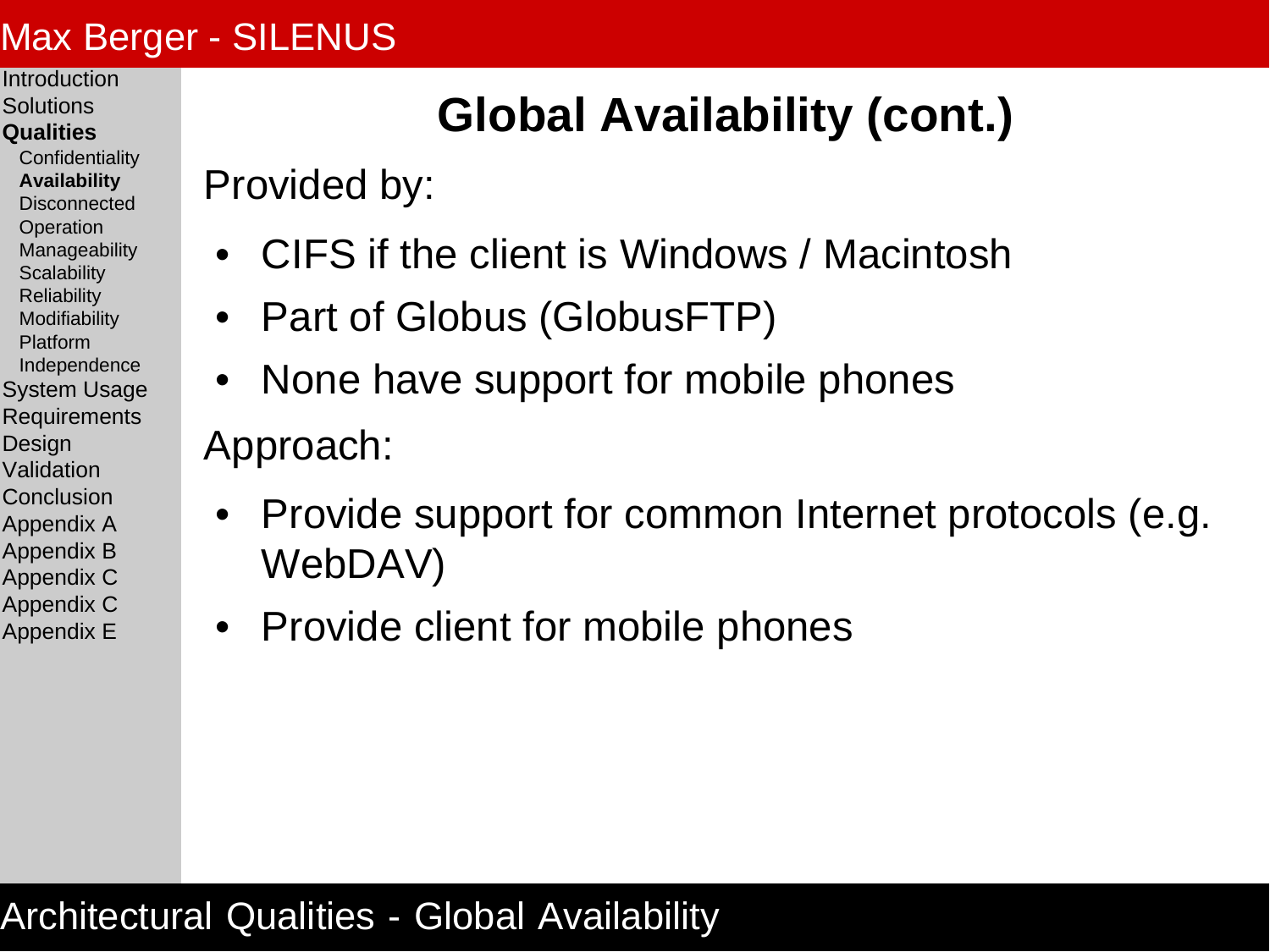- <span id="page-14-0"></span>[Introduction](#page-2-0) **[Solutions](#page-8-0)**
- **[Qualities](#page-9-0)**
- **[Confidentiality](#page-10-0)** [Availability](#page-12-0) **[Disconnected](#page-14-0) [Operation](#page-14-0)** [Manageability](#page-15-0) **[Scalability](#page-16-0) [Reliability](#page-17-0) [Modifiability](#page-18-0)** [Platform](#page-19-0) [Independence](#page-19-0) [System Usage](#page-20-0) **[Requirements](#page-23-0)** [Design](#page-24-0) [Validation](#page-29-0) [Conclusion](#page-34-0) [Appendix A](#page-37-0) [Appendix B](#page-45-0) [Appendix C](#page-50-0)
- [Appendix C](#page-55-0)
- [Appendix E](#page-65-0)

## **Disconnected Operation**

Problem:

- The network is not available everywhere (yet)
- Increasing use of mobile devices: cell phone, PDA, laptop.
- Network failures

Provided by:

• Coda

Approach:

- Expect disconnection
- Synchronization mechanism
- Support hoarding

### Architectural Qualities - Disconnected Operation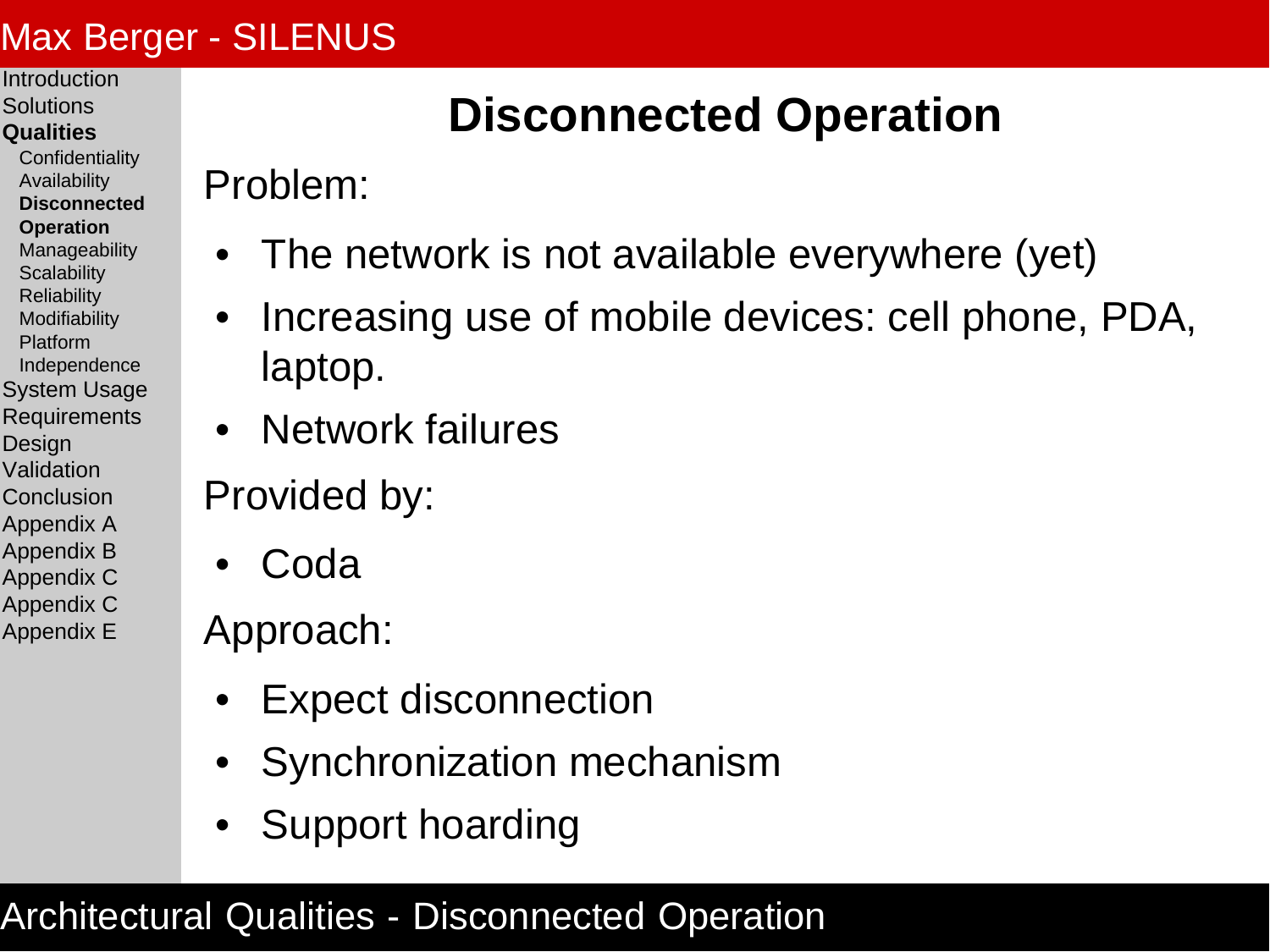- <span id="page-15-0"></span>[Introduction](#page-2-0) **[Solutions](#page-8-0)**
- **[Qualities](#page-9-0)**
- **[Confidentiality](#page-10-0)** [Availability](#page-12-0) **[Disconnected](#page-14-0) [Operation](#page-14-0) [Manageability](#page-15-0) [Scalability](#page-16-0) [Reliability](#page-17-0) [Modifiability](#page-18-0)** [Platform](#page-19-0) [Independence](#page-19-0) [System Usage](#page-20-0) **[Requirements](#page-23-0)** [Design](#page-24-0) [Validation](#page-29-0) [Conclusion](#page-34-0)
- [Appendix A](#page-37-0) [Appendix B](#page-45-0)
- [Appendix C](#page-50-0)
- [Appendix C](#page-55-0) [Appendix E](#page-65-0)

# **Manageability**

Problem:

- Manage a thousands of files?
- Across hundreds of machines
- Machine failure

Provided by:

• Globus, Avaki

Approach:

- Use federated services
- Autonomic computing

### Architectural Qualities - Manageability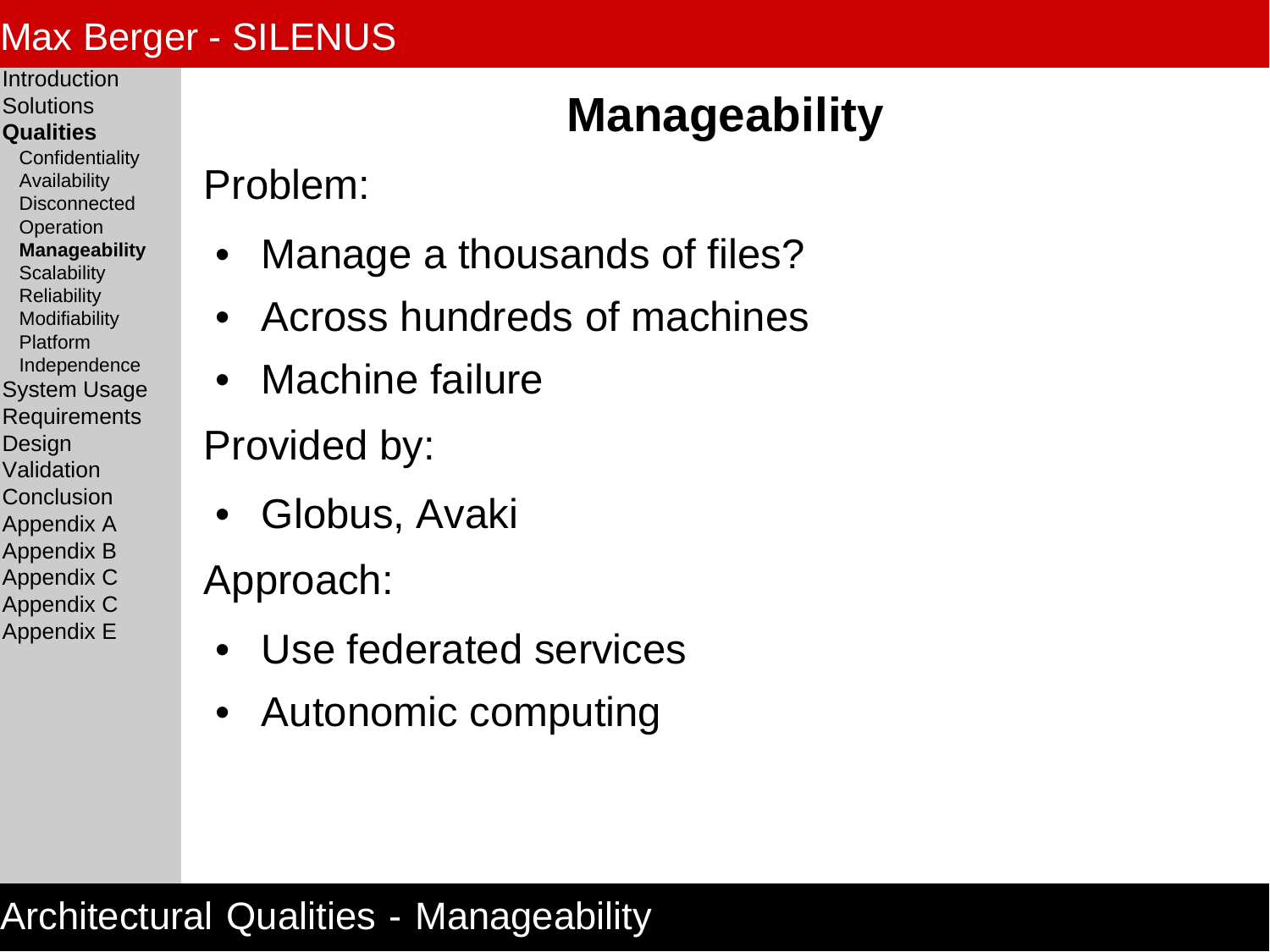- <span id="page-16-0"></span>[Introduction](#page-2-0) **[Solutions](#page-8-0)**
- **[Qualities](#page-9-0)**
- **[Confidentiality](#page-10-0)** [Availability](#page-12-0) **[Disconnected](#page-14-0) [Operation](#page-14-0)** [Manageability](#page-15-0) **[Scalability](#page-16-0) [Reliability](#page-17-0) [Modifiability](#page-18-0)** [Platform](#page-19-0) [Independence](#page-19-0) [System Usage](#page-20-0) **[Requirements](#page-23-0)** [Design](#page-24-0) [Validation](#page-29-0) **[Conclusion](#page-34-0)** [Appendix A](#page-37-0)
- [Appendix B](#page-45-0) [Appendix C](#page-50-0)
- [Appendix C](#page-55-0)
- [Appendix E](#page-65-0)

### Problem:

- Many users
- Many machines
- Provided by:
	- AFS, Coda, Globus, Avaki
- Approach:
	- **Distribution**
	- From client-server to federated services

# **Scalability**

#### Architectural Qualities - Scalability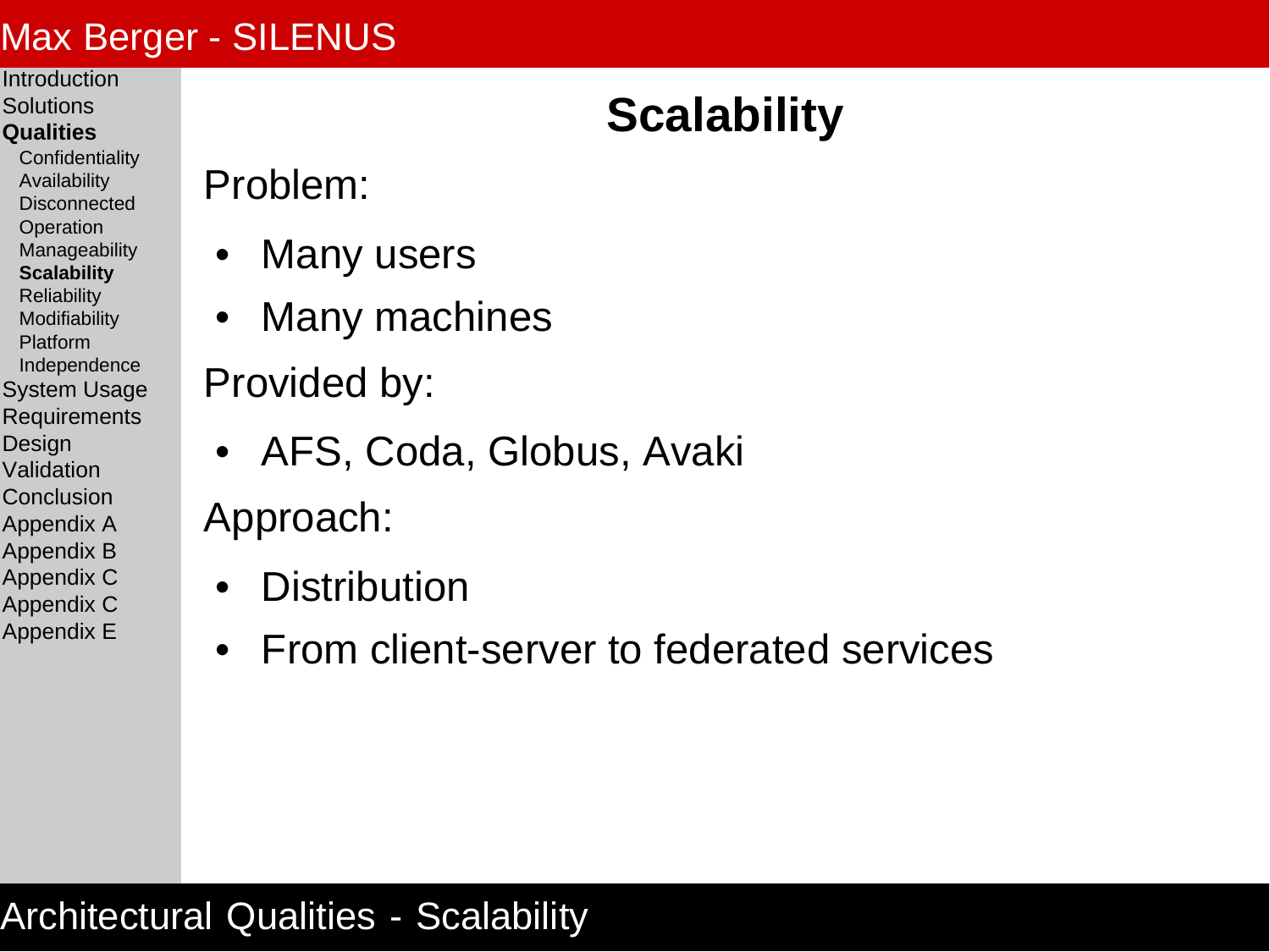- <span id="page-17-0"></span>**[Introduction](#page-2-0) [Solutions](#page-8-0)**
- **[Qualities](#page-9-0)**
- **[Confidentiality](#page-10-0)** [Availability](#page-12-0) **[Disconnected](#page-14-0) [Operation](#page-14-0)** [Manageability](#page-15-0) **[Scalability](#page-16-0) [Reliability](#page-17-0) [Modifiability](#page-18-0)** [Platform](#page-19-0) [Independence](#page-19-0) [System Usage](#page-20-0) **[Requirements](#page-23-0)** [Design](#page-24-0) [Validation](#page-29-0) **[Conclusion](#page-34-0)**
- [Appendix A](#page-37-0)
- [Appendix B](#page-45-0) [Appendix C](#page-50-0)
- [Appendix C](#page-55-0)
- [Appendix E](#page-65-0)

# **Reliability**

Problem:

- Machine failure leads to data loss Provided by:
- AFS, Globus (R/O)
- Coda, Avaki (R/W)

Approach:

• R/W replication

#### Architectural Qualities - Reliability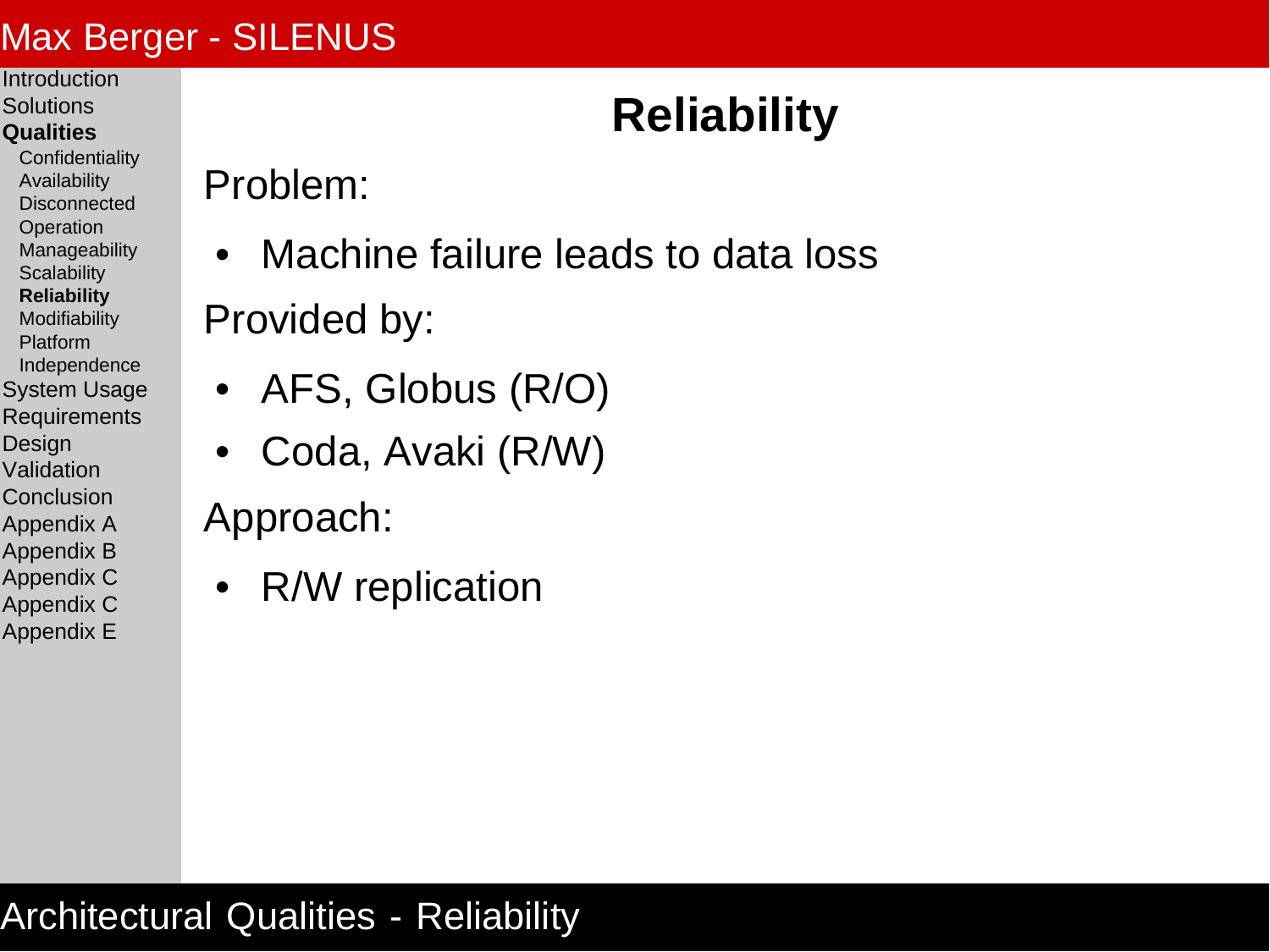- <span id="page-18-0"></span>[Introduction](#page-2-0) **[Solutions](#page-8-0)**
- **[Qualities](#page-9-0)**
- **[Confidentiality](#page-10-0)** [Availability](#page-12-0) **[Disconnected](#page-14-0) [Operation](#page-14-0)** [Manageability](#page-15-0) **[Scalability](#page-16-0) [Reliability](#page-17-0) [Modifiability](#page-18-0)** [Platform](#page-19-0) [Independence](#page-19-0) [System Usage](#page-20-0) **[Requirements](#page-23-0)** [Design](#page-24-0) [Validation](#page-29-0) **[Conclusion](#page-34-0)**
- [Appendix A](#page-37-0)
- [Appendix B](#page-45-0) [Appendix C](#page-50-0)
- [Appendix C](#page-55-0) [Appendix E](#page-65-0)

# **Modifiability**

Problem:

- Every software has bugs
- New features may be desired

Provided by:

- None of the existing solutions Approach:
	- Dynamic code loading

### **Architectural Qualities - Modifiability**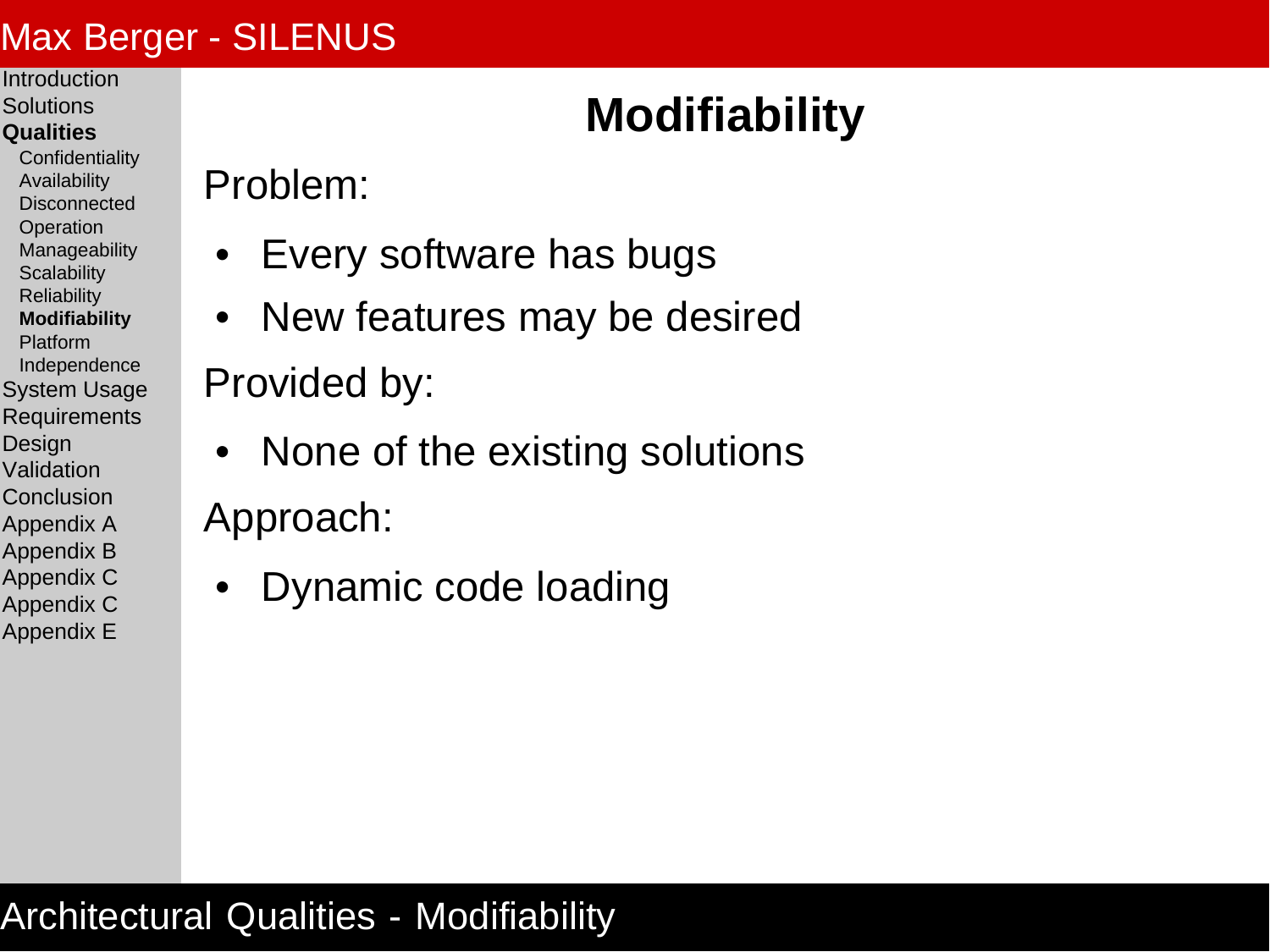- <span id="page-19-0"></span>[Introduction](#page-2-0) **[Solutions](#page-8-0)**
- **[Qualities](#page-9-0)**
- **[Confidentiality](#page-10-0)** [Availability](#page-12-0) **[Disconnected](#page-14-0) [Operation](#page-14-0)** [Manageability](#page-15-0) **[Scalability](#page-16-0) [Reliability](#page-17-0) [Modifiability](#page-18-0) [Platform](#page-19-0) [Independence](#page-19-0)** [System Usage](#page-20-0) **[Requirements](#page-23-0) [Design](#page-24-0)** [Validation](#page-29-0) [Conclusion](#page-34-0) [Appendix A](#page-37-0) [Appendix B](#page-45-0)
- 
- [Appendix C](#page-50-0)
- [Appendix C](#page-55-0) [Appendix E](#page-65-0)

## **Platform Independence**

Problem:

- Multiple operating systems
- Multiple computer architectures

Provided by:

- None of the discussed solutions Approach:
	- Use a virtual machine
	- That uses an open specification
	- And is widely used (JVM)

### Architectural Qualities - Platform Independence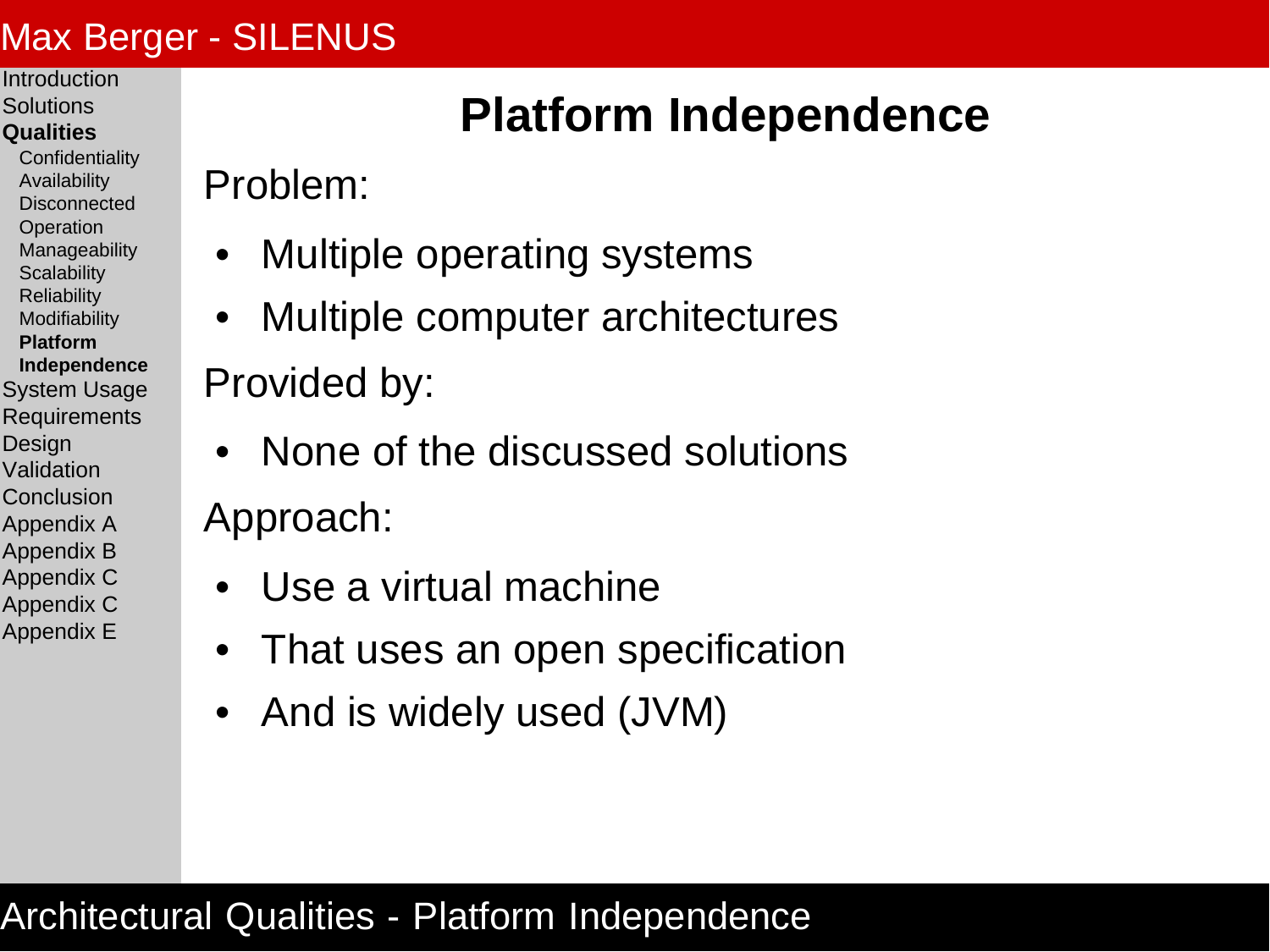- <span id="page-20-0"></span>**[Introduction](#page-2-0)**
- **[Solutions](#page-8-0) [Qualities](#page-9-0)**
- **[System Usage](#page-20-0)**
- [Usage Roles](#page-21-0) [Potential Users](#page-22-0)
- **[Requirements](#page-23-0)**
- **[Design](#page-24-0)**
- [Validation](#page-29-0)
- **[Conclusion](#page-34-0)**
- [Appendix A](#page-37-0)
- [Appendix B](#page-45-0)
- [Appendix C](#page-50-0)
- [Appendix C](#page-55-0)
- [Appendix E](#page-65-0)

### **System Usage Patterns**

- [Usage Roles](#page-21-0)
- [File System Users](#page-22-0)

System Usage Patterns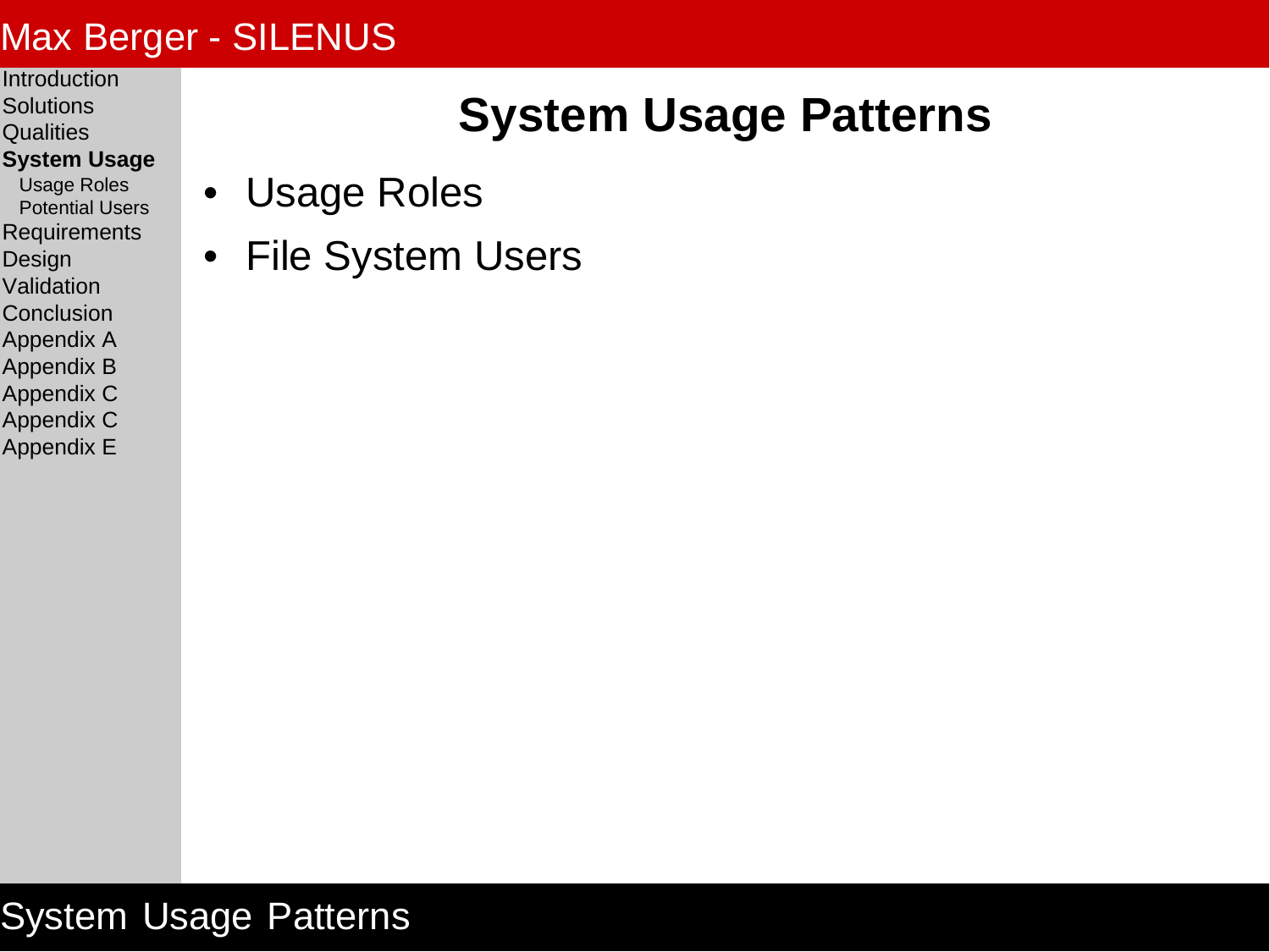- <span id="page-21-0"></span>[Introduction](#page-2-0) **[Solutions](#page-8-0)**
- **[Qualities](#page-9-0)**
- **[System Usage](#page-20-0)**
- **[Usage Roles](#page-21-0)** [Potential Users](#page-22-0) **[Requirements](#page-23-0) [Design](#page-24-0)** [Validation](#page-29-0) **[Conclusion](#page-34-0)**
- [Appendix A](#page-37-0)
- [Appendix B](#page-45-0)
- [Appendix C](#page-50-0)
- [Appendix C](#page-55-0) [Appendix E](#page-65-0)

### **Usage Roles**

- File system users
- Administrators
- **Optimizers**
- **Provisioners**
- Intergrid service providers
- Nomadic access on laptop
- Mobile access on smartphone and PDA

#### System Usage Patterns - Usage Roles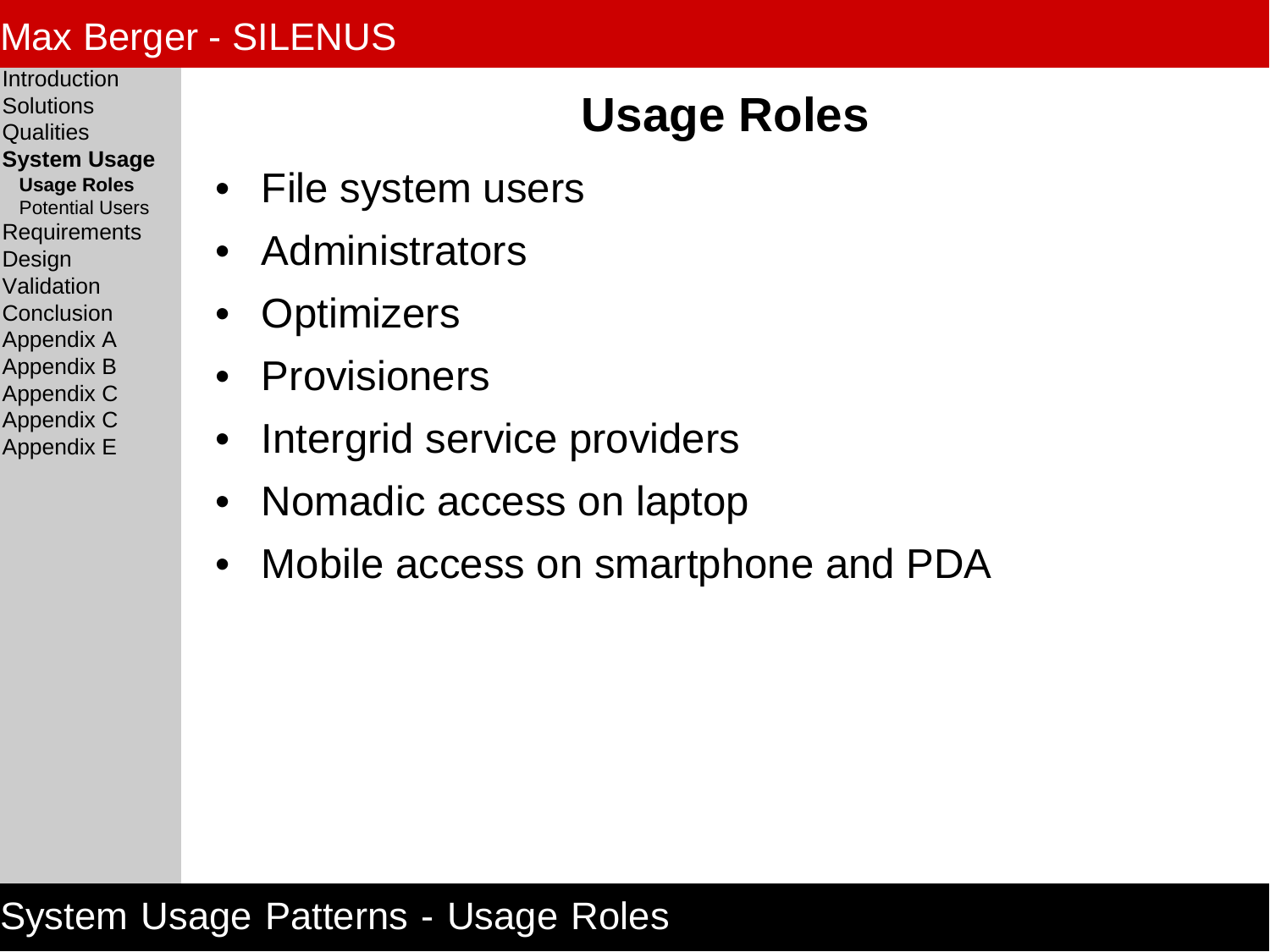- <span id="page-22-0"></span>[Introduction](#page-2-0) **[Solutions](#page-8-0)**
- **[Qualities](#page-9-0)**
- **[System Usage](#page-20-0)**
- [Usage Roles](#page-21-0) **[Potential Users](#page-22-0) [Requirements](#page-23-0) [Design](#page-24-0)** [Validation](#page-29-0) **[Conclusion](#page-34-0)** [Appendix A](#page-37-0) [Appendix B](#page-45-0)
- [Appendix C](#page-50-0)
- [Appendix C](#page-55-0)
- [Appendix E](#page-65-0)

### **File System Users**

- Power users
- High performance computing lab
- Multi student lab
- Small office / workgroup
- Students rooming
- **Family**

#### System Usage Patterns - File System Users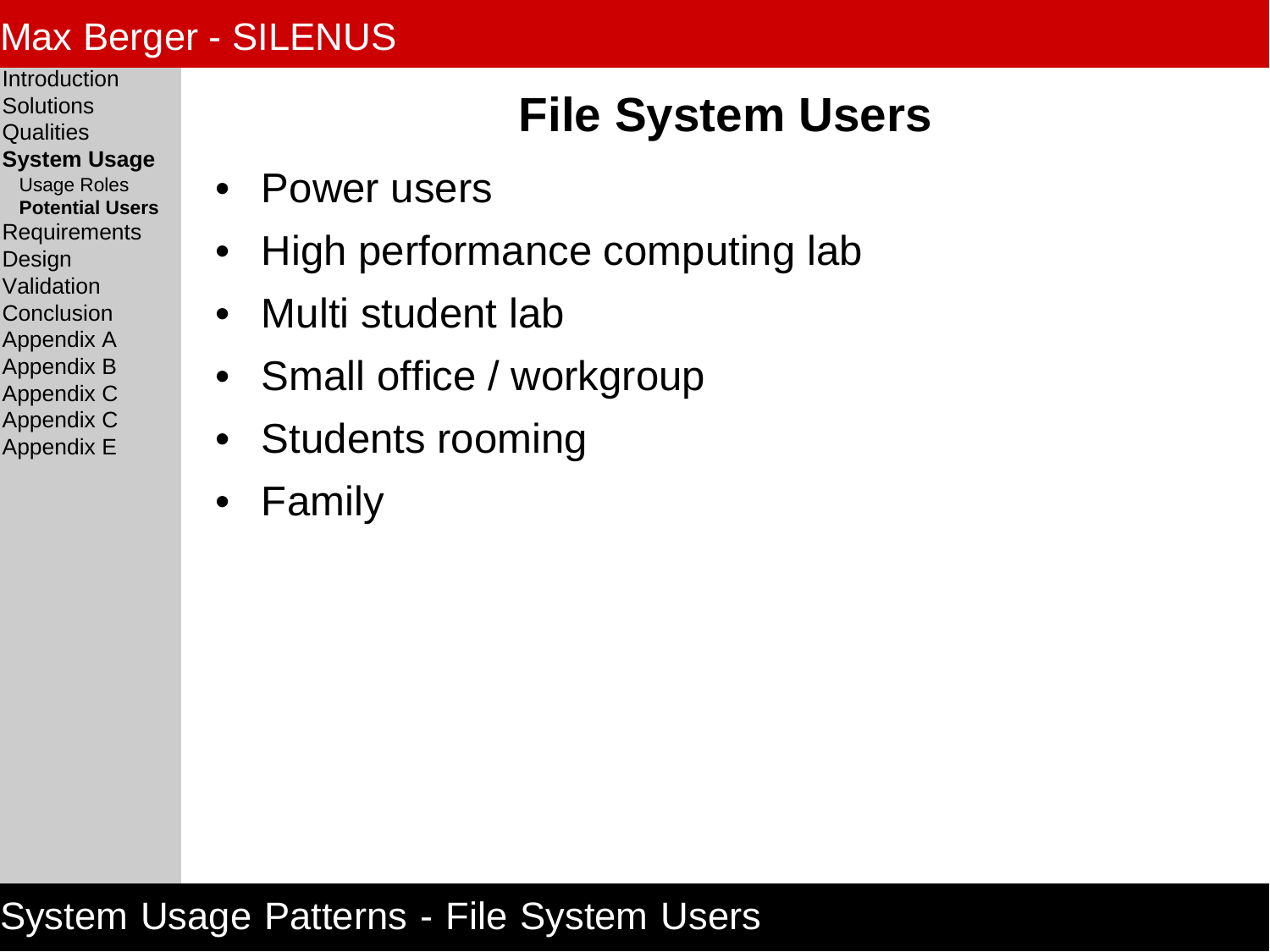- <span id="page-23-0"></span>**[Introduction](#page-2-0)**
- **[Solutions](#page-8-0) [Qualities](#page-9-0)**
- [System Usage](#page-20-0)
- **[Requirements](#page-23-0)**
- **[Requirements](#page-23-0)**
- [Design](#page-24-0)
- [Validation](#page-29-0)
- **[Conclusion](#page-34-0)**
- [Appendix A](#page-37-0)
- [Appendix B](#page-45-0) [Appendix C](#page-50-0)
- [Appendix C](#page-55-0)
- [Appendix E](#page-65-0)

### **Requirements**

Provide

- All the core file system features
- All the distributed system qualities

For:

All the usage roles and their use cases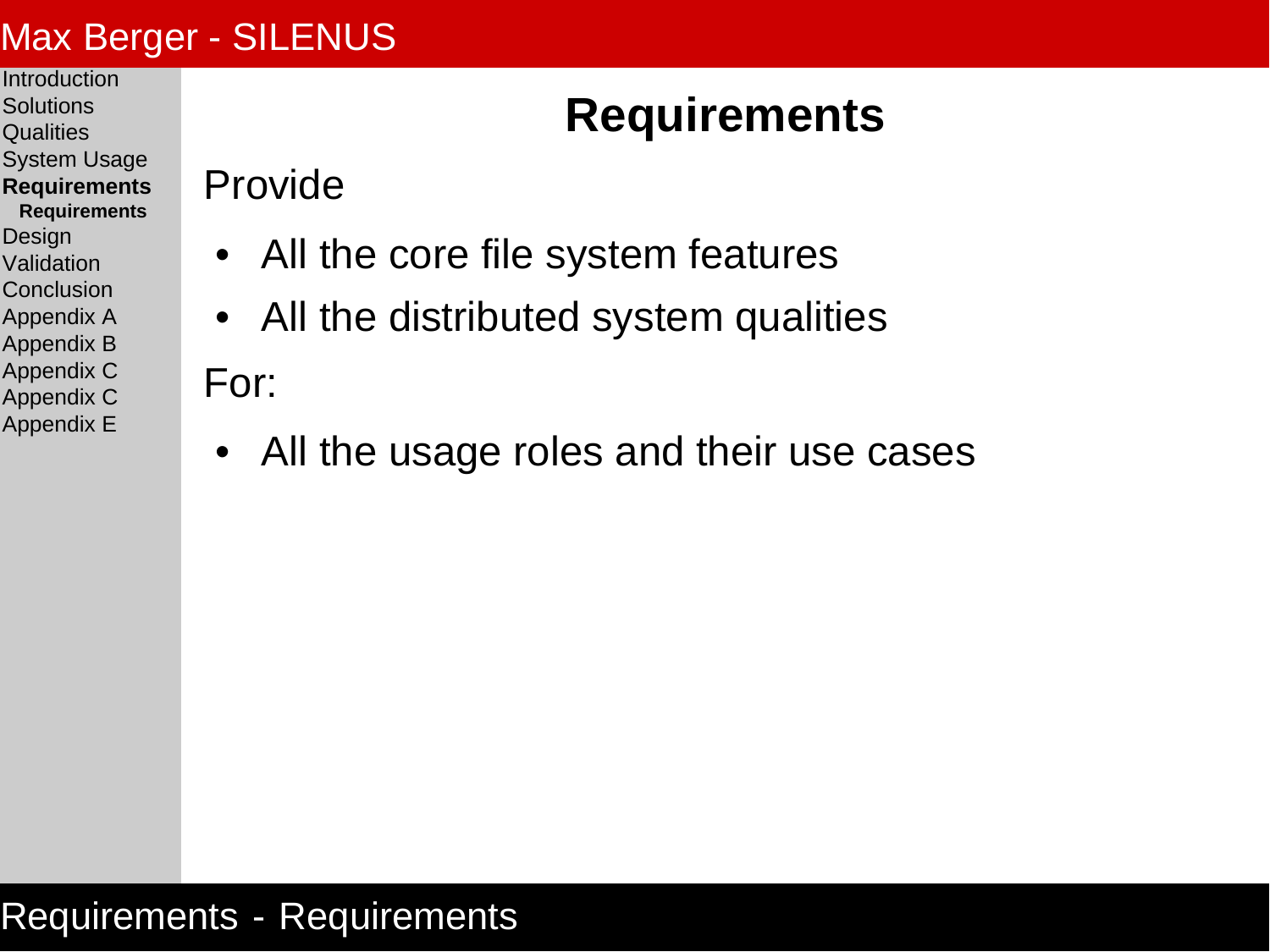- <span id="page-24-0"></span>**[Introduction](#page-2-0) [Solutions](#page-8-0)**
- **[Qualities](#page-9-0)**
- [System Usage](#page-20-0)
- **[Requirements](#page-23-0)**
- **[Design](#page-24-0)**
- [SOOA](#page-25-0) [Tasks and Jobs](#page-27-0)
- [Architecture](#page-28-0)
- [Validation](#page-29-0) **[Conclusion](#page-34-0)**
- 
- [Appendix A](#page-37-0)
- [Appendix B](#page-45-0) [Appendix C](#page-50-0)
- [Appendix C](#page-55-0)
- [Appendix E](#page-65-0)

# **Design**

- [Service Object Oriented Architecture](#page-25-0)
- [Service Tasks and Jobs](#page-27-0)
- [System Architecture](#page-28-0)

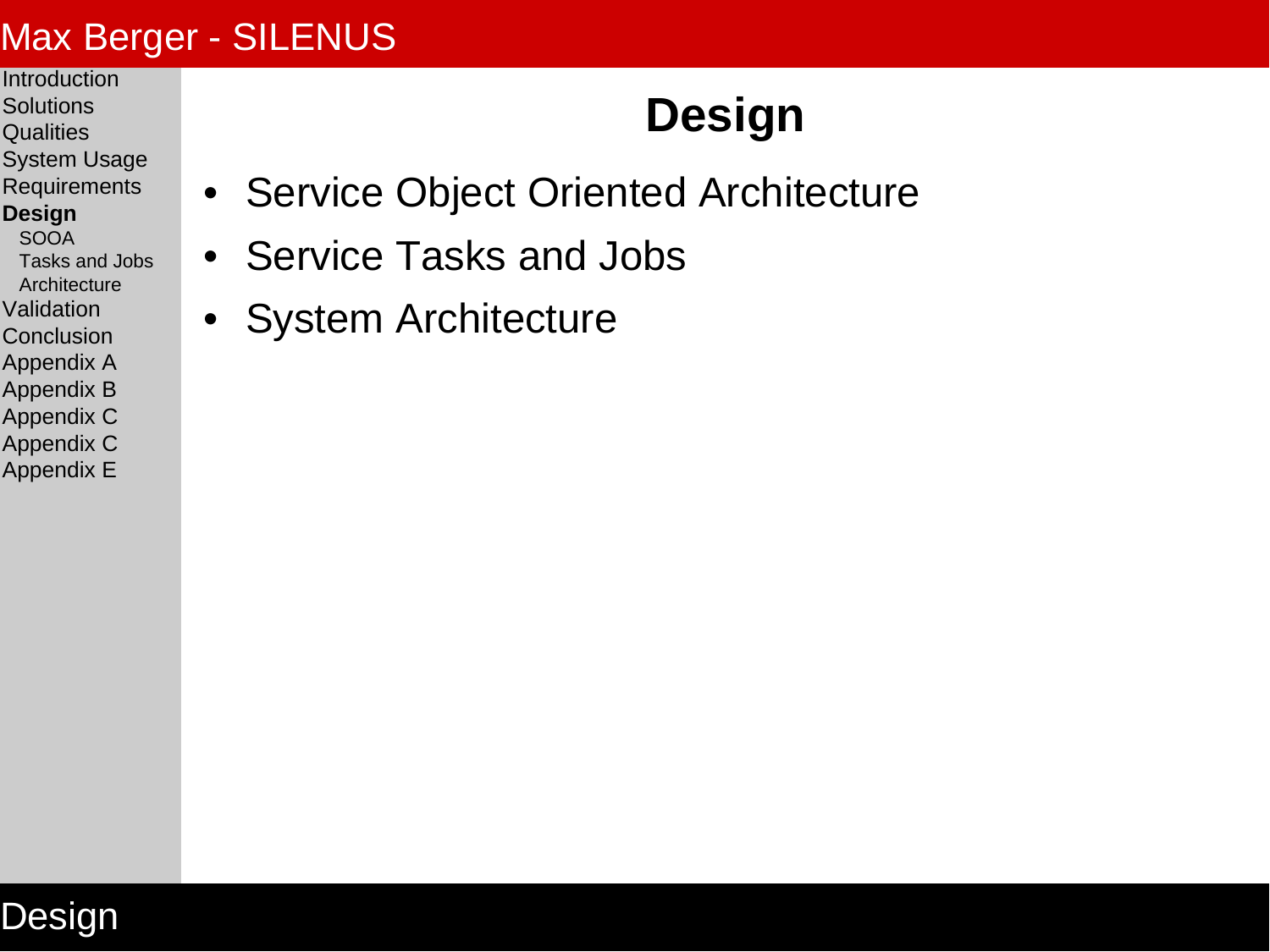<span id="page-25-0"></span>

#### Design - Service Object Oriented Architecture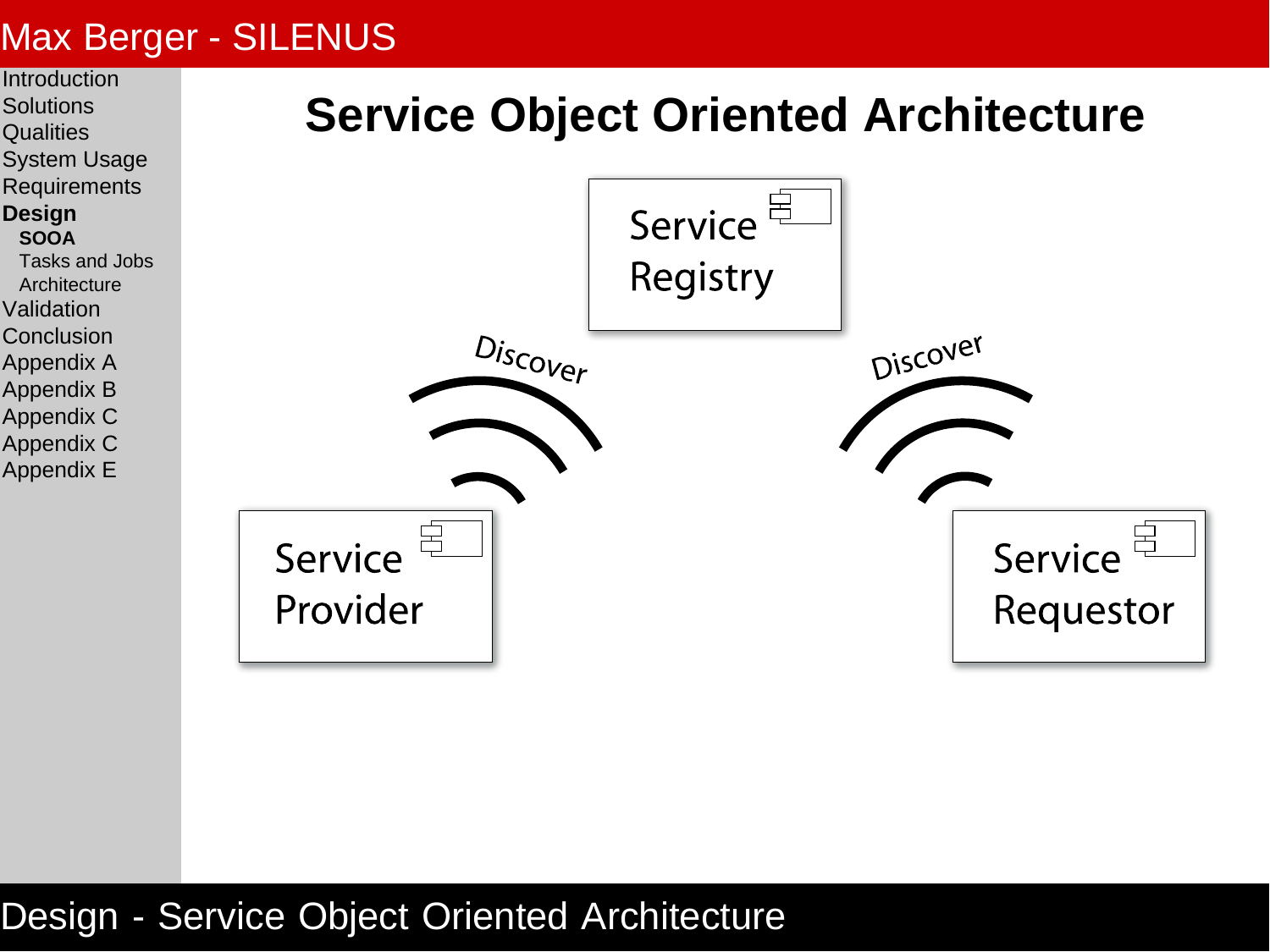

#### Design - Service Object Oriented Architecture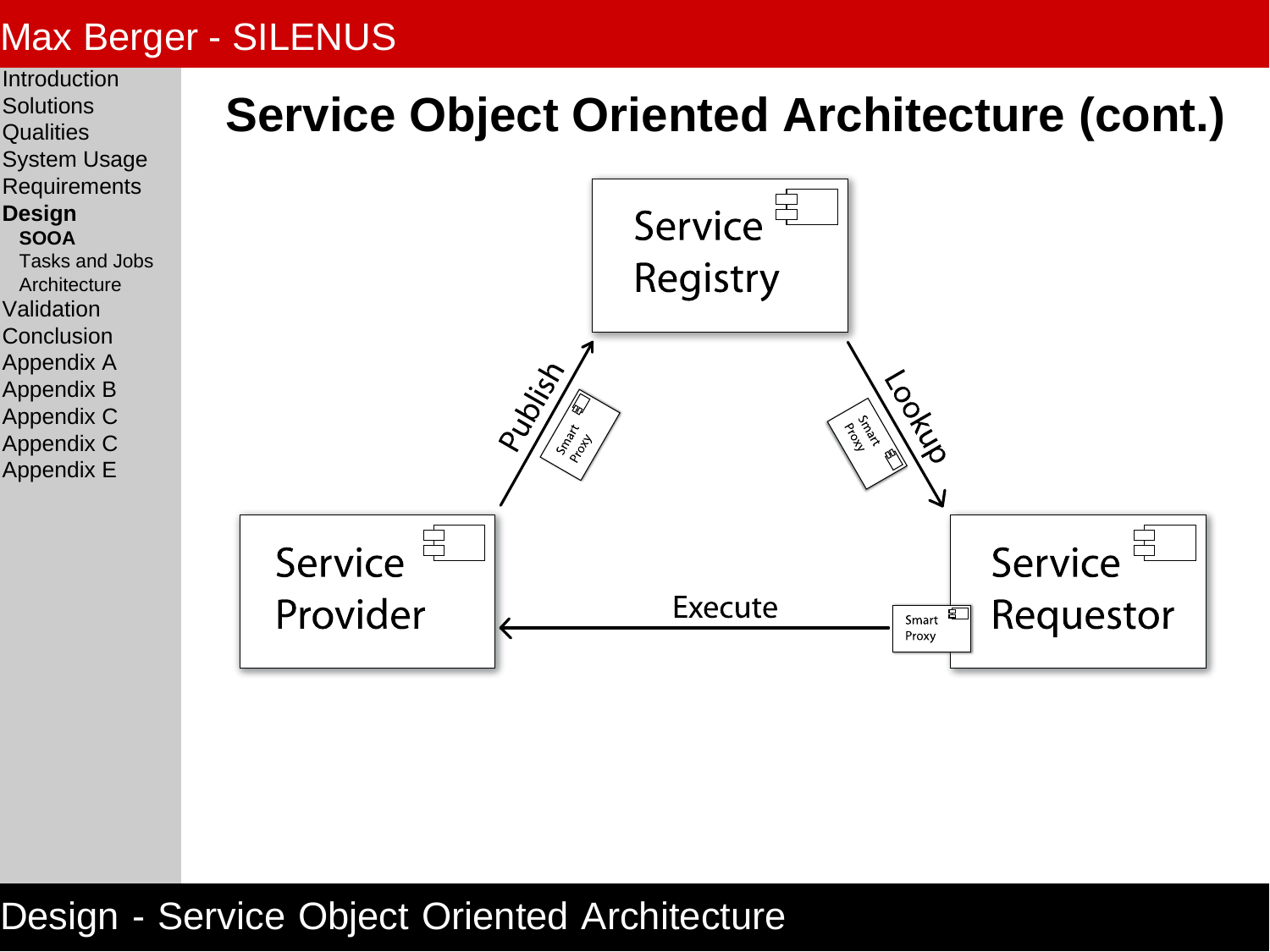<span id="page-27-0"></span>

#### Design - Service Tasks and Jobs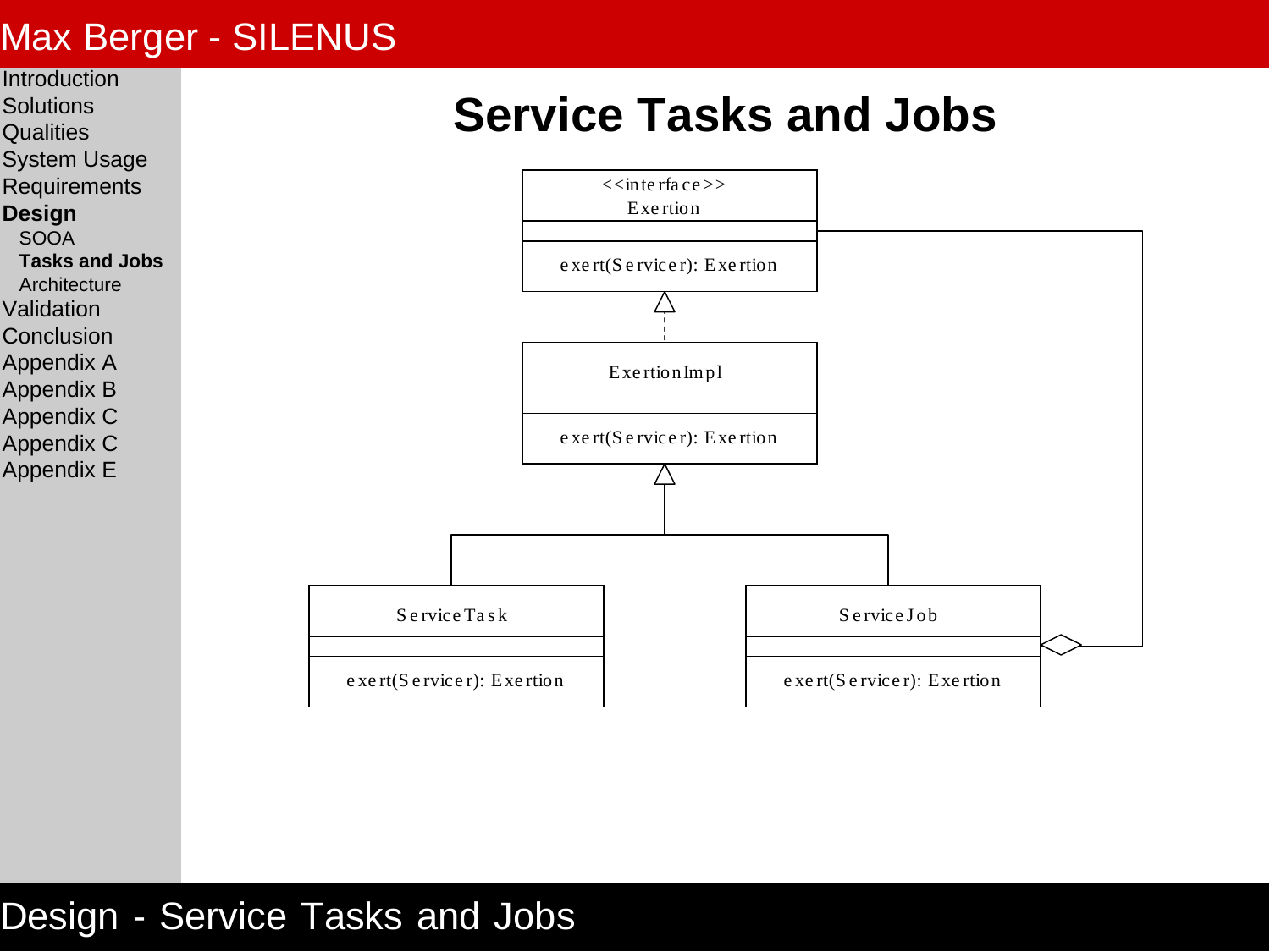<span id="page-28-0"></span>

Design - System Architecture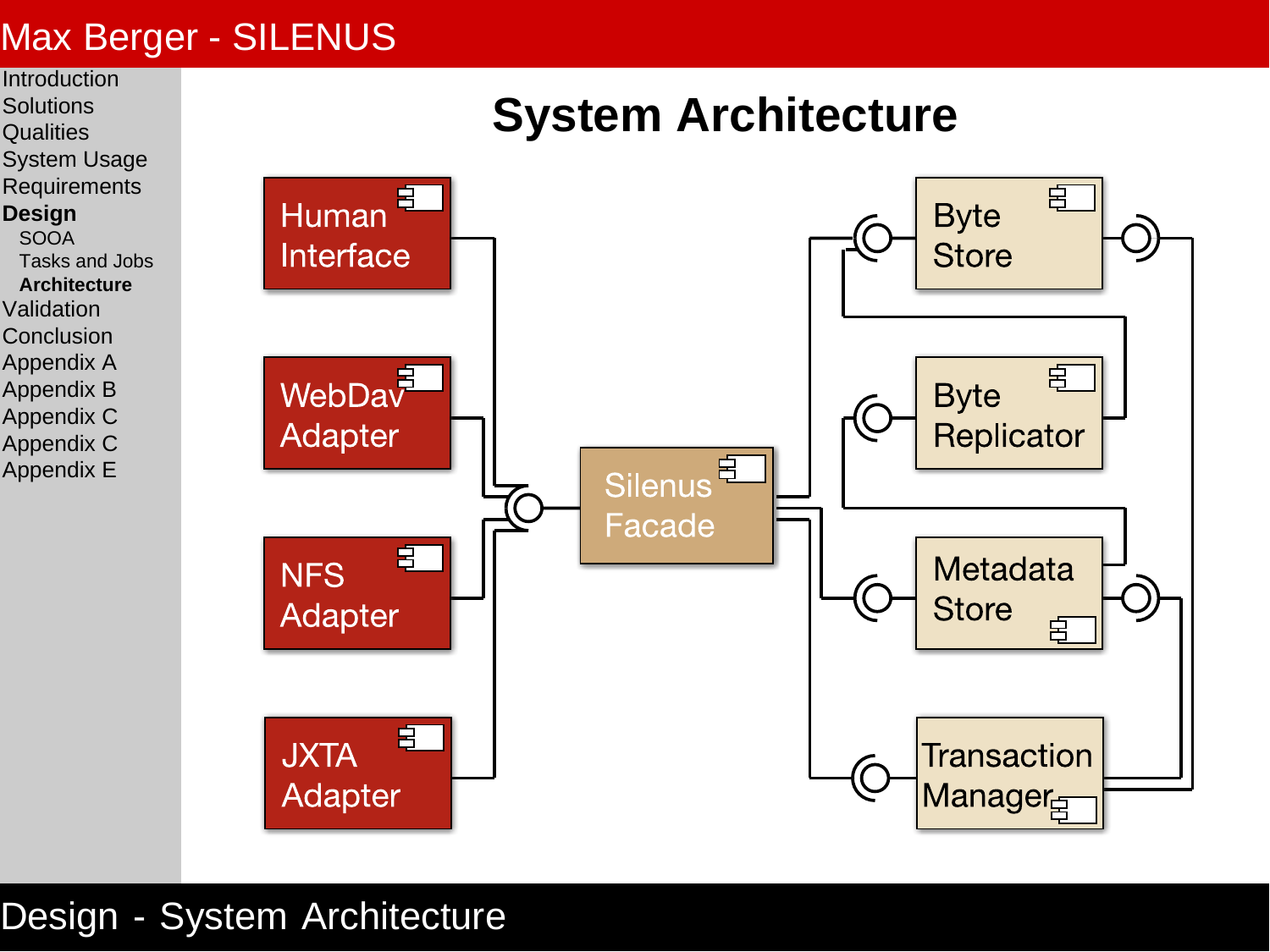- <span id="page-29-0"></span>**[Introduction](#page-2-0) [Solutions](#page-8-0)**
- **[Qualities](#page-9-0)**
- [System Usage](#page-20-0)
- **[Requirements](#page-23-0)**
- [Design](#page-24-0)
- **[Validation](#page-29-0)**
- **[Requirements](#page-30-0) [Conceptional](#page-31-0) [Operational](#page-32-0)** [Data](#page-33-0)
- **[Conclusion](#page-34-0)**
- [Appendix A](#page-37-0)
- [Appendix B](#page-45-0)
- [Appendix C](#page-50-0)
- [Appendix C](#page-55-0) [Appendix E](#page-65-0)

Validation

## **Validation**

- [Validation Requirements](#page-30-0)
- [Conceptional Validation](#page-31-0)
- [Operational Validation](#page-32-0)
- [Data Validation](#page-33-0)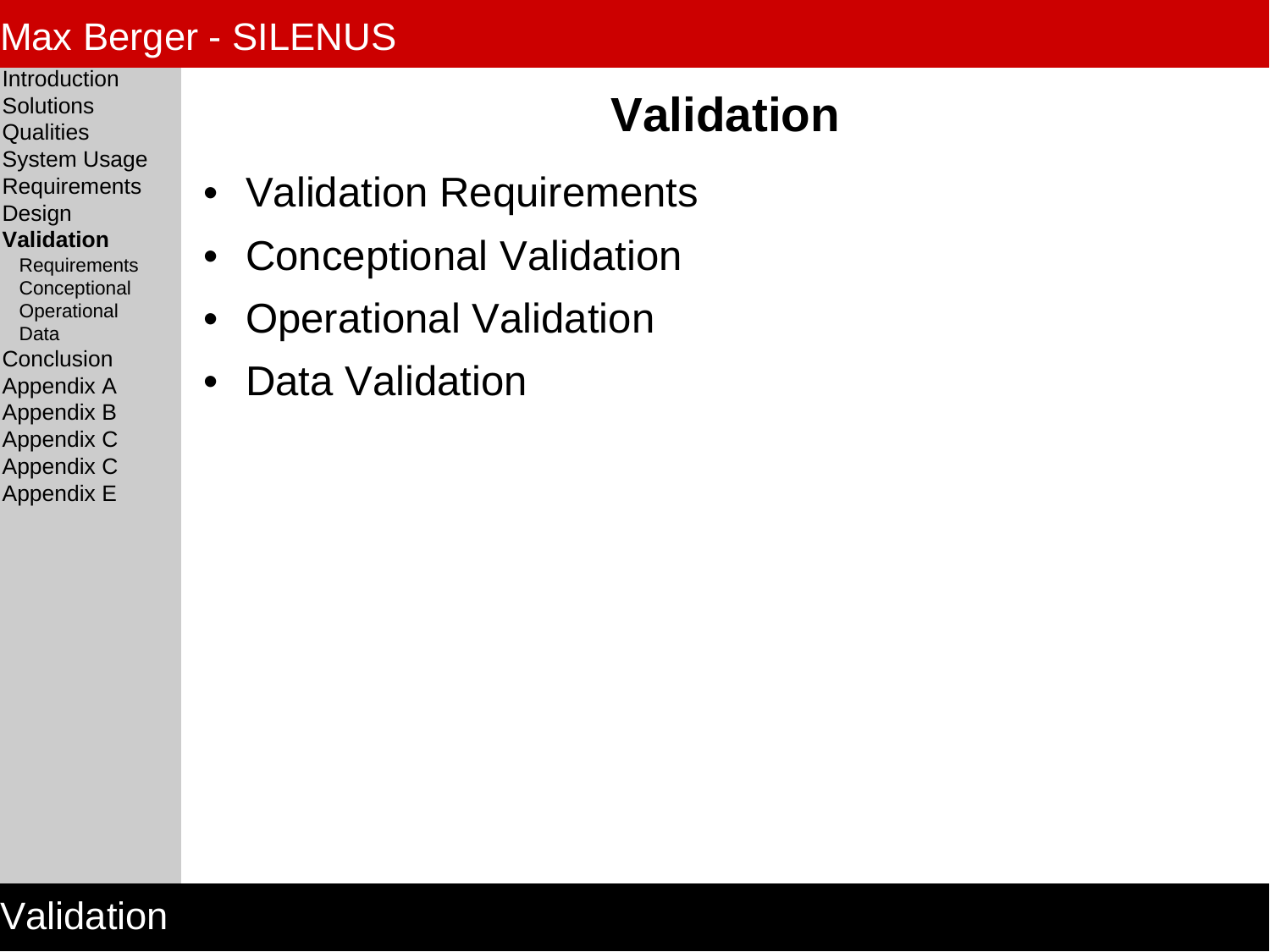- <span id="page-30-0"></span>[Introduction](#page-2-0) **[Solutions](#page-8-0)**
- **[Qualities](#page-9-0)**
- [System Usage](#page-20-0)
- [Requirements](#page-23-0)
- **[Design](#page-24-0)**
- **[Validation](#page-29-0) [Requirements](#page-30-0) [Conceptional](#page-31-0) [Operational](#page-32-0)** [Data](#page-33-0)
- [Conclusion](#page-34-0)
- [Appendix A](#page-37-0)
- [Appendix B](#page-45-0)
- [Appendix C](#page-50-0)
- [Appendix C](#page-55-0) [Appendix E](#page-65-0)

## **Validation Requirements**

The following items need to be validated:

- All given file system core features
- All given distributed application qualities
- All given usage roles and their use cases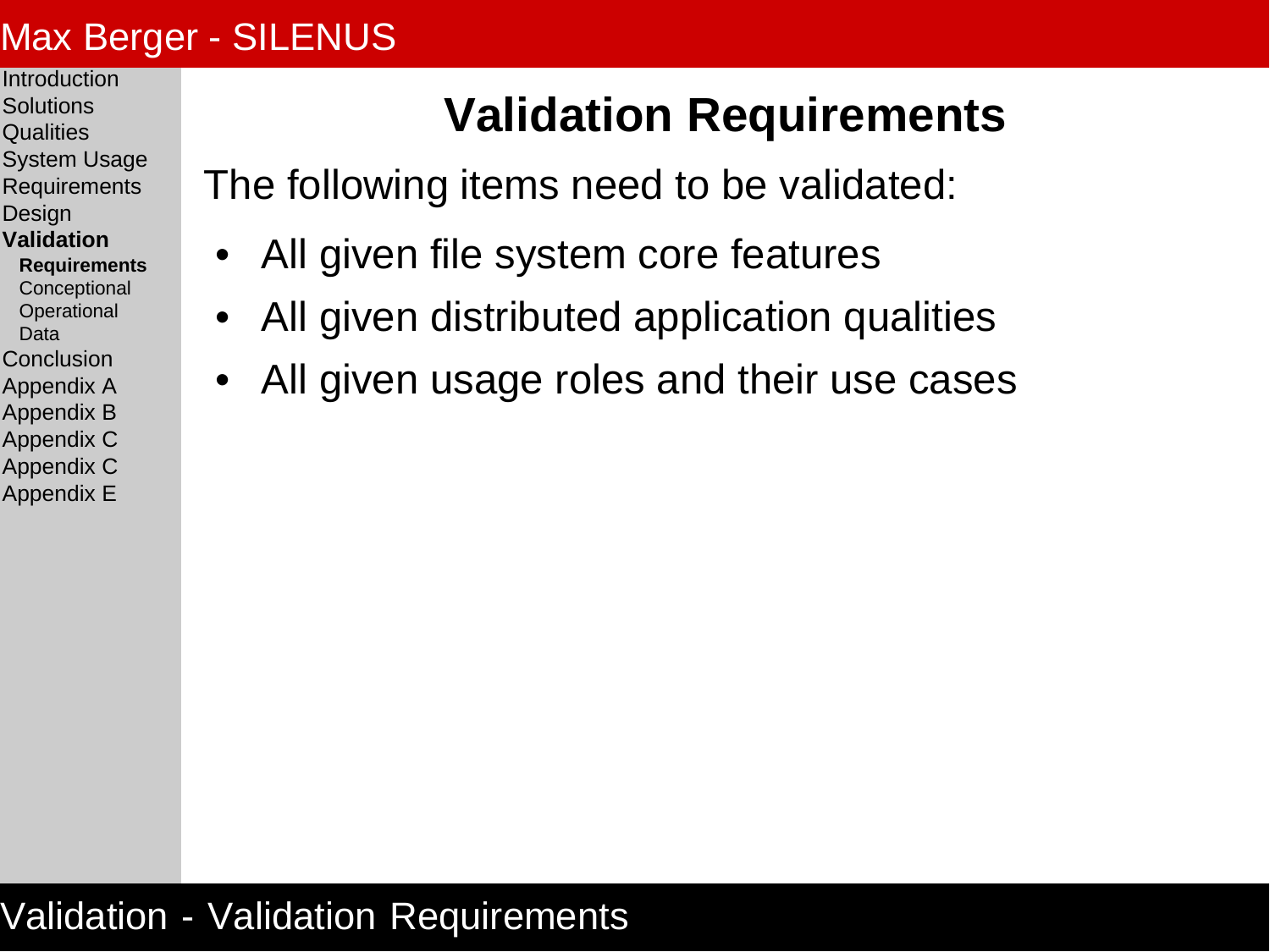- <span id="page-31-0"></span>[Introduction](#page-2-0) **[Solutions](#page-8-0)**
- **[Qualities](#page-9-0)**
- [System Usage](#page-20-0)
- [Requirements](#page-23-0)
- **[Design](#page-24-0)**
- **[Validation](#page-29-0)**
- **[Requirements](#page-30-0) [Conceptional](#page-31-0) [Operational](#page-32-0)**
- [Data](#page-33-0)
- [Conclusion](#page-34-0)
- [Appendix A](#page-37-0)
- [Appendix B](#page-45-0)
- [Appendix C](#page-50-0)
- [Appendix C](#page-55-0) [Appendix E](#page-65-0)

### **Conceptional Validation**

Some items can be validated in the design. Examples:

- Remote access
- **Migrateable**
- Self optimizing
- **Confidentiality**
- **Modifiability**
- etc.

#### Validation - Conceptional Validation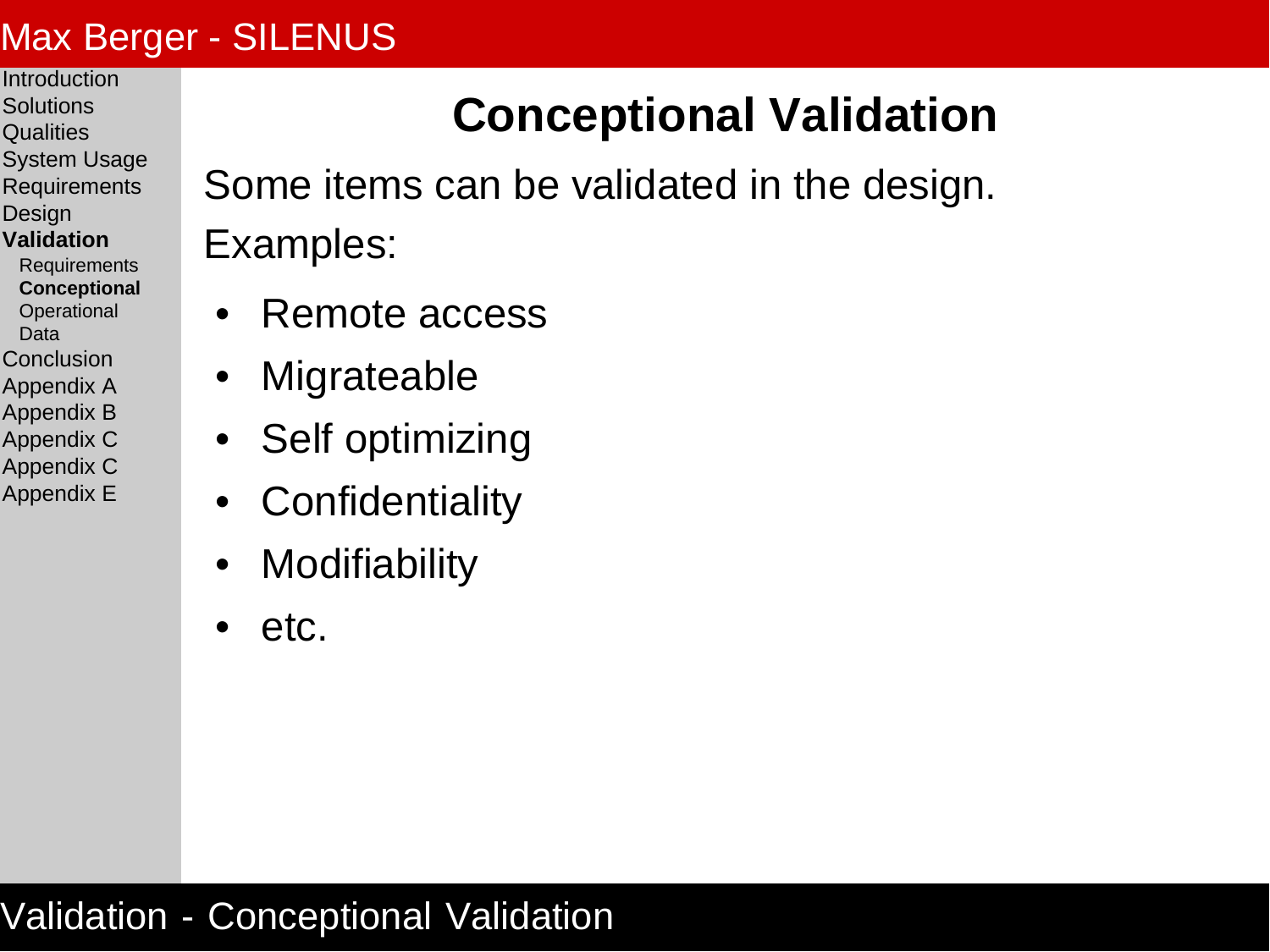- <span id="page-32-0"></span>[Introduction](#page-2-0) **[Solutions](#page-8-0)**
- **[Qualities](#page-9-0)**
- [System Usage](#page-20-0)
- **[Requirements](#page-23-0)**
- **[Design](#page-24-0)**
- **[Validation](#page-29-0)**
- **[Requirements](#page-30-0) [Conceptional](#page-31-0) [Operational](#page-32-0)**
- [Data](#page-33-0)
- [Conclusion](#page-34-0)
- [Appendix A](#page-37-0)
- [Appendix B](#page-45-0)
- [Appendix C](#page-50-0)
- [Appendix C](#page-55-0) [Appendix E](#page-65-0)

### **Operational Validation**

Some items have to be validated through experiments:

- Constant small tests during development (most features)
- Automatic unit tests during development
- Medium size integration tests in the SORCER lab (most qualities)
- Possible larger test with data from Sloane Sky **Survey**
- Possible larger test with HPCC (manageability, scalability)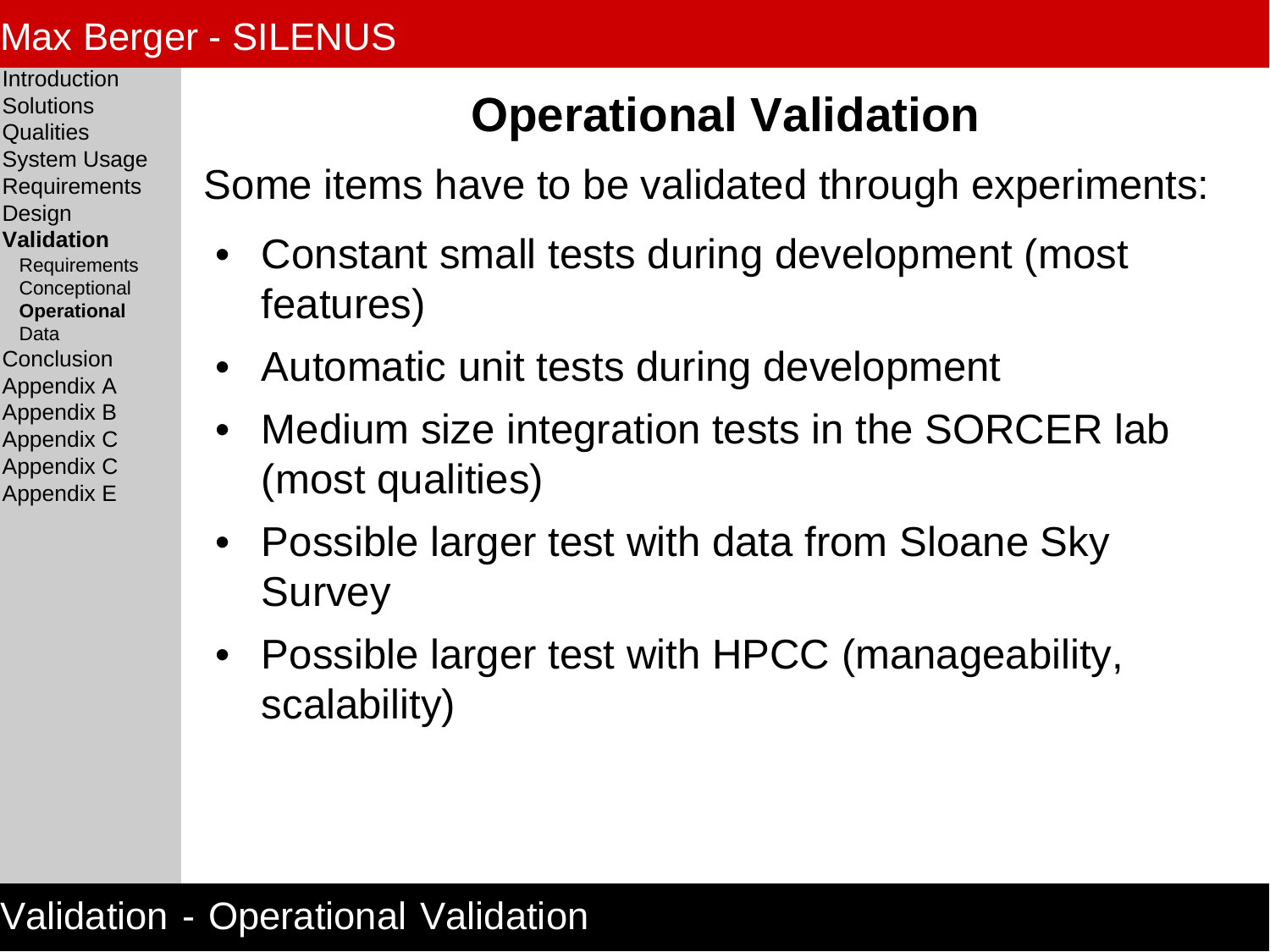- <span id="page-33-0"></span>**[Introduction](#page-2-0) [Solutions](#page-8-0)**
- **[Qualities](#page-9-0)**
- [System Usage](#page-20-0)
- **[Requirements](#page-23-0)**
- **[Design](#page-24-0)**
- **[Validation](#page-29-0)**
- **[Requirements](#page-30-0) [Conceptional](#page-31-0) [Operational](#page-32-0)**
- **[Data](#page-33-0)**
- [Conclusion](#page-34-0)
- [Appendix A](#page-37-0)
- [Appendix B](#page-45-0)
- [Appendix C](#page-50-0)
- [Appendix C](#page-55-0)
- [Appendix E](#page-65-0)

### **Data Validation**

- A file downloaded from the file system should have the same contents as a file uploaded to the file system
- The metadata schema should represent the same attributes for a file
- Validate all replicated files (content and metadata)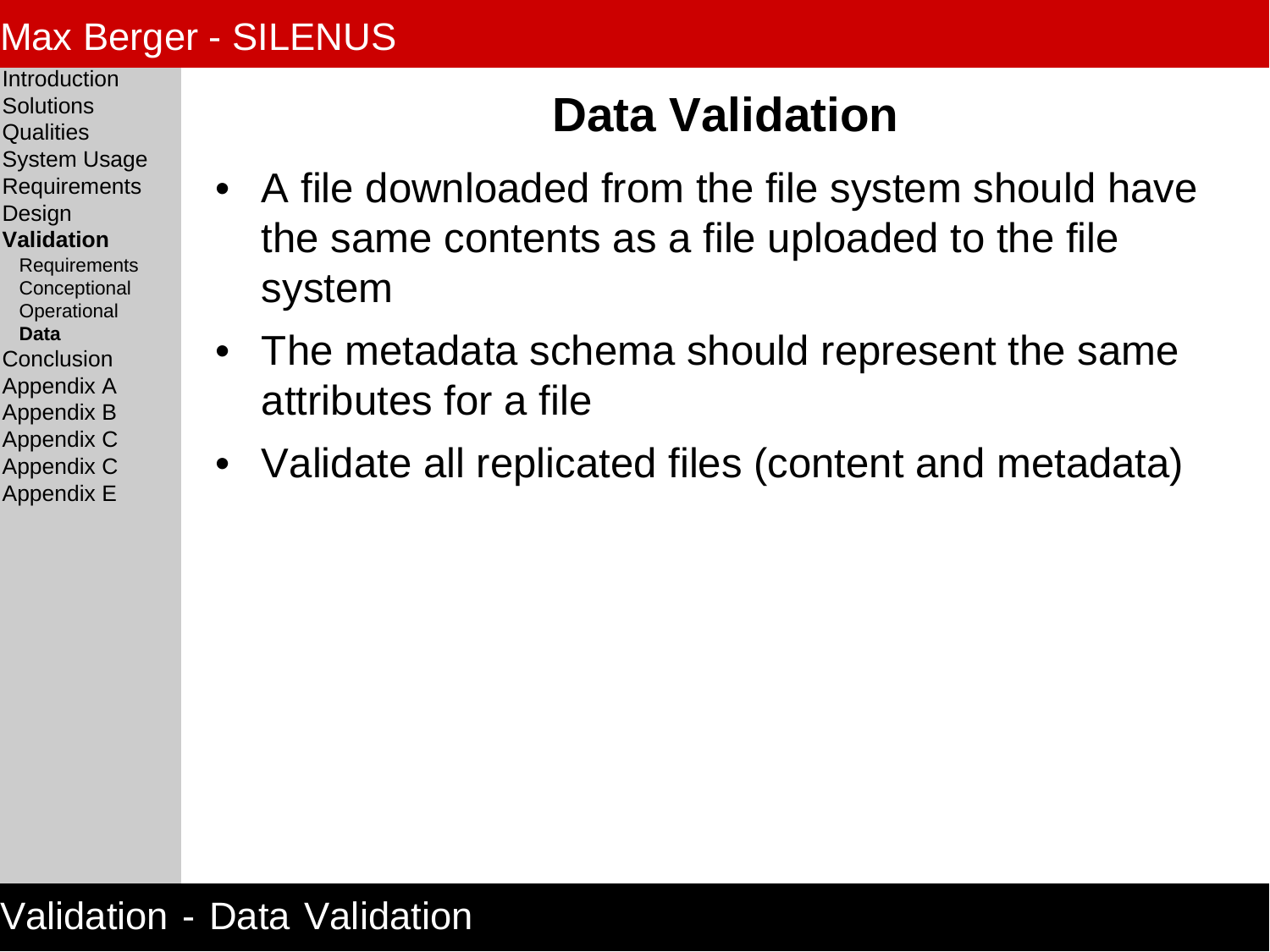- <span id="page-34-0"></span>**[Introduction](#page-2-0) [Solutions](#page-8-0)**
- **[Qualities](#page-9-0)**
- [System Usage](#page-20-0)
- [Requirements](#page-23-0)
- [Design](#page-24-0)
- [Validation](#page-29-0)
- **[Conclusion](#page-34-0)**
- **[Benefits](#page-35-0) [Schedule](#page-36-0)**
- [Appendix A](#page-37-0)
- [Appendix B](#page-45-0)
- [Appendix C](#page-50-0)
- [Appendix C](#page-55-0)
- [Appendix E](#page-65-0)

### **Conclusion**

- [Benefits](#page-35-0)
- [Schedule](#page-36-0)

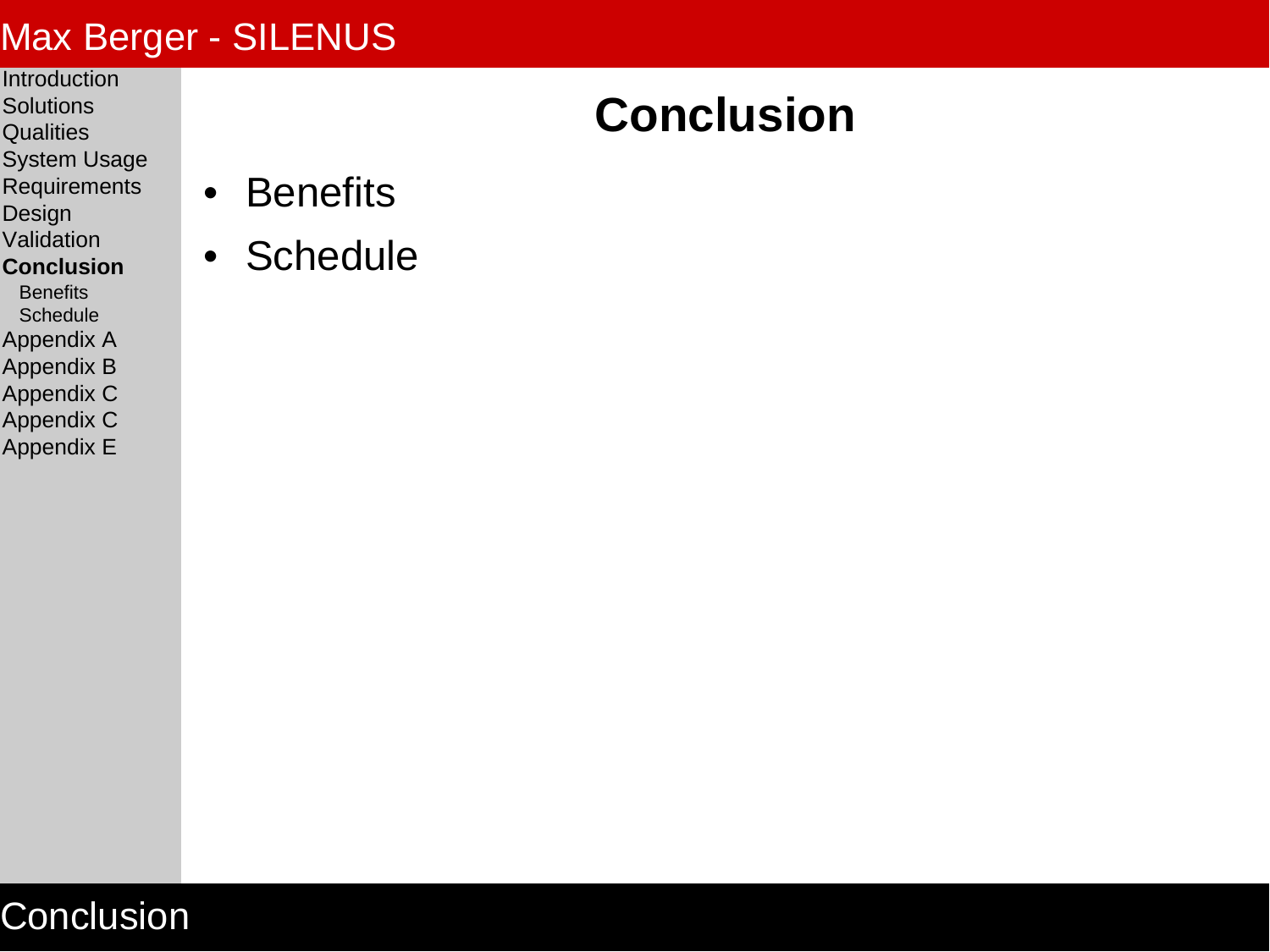- <span id="page-35-0"></span>[Introduction](#page-2-0) **[Solutions](#page-8-0)**
- **[Qualities](#page-9-0)**
- [System Usage](#page-20-0)
- **[Requirements](#page-23-0)**
- **[Design](#page-24-0)**
- [Validation](#page-29-0)
- **[Conclusion](#page-34-0)**
- **[Benefits](#page-35-0)**
- **[Schedule](#page-36-0)**
- [Appendix A](#page-37-0)
- [Appendix B](#page-45-0)
- [Appendix C](#page-50-0)
- [Appendix C](#page-55-0)
- [Appendix E](#page-65-0)

### **Benefits**

- comprehensive security
- completely self-managed
- fully transparent for the user
- adding "disk space" is easy
- compatible with existing applications via WebDAV interface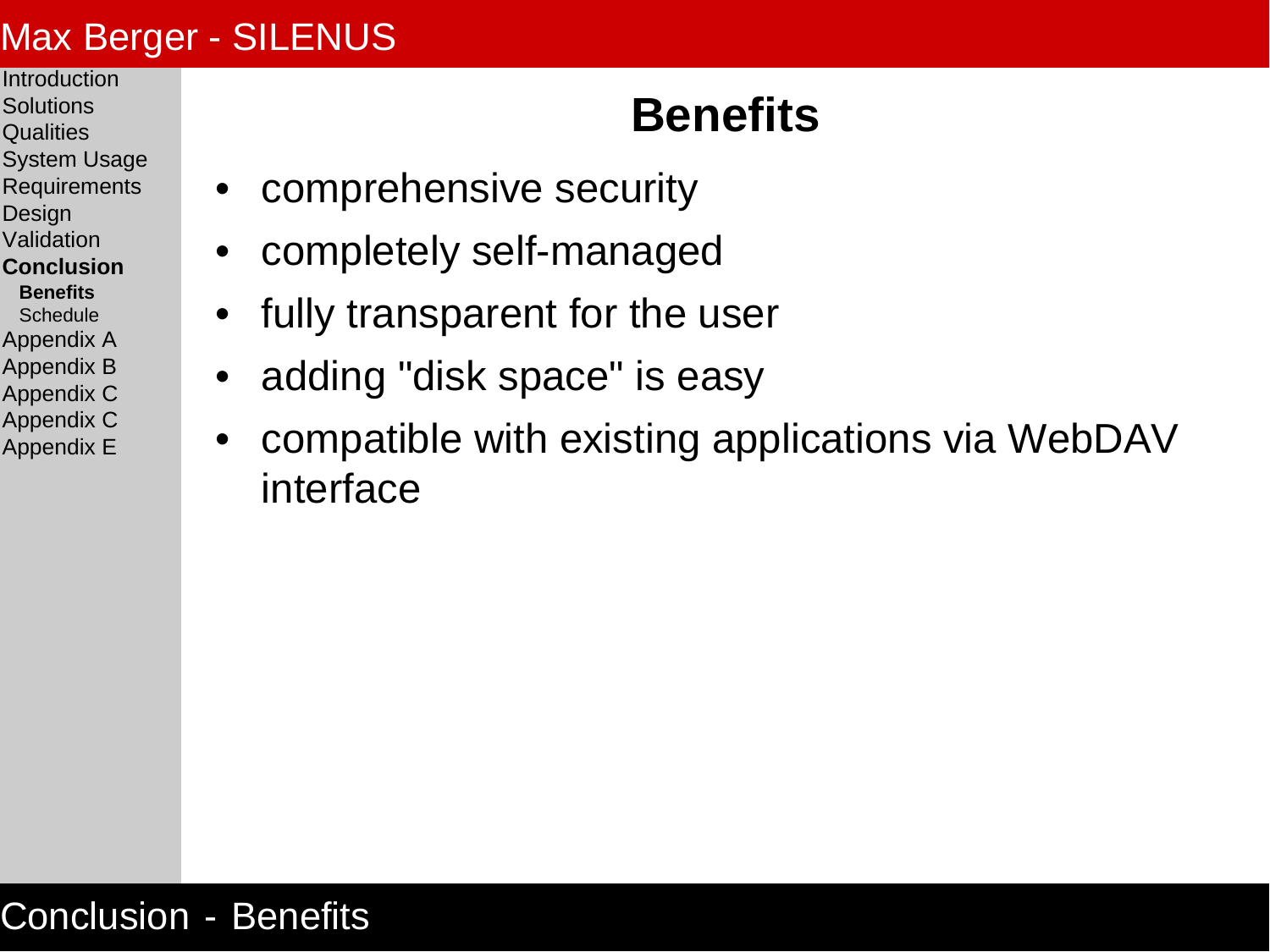<span id="page-36-0"></span>**[Introduction](#page-2-0) [Solutions](#page-8-0) [Qualities](#page-9-0)** 

| <b>System Usage</b><br><b>Requirements</b><br>Design<br>Validation<br><b>Conclusion</b><br><b>Benefits</b><br><b>Schedule</b><br><b>Appendix A</b><br><b>Appendix B</b><br>Appendix C<br>Appendix C<br>Appendix E | <b>What</b>                            | <b>When</b>     |
|-------------------------------------------------------------------------------------------------------------------------------------------------------------------------------------------------------------------|----------------------------------------|-----------------|
|                                                                                                                                                                                                                   | <b>Background research</b>             | $01/04 - 12/04$ |
|                                                                                                                                                                                                                   | Initial proposal                       | 06/04           |
|                                                                                                                                                                                                                   | Prototype design                       | 06/04 - 12/04   |
|                                                                                                                                                                                                                   | <b>Byte Store prototype</b>            | $10/04 - 02/05$ |
|                                                                                                                                                                                                                   | Metadata Store prototype               | $01/05 - 06/05$ |
|                                                                                                                                                                                                                   | Service-Oriented redesign              | $07/05 - 12/05$ |
|                                                                                                                                                                                                                   | <b>Service-Oriented implementation</b> | 10/05 - 10/06   |
|                                                                                                                                                                                                                   | Proposal                               | 03/06           |
|                                                                                                                                                                                                                   | <b>Defense</b>                         | 10/06           |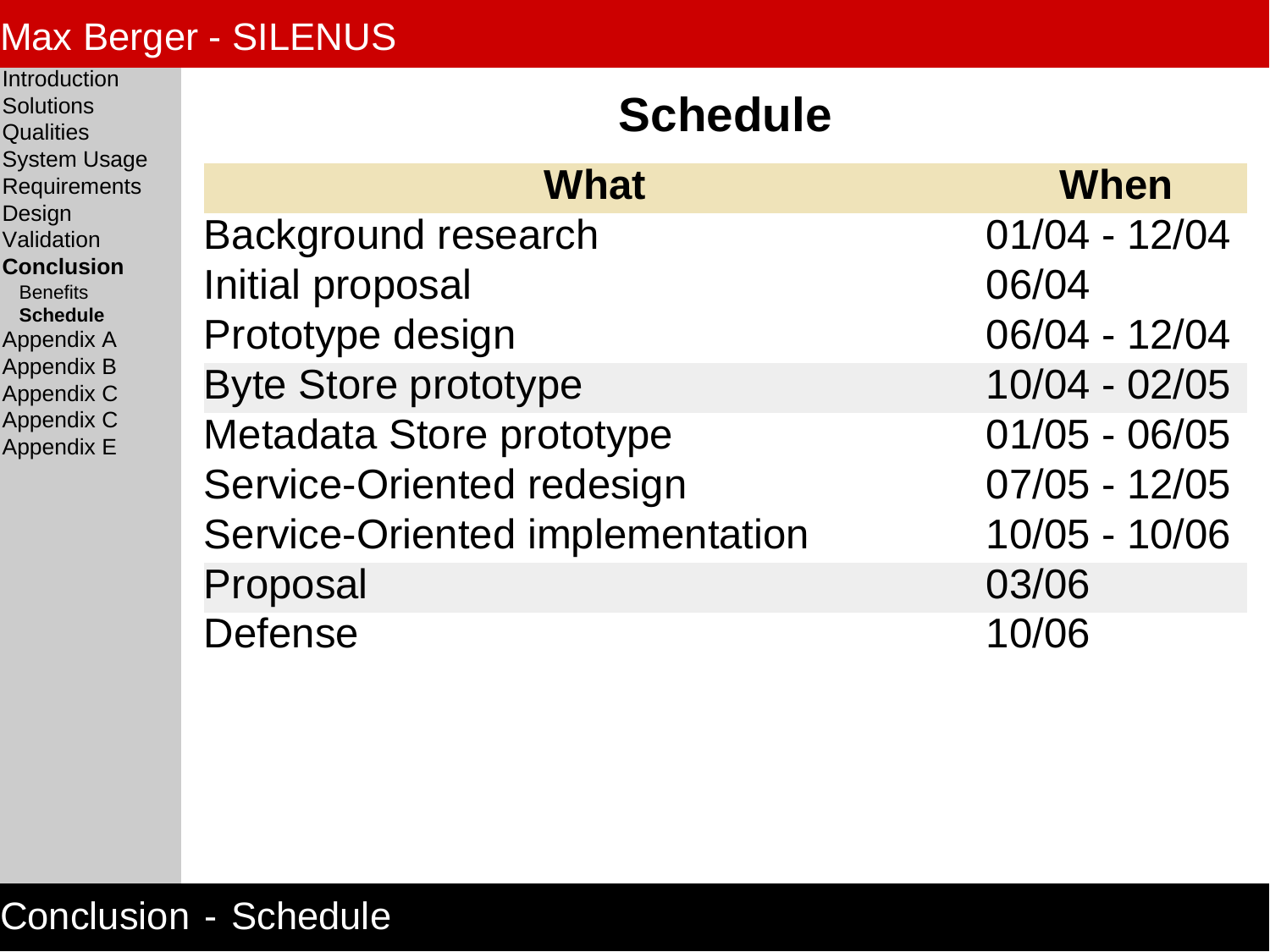- <span id="page-37-0"></span>**[Introduction](#page-2-0)**
- **[Solutions](#page-8-0) [Qualities](#page-9-0)**
- [System Usage](#page-20-0)
- **[Requirements](#page-23-0)**
- [Design](#page-24-0)
- [Validation](#page-29-0)
- **[Conclusion](#page-34-0)**
- **[Appendix A](#page-37-0)**
- **[NFS](#page-38-0) [CIFS](#page-39-0)**
- [AFS](#page-40-0)
- [Coda](#page-41-0) **[Globus](#page-42-0)**
- [Avaki](#page-43-0)
- **[Compatibility](#page-44-0)**
- [Appendix B](#page-45-0)
- [Appendix C](#page-50-0)
- [Appendix C](#page-55-0)
- [Appendix E](#page-65-0)

# **Appendix A - File Systems**

- [NFS](#page-38-0)
- [CIFS](#page-39-0)
- [AFS](#page-40-0)
- **[Coda](#page-41-0)**
- [Globus](#page-42-0)
- [Avaki](#page-43-0)
- [Compatibility with Existing Software](#page-44-0)

#### Appendix A - File Systems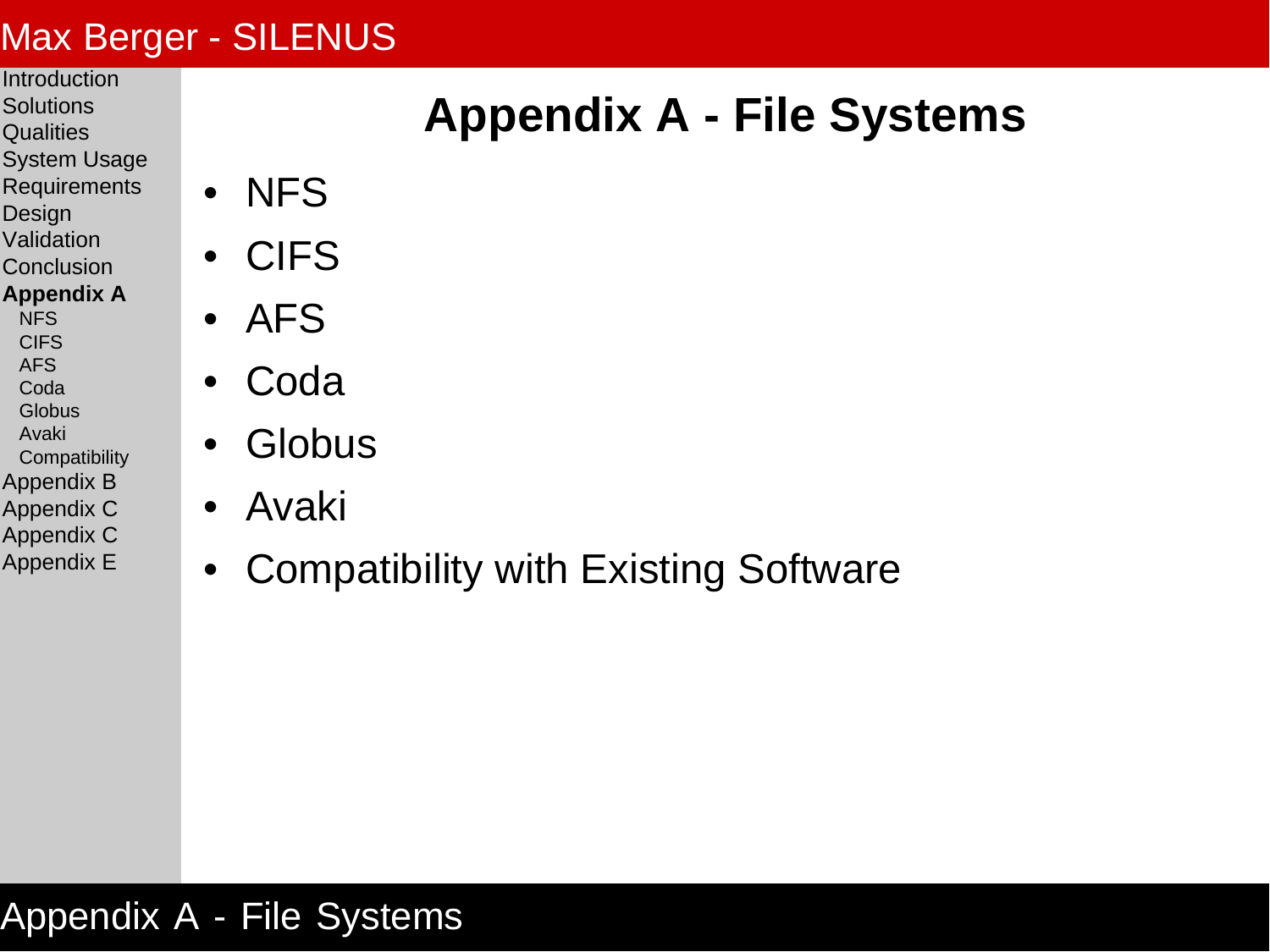- <span id="page-38-0"></span>[Introduction](#page-2-0) **[Solutions](#page-8-0)**
- **[Qualities](#page-9-0)**
- [System Usage](#page-20-0)
- **[Requirements](#page-23-0)**
- **[Design](#page-24-0)**
- [Validation](#page-29-0)
- [Conclusion](#page-34-0)
- **[Appendix A](#page-37-0)**
- **[NFS](#page-38-0) [CIFS](#page-39-0)**
- [AFS](#page-40-0)
- [Coda](#page-41-0)
- [Globus](#page-42-0)
- [Avaki](#page-43-0)
- **[Compatibility](#page-44-0)**
- [Appendix B](#page-45-0)
- [Appendix C](#page-50-0) [Appendix C](#page-55-0)
- [Appendix E](#page-65-0)

# **NFS**

- Network File System
- Widely used in Unix
- Based on Remote Procedure Call (RPC)
- Fails if network fails
- Administrators must trust each other
- Shares are identified by machine / path on the machine

#### Appendix A - File Systems - NFS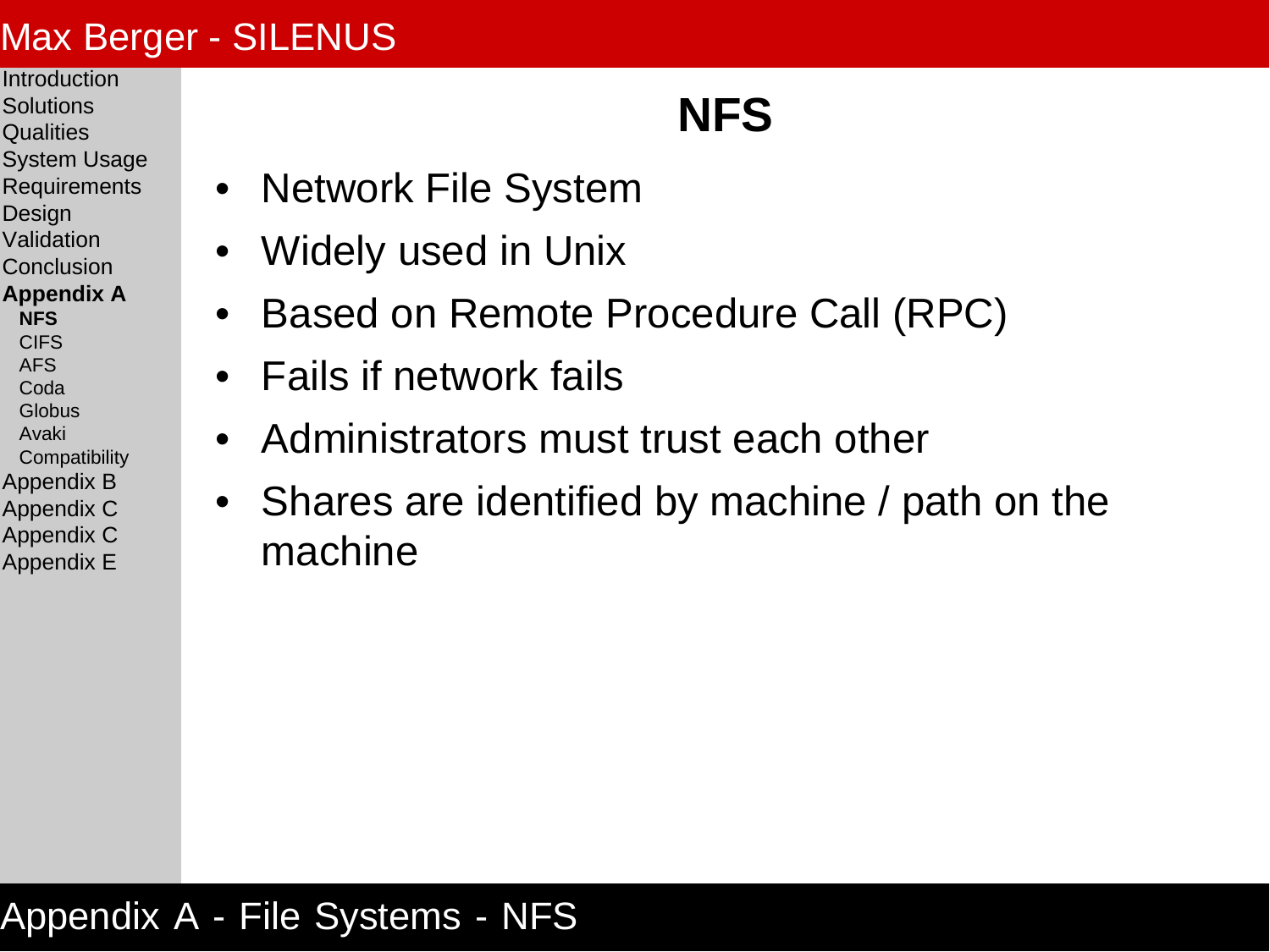- <span id="page-39-0"></span>[Introduction](#page-2-0) **[Solutions](#page-8-0)**
- **[Qualities](#page-9-0)**
- [System Usage](#page-20-0)
- **[Requirements](#page-23-0)**
- **[Design](#page-24-0)**
- [Validation](#page-29-0)
- [Conclusion](#page-34-0)
- **[Appendix A](#page-37-0)**
- [NFS](#page-38-0) **[CIFS](#page-39-0)**
- [AFS](#page-40-0)
- [Coda](#page-41-0)
- [Globus](#page-42-0)
- [Avaki](#page-43-0)
- **[Compatibility](#page-44-0)**
- [Appendix B](#page-45-0)
- [Appendix C](#page-50-0) [Appendix C](#page-55-0)
- [Appendix E](#page-65-0)

# **CIFS**

- Common Internet File System
- Formerly: Server Message Block (SMB)
- Standard in Windows
- User-based authentication
- Fails if network fails
- Shares are identified by machine / share name

#### Appendix A - File Systems - CIFS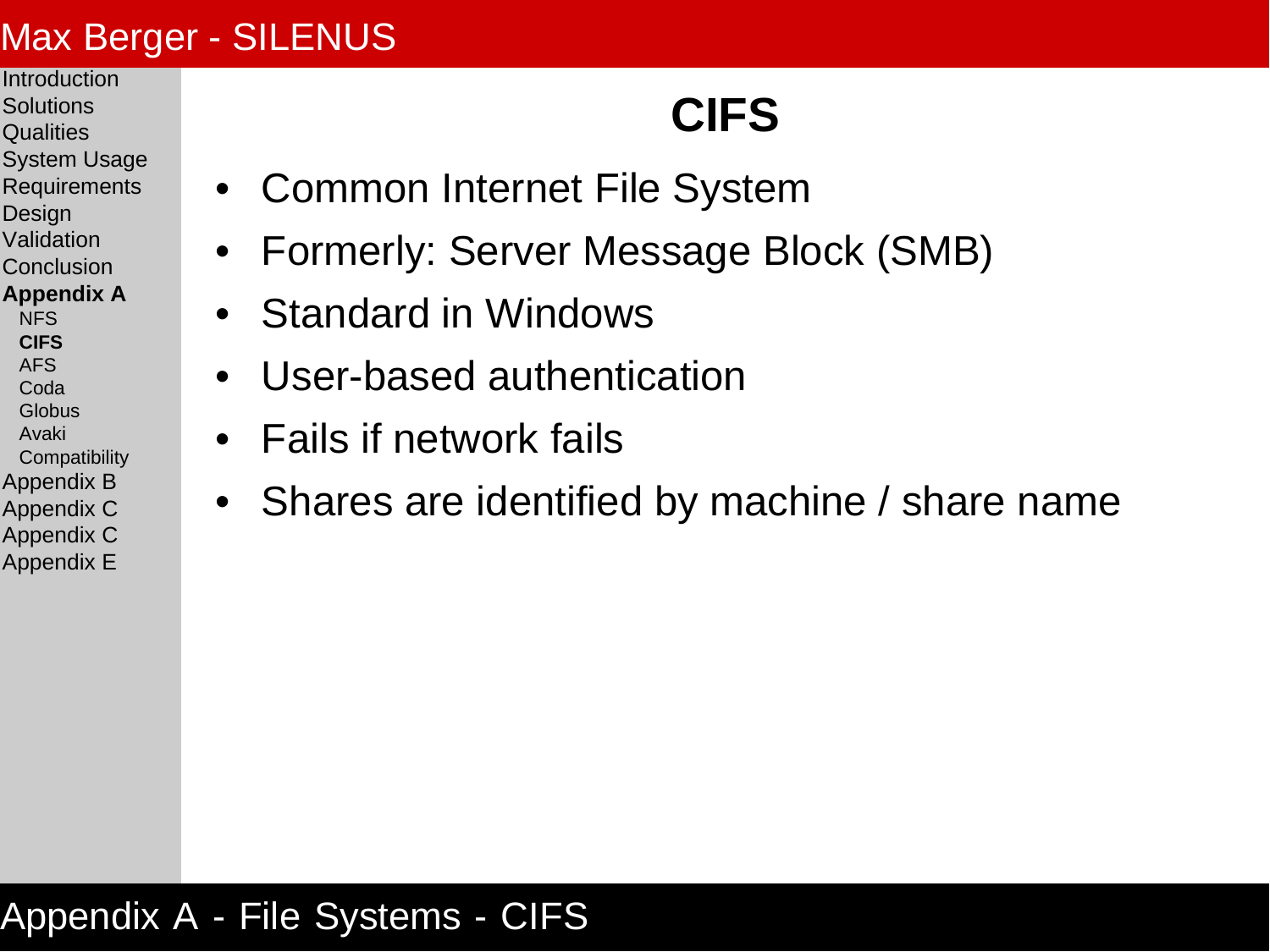- <span id="page-40-0"></span>[Introduction](#page-2-0) **[Solutions](#page-8-0)**
- **[Qualities](#page-9-0)**
- [System Usage](#page-20-0)
- **[Requirements](#page-23-0)**
- **[Design](#page-24-0)**
- [Validation](#page-29-0)
- [Conclusion](#page-34-0)

#### **[Appendix A](#page-37-0)**

- [NFS](#page-38-0) **[CIFS](#page-39-0)**
- **[AFS](#page-40-0)**
- [Coda](#page-41-0)
- [Globus](#page-42-0)
- [Avaki](#page-43-0)
- **[Compatibility](#page-44-0)**
- [Appendix B](#page-45-0)
- [Appendix C](#page-50-0)
- [Appendix C](#page-55-0)
- [Appendix E](#page-65-0)

## **AFS**

- Andrew File System
- Developed at CMU, then IBM, now open source
- Need contact with AFS master node
- Provides read-only replicas of files
- Very difficult to set up (requires Kerberos server)

#### Appendix A - File Systems - AFS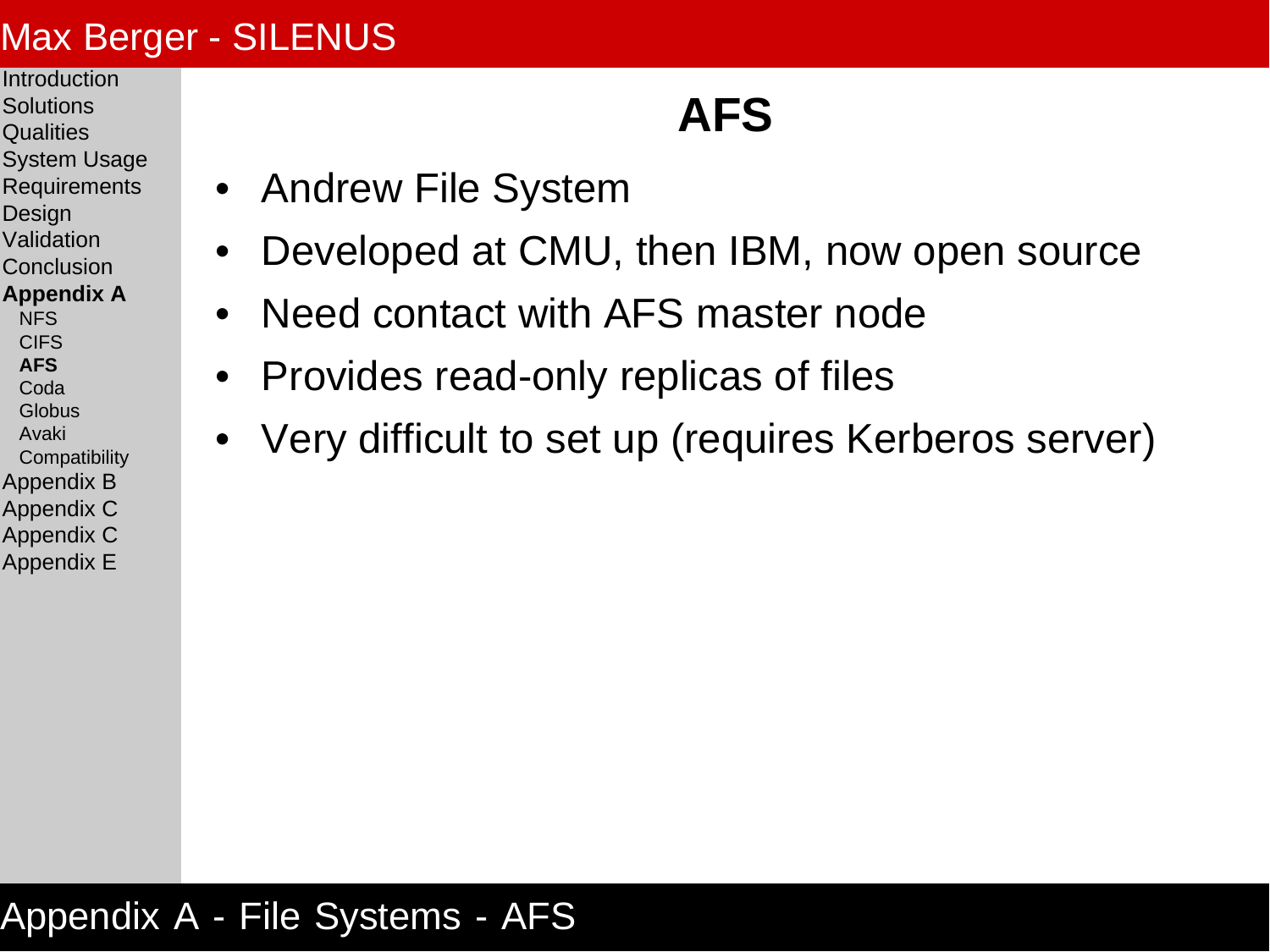- <span id="page-41-0"></span>[Introduction](#page-2-0) **[Solutions](#page-8-0)**
- **[Qualities](#page-9-0)**
- [System Usage](#page-20-0)
- **[Requirements](#page-23-0)**
- **[Design](#page-24-0)**
- [Validation](#page-29-0)
- [Conclusion](#page-34-0)

#### **[Appendix A](#page-37-0)**

- **[NFS](#page-38-0) [CIFS](#page-39-0)**
- [AFS](#page-40-0)
- **[Coda](#page-41-0)**
- **[Globus](#page-42-0)**
- [Avaki](#page-43-0)
- **[Compatibility](#page-44-0)**
- [Appendix B](#page-45-0)
- [Appendix C](#page-50-0)
- [Appendix C](#page-55-0) [Appendix E](#page-65-0)

## **Coda**

- Based on AFS
	- Developed at CMU
- Provides read write replicas
- Support for hoarding
- Sophisticated conflict resolution
- Difficult to set up

#### Appendix A - File Systems - Coda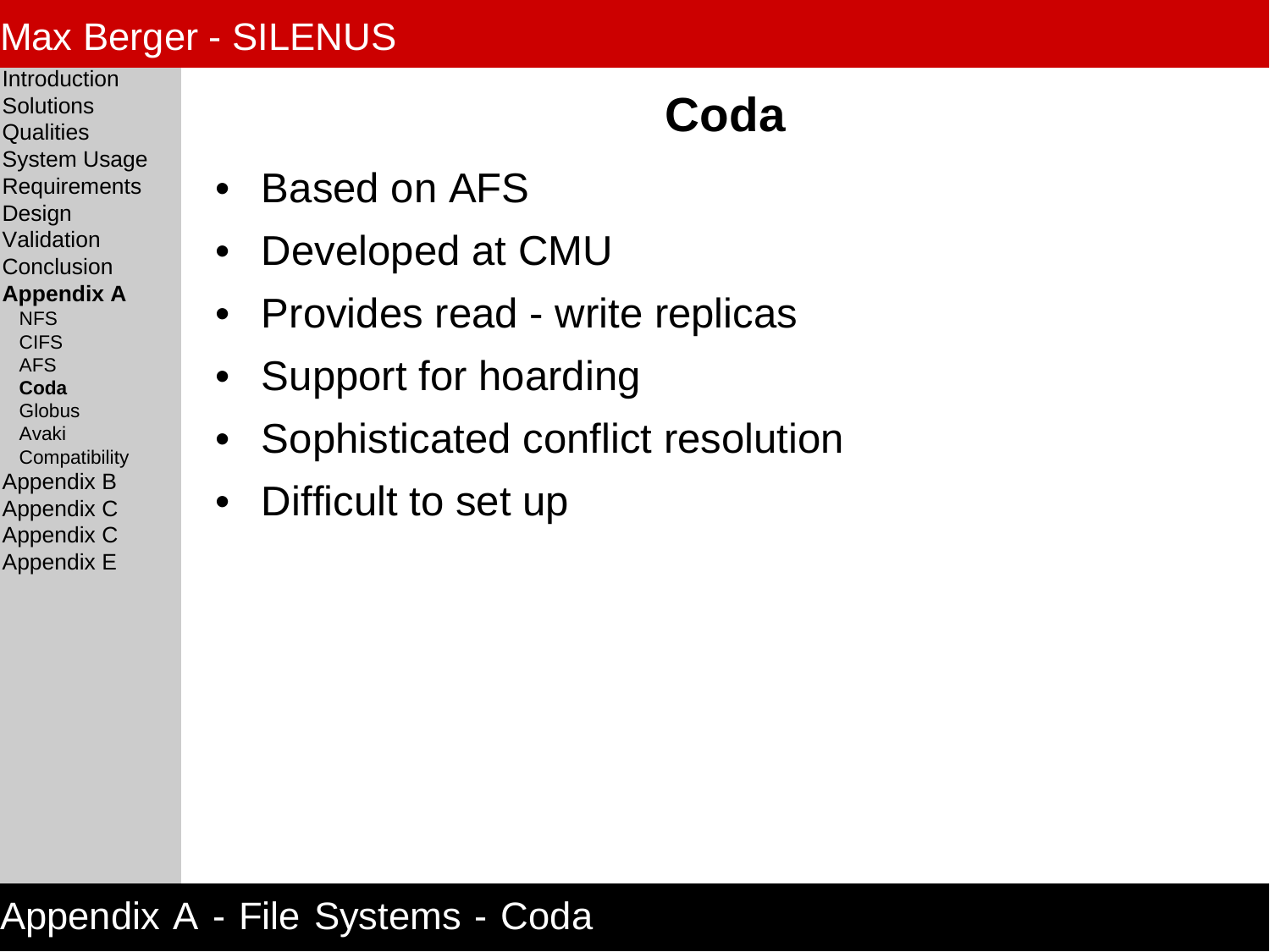- <span id="page-42-0"></span>[Introduction](#page-2-0) **[Solutions](#page-8-0)**
- **[Qualities](#page-9-0)**
- [System Usage](#page-20-0)
- **[Requirements](#page-23-0)**
- **[Design](#page-24-0)**
- [Validation](#page-29-0)
- [Conclusion](#page-34-0)
- **[Appendix A](#page-37-0)**
- [NFS](#page-38-0) **[CIFS](#page-39-0)**
- [AFS](#page-40-0)
- [Coda](#page-41-0)
- **[Globus](#page-42-0)**
- [Avaki](#page-43-0)
- **[Compatibility](#page-44-0)**
- [Appendix B](#page-45-0)
- [Appendix C](#page-50-0) [Appendix C](#page-55-0)
- [Appendix E](#page-65-0)

# **Globus**

- Globus alliance: Technology for the "grid"
	- Data-Grid solution
- Splits file metadata and file content
- Based on protocols
- Multi source download for performance
- Incompatible with existing software

#### Appendix A - File Systems - Globus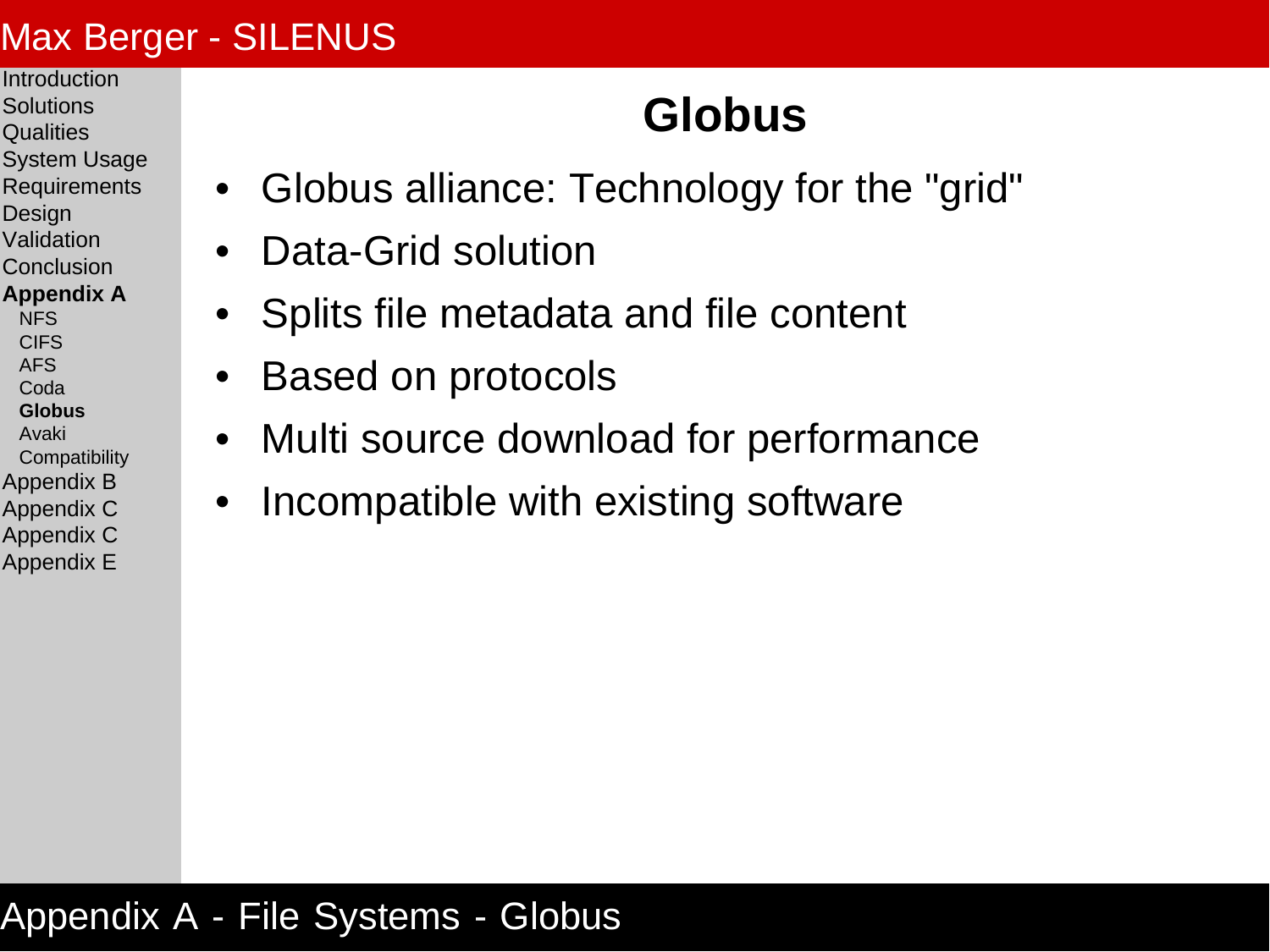- <span id="page-43-0"></span>**[Introduction](#page-2-0) [Solutions](#page-8-0)**
- **[Qualities](#page-9-0)**
- [System Usage](#page-20-0)
- **[Requirements](#page-23-0)**
- [Design](#page-24-0)
- [Validation](#page-29-0)
- [Conclusion](#page-34-0)

#### **[Appendix A](#page-37-0)**

- **[NFS](#page-38-0) [CIFS](#page-39-0)**
- [AFS](#page-40-0)
- [Coda](#page-41-0)
- **[Globus](#page-42-0) [Avaki](#page-43-0)**
- 
- **[Compatibility](#page-44-0)**
- [Appendix B](#page-45-0) [Appendix C](#page-50-0)
- [Appendix C](#page-55-0)
- [Appendix E](#page-65-0)

# **Avaki**

- Commercial solution
- Requires fast, reliable network
- Optimized for fast transfer rather than reliability
- Provides unification of data from different sources

#### Appendix A - File Systems - Avaki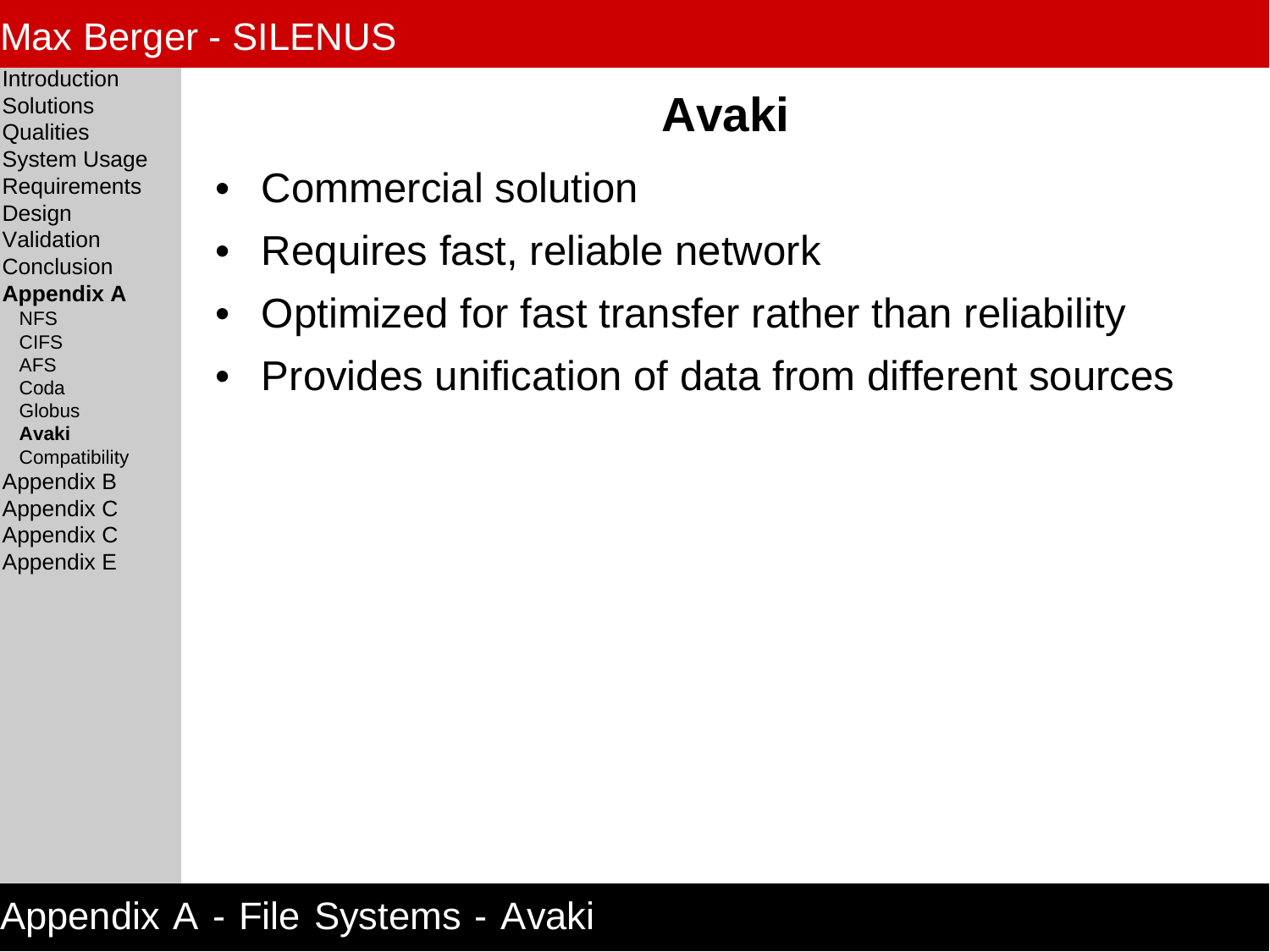- <span id="page-44-0"></span>[Introduction](#page-2-0) **[Solutions](#page-8-0)**
- **[Qualities](#page-9-0)**
- [System Usage](#page-20-0)
- **[Requirements](#page-23-0)**
- **[Design](#page-24-0)**
- [Validation](#page-29-0)
- [Conclusion](#page-34-0)
- **[Appendix A](#page-37-0)**
- [NFS](#page-38-0) **[CIFS](#page-39-0)**
- [AFS](#page-40-0)
- [Coda](#page-41-0)
- **[Globus](#page-42-0)**
- [Avaki](#page-43-0)
- **[Compatibility](#page-44-0)**
- [Appendix B](#page-45-0)
- [Appendix C](#page-50-0)
- [Appendix C](#page-55-0)
- [Appendix E](#page-65-0)

# **Compatibility with Existing Software**

Problem:

- Multiple operating systems: Windows, MacOS, Linux, Unix
- Every system would require a special driver Provided by:
- CIFS, AFS, Coda

Approach:

- Use a driver that already exists
- Use open standards (WebDAV)

### Appendix A - File Systems - Compatibility with Existing Software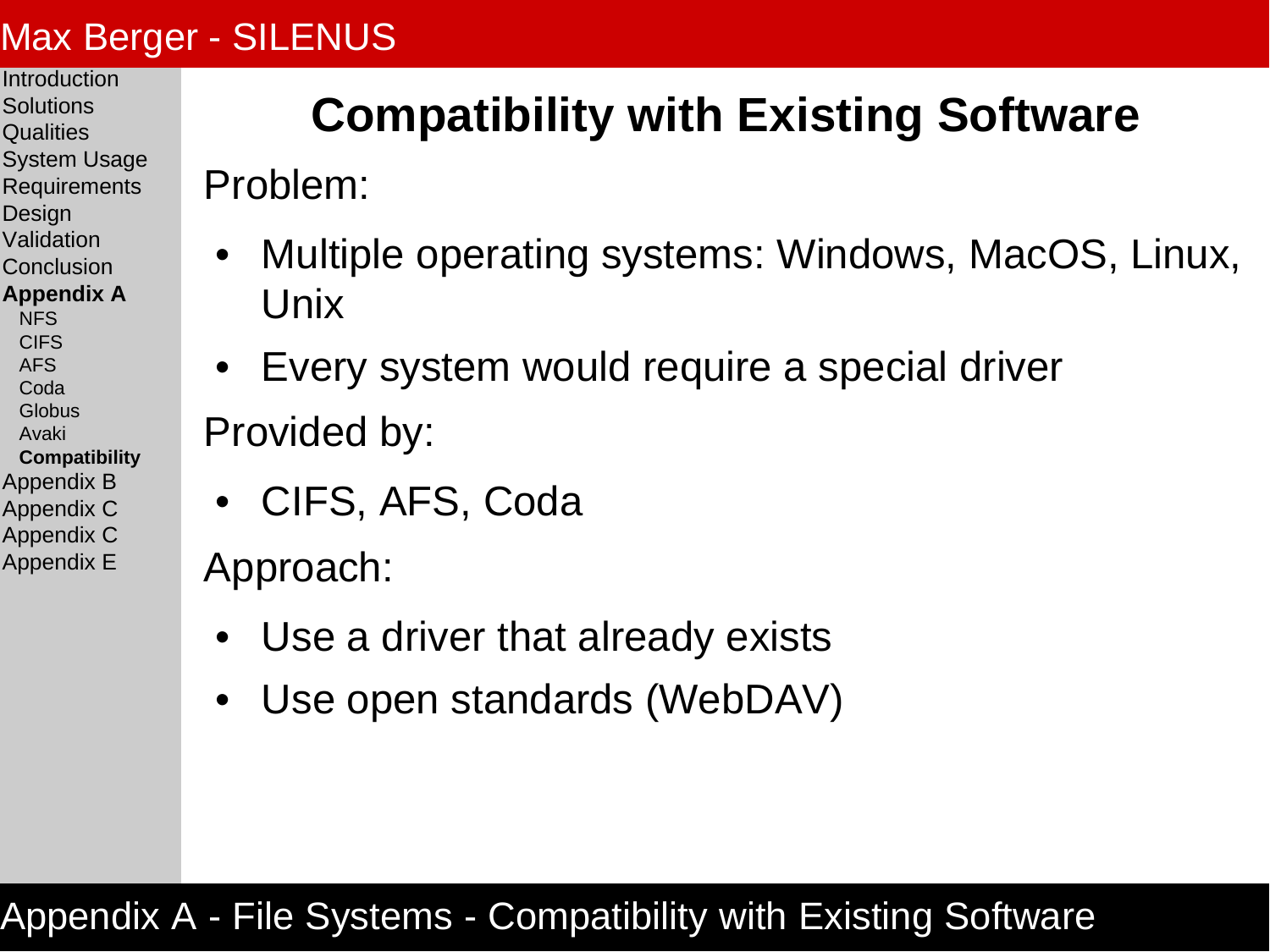- <span id="page-45-0"></span>**[Introduction](#page-2-0)**
- **[Solutions](#page-8-0) [Qualities](#page-9-0)**
- [System Usage](#page-20-0)
- [Requirements](#page-23-0)
- [Design](#page-24-0)
- **[Validation](#page-29-0)**
- **[Conclusion](#page-34-0)**
- [Appendix A](#page-37-0)
- **[Appendix B](#page-45-0)** [User Use Cases](#page-46-0)
- [Administrative](#page-48-0)
- [Use cases](#page-49-0) [Appendix C](#page-50-0)
- [Appendix C](#page-55-0)
- [Appendix E](#page-65-0)

## **Appendix B - Use Cases**

- [User Use Cases](#page-46-0)
- [Administrator Use Cases](#page-48-0)
- [Use cases](#page-49-0)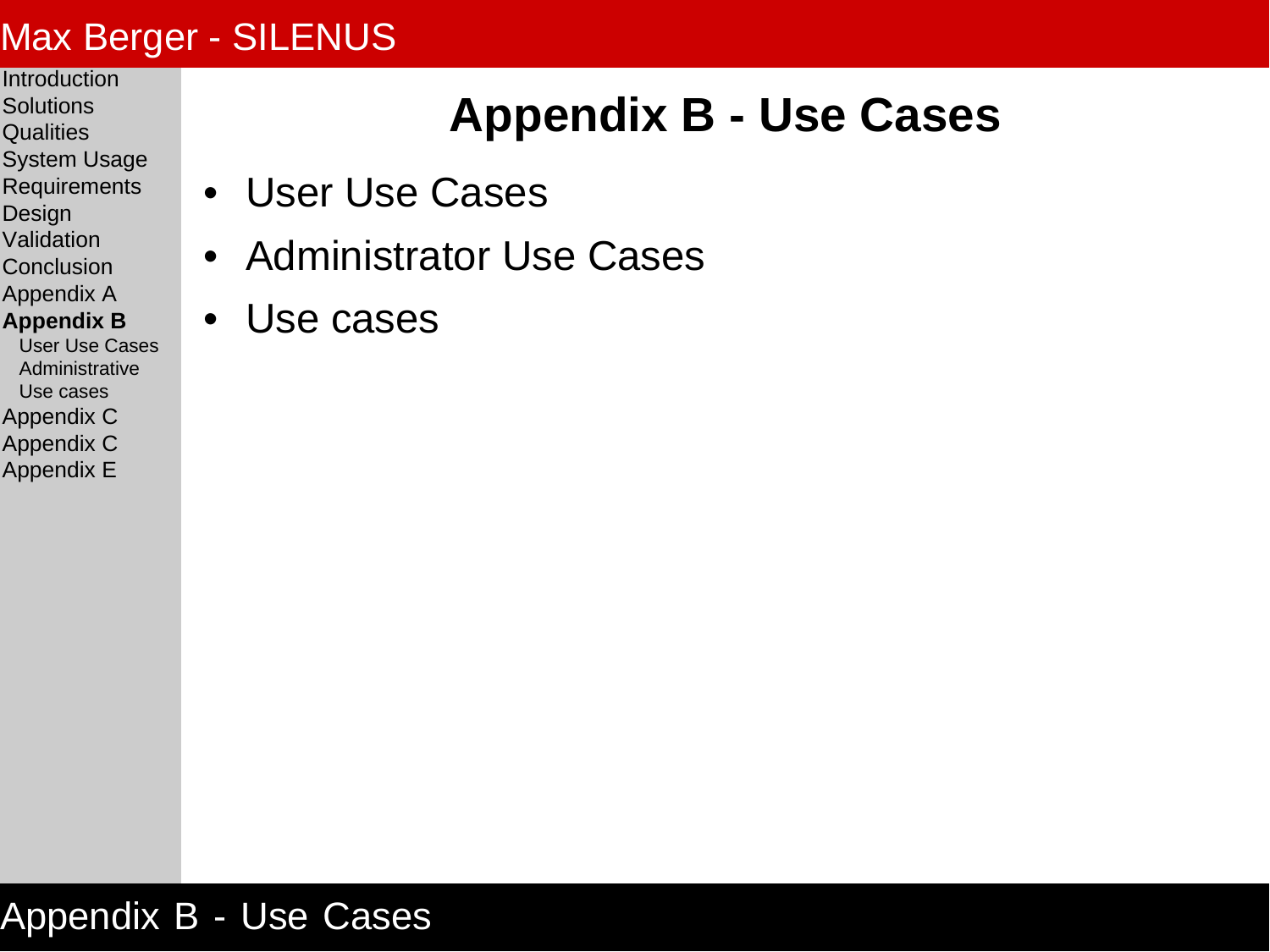- <span id="page-46-0"></span>**[Introduction](#page-2-0)**
- **[Solutions](#page-8-0) [Qualities](#page-9-0)**
- 
- [System Usage](#page-20-0) [Requirements](#page-23-0)
- 
- [Design](#page-24-0)
- [Validation](#page-29-0)
- **[Conclusion](#page-34-0)**
- [Appendix A](#page-37-0)
- **[Appendix B](#page-45-0)**
- **[User Use Cases](#page-46-0)** [Administrative](#page-48-0)
- [Use cases](#page-49-0)
- [Appendix C](#page-50-0)
- [Appendix C](#page-55-0)
- [Appendix E](#page-65-0)

### **User Use Cases**

#### Appendix B - Use Cases - User Use Cases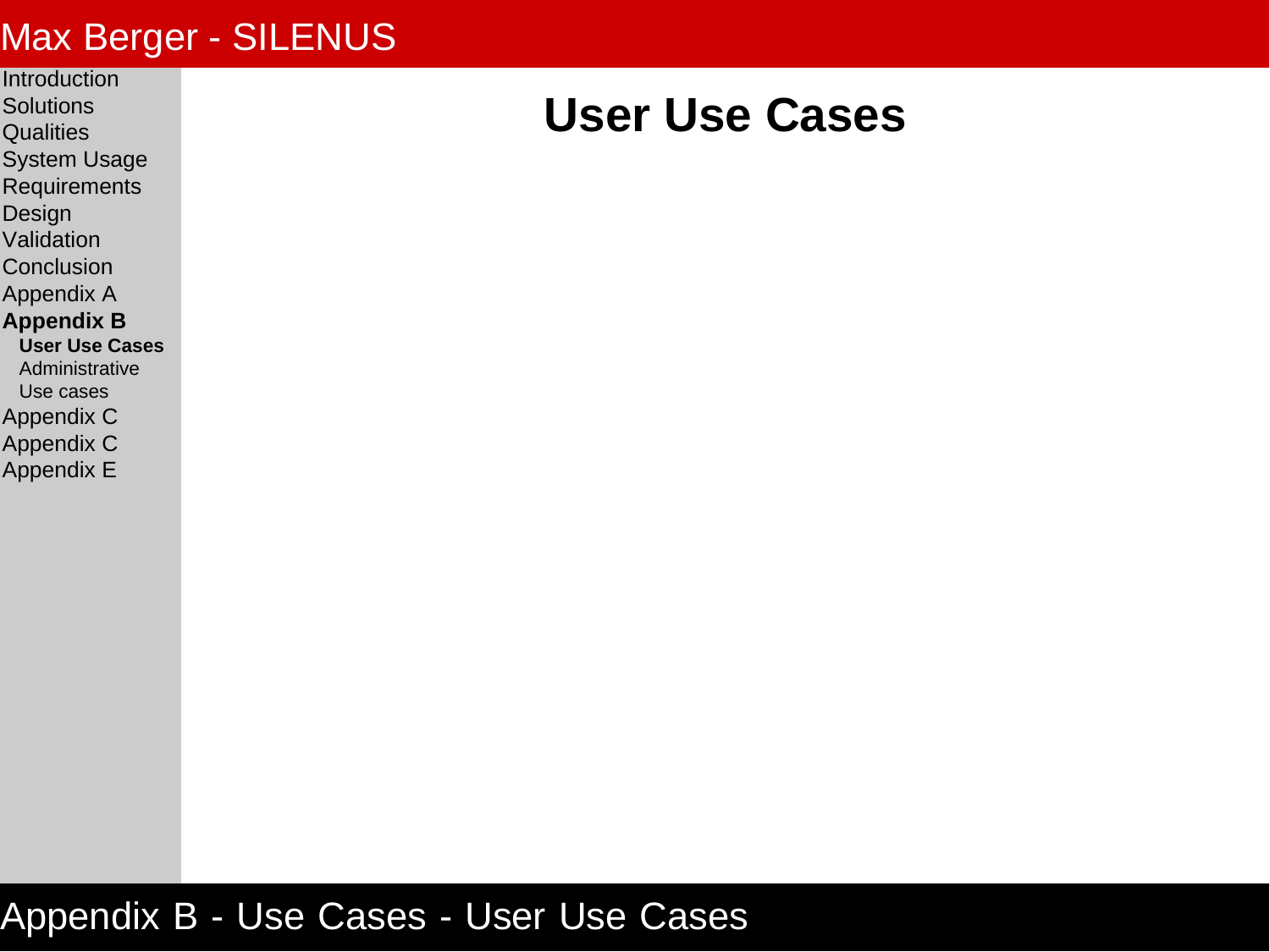

#### Appendix B - Use Cases - User Use Cases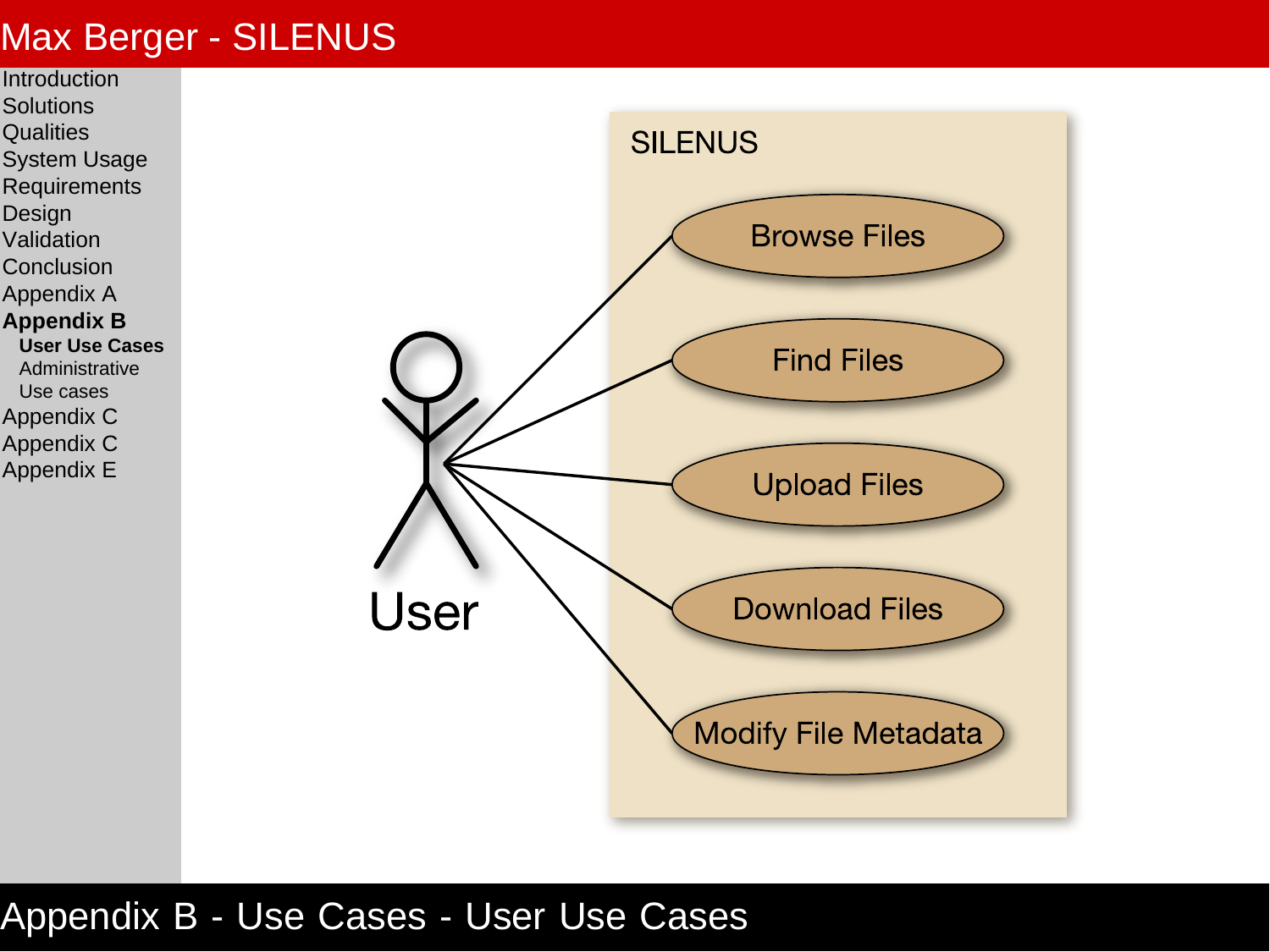<span id="page-48-0"></span>

### **Administrator Use Cases**



#### Appendix B - Use Cases - Administrator Use Cases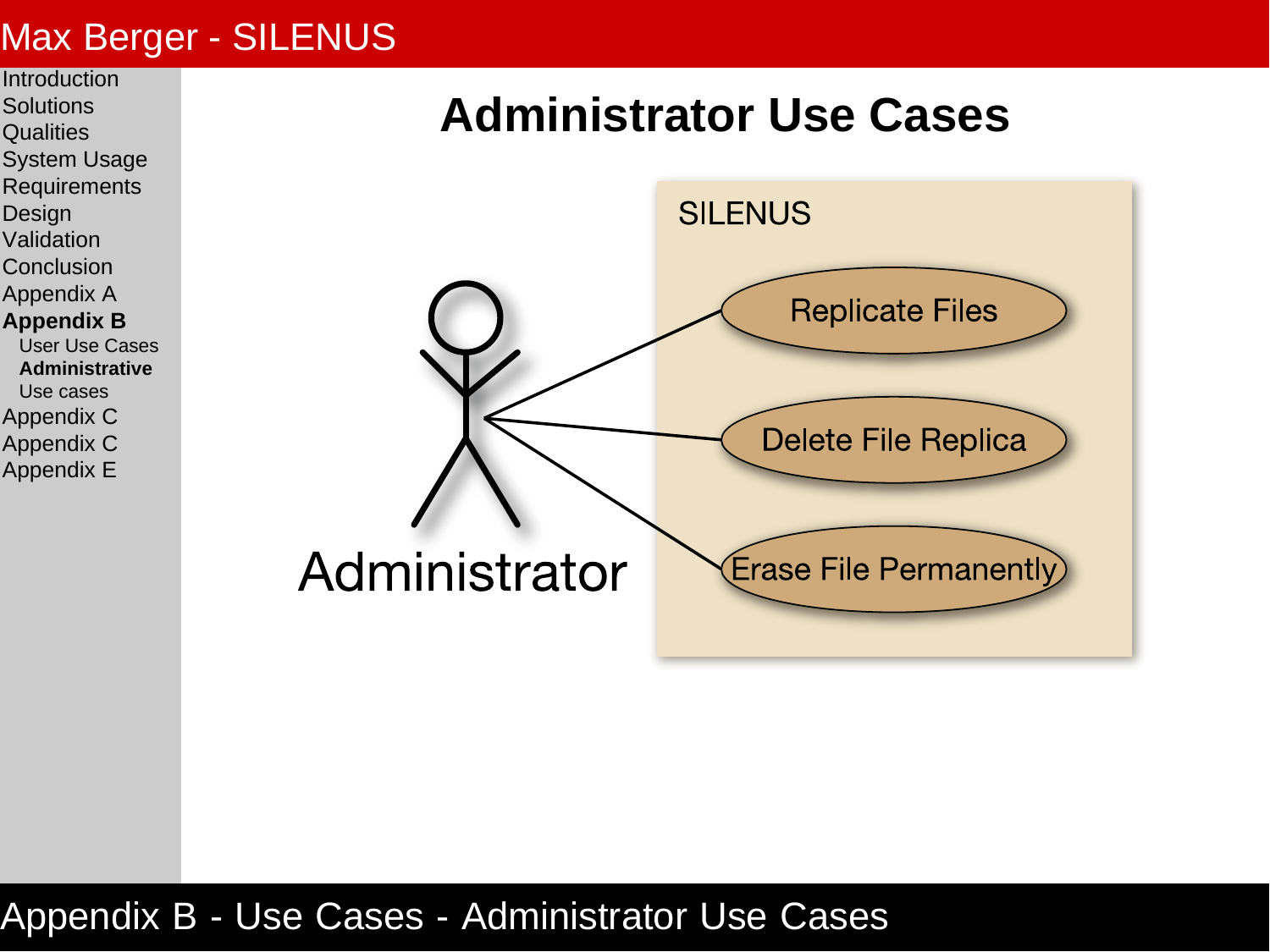- <span id="page-49-0"></span>**[Introduction](#page-2-0)**
- **[Solutions](#page-8-0) [Qualities](#page-9-0)**
- [System Usage](#page-20-0)
- **[Requirements](#page-23-0)**
- [Design](#page-24-0)
- [Validation](#page-29-0)
- **[Conclusion](#page-34-0)**
- [Appendix A](#page-37-0)
- **[Appendix B](#page-45-0)**
- [User Use Cases](#page-46-0) [Administrative](#page-48-0) **[Use cases](#page-49-0)** [Appendix C](#page-50-0)
- [Appendix C](#page-55-0)
- [Appendix E](#page-65-0)

### **Use cases**

- Add mobile access
- Add hoarding

#### Appendix B - Use Cases - Use cases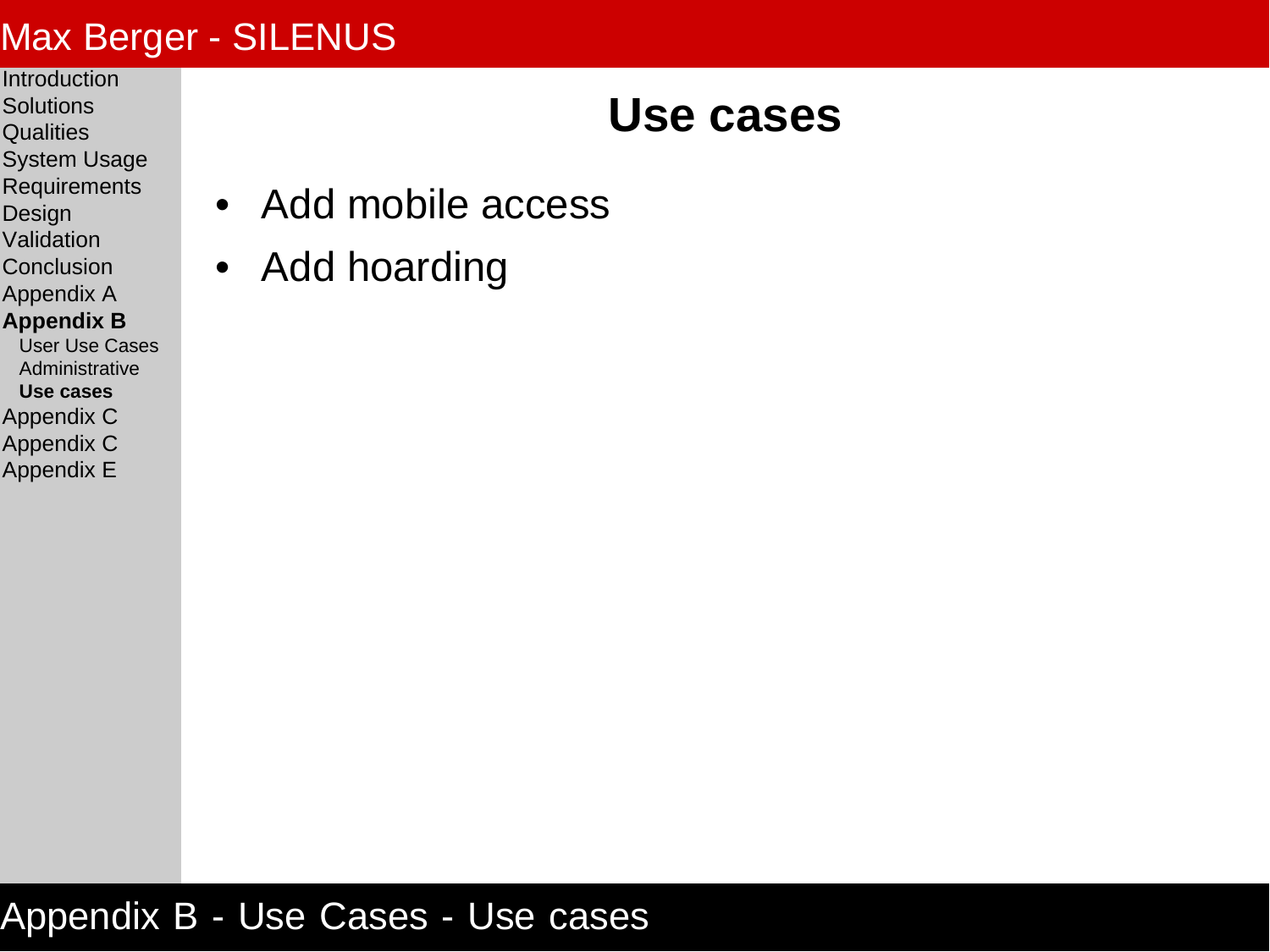- <span id="page-50-0"></span>**[Introduction](#page-2-0)**
- **[Solutions](#page-8-0) [Qualities](#page-9-0)**
- [System Usage](#page-20-0)
- **[Requirements](#page-23-0)**
- [Design](#page-24-0)
- [Validation](#page-29-0)
- **[Conclusion](#page-34-0)**
- [Appendix A](#page-37-0)
- [Appendix B](#page-45-0)

#### **[Appendix C](#page-50-0)**

- [Service Oriented](#page-51-0) **[Computing](#page-51-0)** [Service Oriented](#page-52-0) [Programming](#page-52-0) [Peer-to-Peer](#page-53-0) [JXTA](#page-54-0)
- [Appendix C](#page-55-0)
- [Appendix E](#page-65-0)

# **Appendix C - SOA**

- [Service Oriented Computing](#page-51-0)
- [Service Oriented Programming](#page-52-0)
- [Peer-to-Peer Networking](#page-53-0)
- [JXTA](#page-54-0)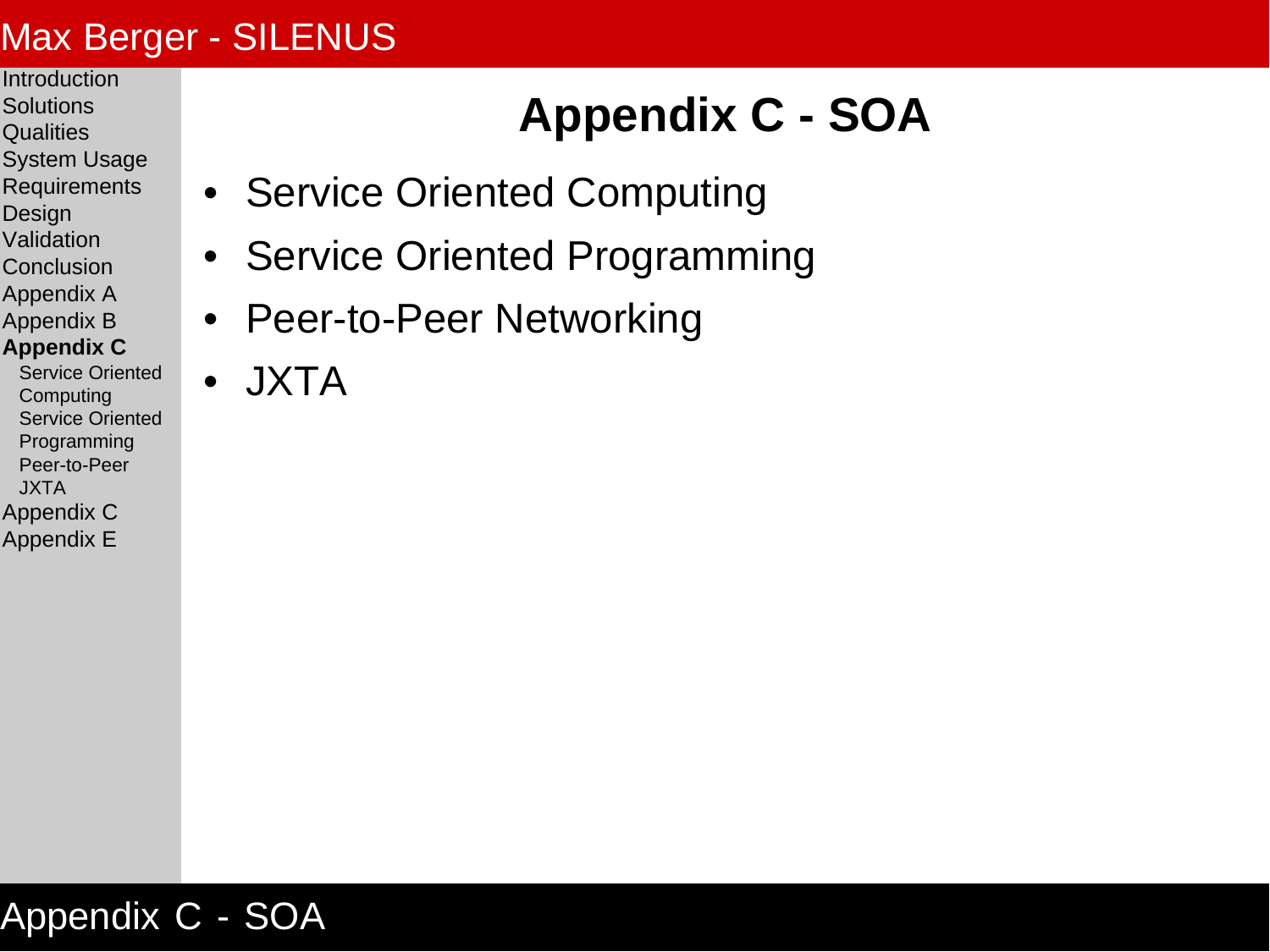- <span id="page-51-0"></span>[Introduction](#page-2-0)
- **[Solutions](#page-8-0) [Qualities](#page-9-0)**
- [System Usage](#page-20-0)
- **[Requirements](#page-23-0)**
- **[Design](#page-24-0)**
- [Validation](#page-29-0)
- [Conclusion](#page-34-0)
- [Appendix A](#page-37-0)
- [Appendix B](#page-45-0)
- **[Appendix C](#page-50-0)**
- **[Service Oriented](#page-51-0) [Computing](#page-51-0)** [Service Oriented](#page-52-0) [Programming](#page-52-0) [Peer-to-Peer](#page-53-0) [JXTA](#page-54-0) [Appendix C](#page-55-0)
- [Appendix E](#page-65-0)

## **Service Oriented Computing**

- Uses SOA
- Need existing infrastructure
- Example: Jini Network Technology
	- Specification for SOC with Java
- Provides additional specification for attaching user interfaces to services
- Developed in community process
- Reference implementation by Sun

#### Appendix C - SOA - Service Oriented Computing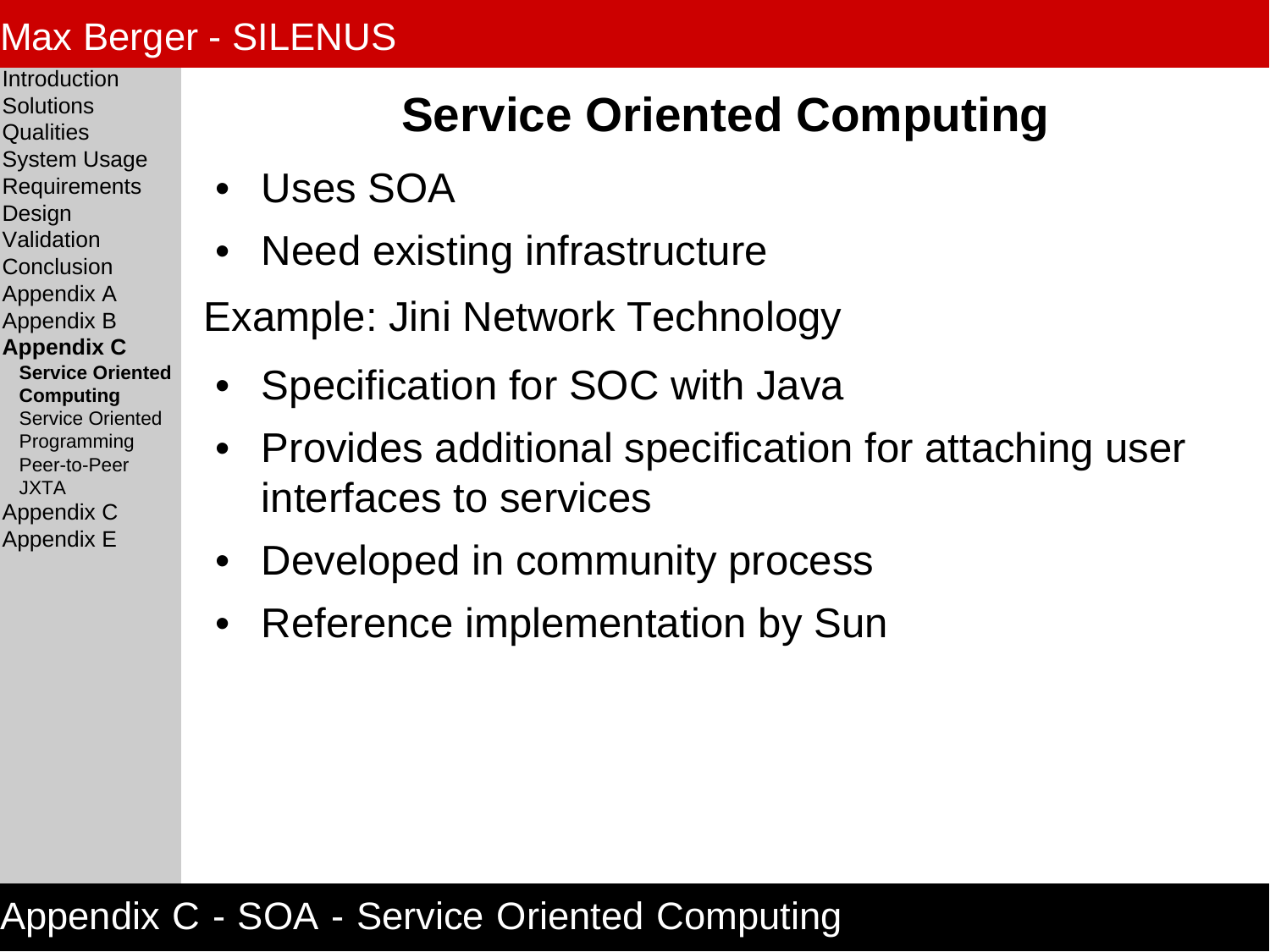- <span id="page-52-0"></span>[Introduction](#page-2-0)
- **[Solutions](#page-8-0) [Qualities](#page-9-0)**
- [System Usage](#page-20-0)
- **[Requirements](#page-23-0)**
- **[Design](#page-24-0)**
- [Validation](#page-29-0)
- [Conclusion](#page-34-0)
- [Appendix A](#page-37-0)
- [Appendix B](#page-45-0)

#### **[Appendix C](#page-50-0)**

- [Service Oriented](#page-51-0) **[Computing](#page-51-0) [Service Oriented](#page-52-0) [Programming](#page-52-0)** [Peer-to-Peer](#page-53-0) [JXTA](#page-54-0) [Appendix C](#page-55-0)
- [Appendix E](#page-65-0)

## **Service Oriented Programming**

- Service Oriented Programming
- A SO program (job) consists of tasks
- Each task consists of a Service Method and a Service Context
- SORCER provides framework for SOP
- Currently job is a composite of elementary tasks and jobs
- Work is underway to expand the set of tasks to include conditional looping for full algorithmic logic.

#### Appendix C - SOA - Service Oriented Programming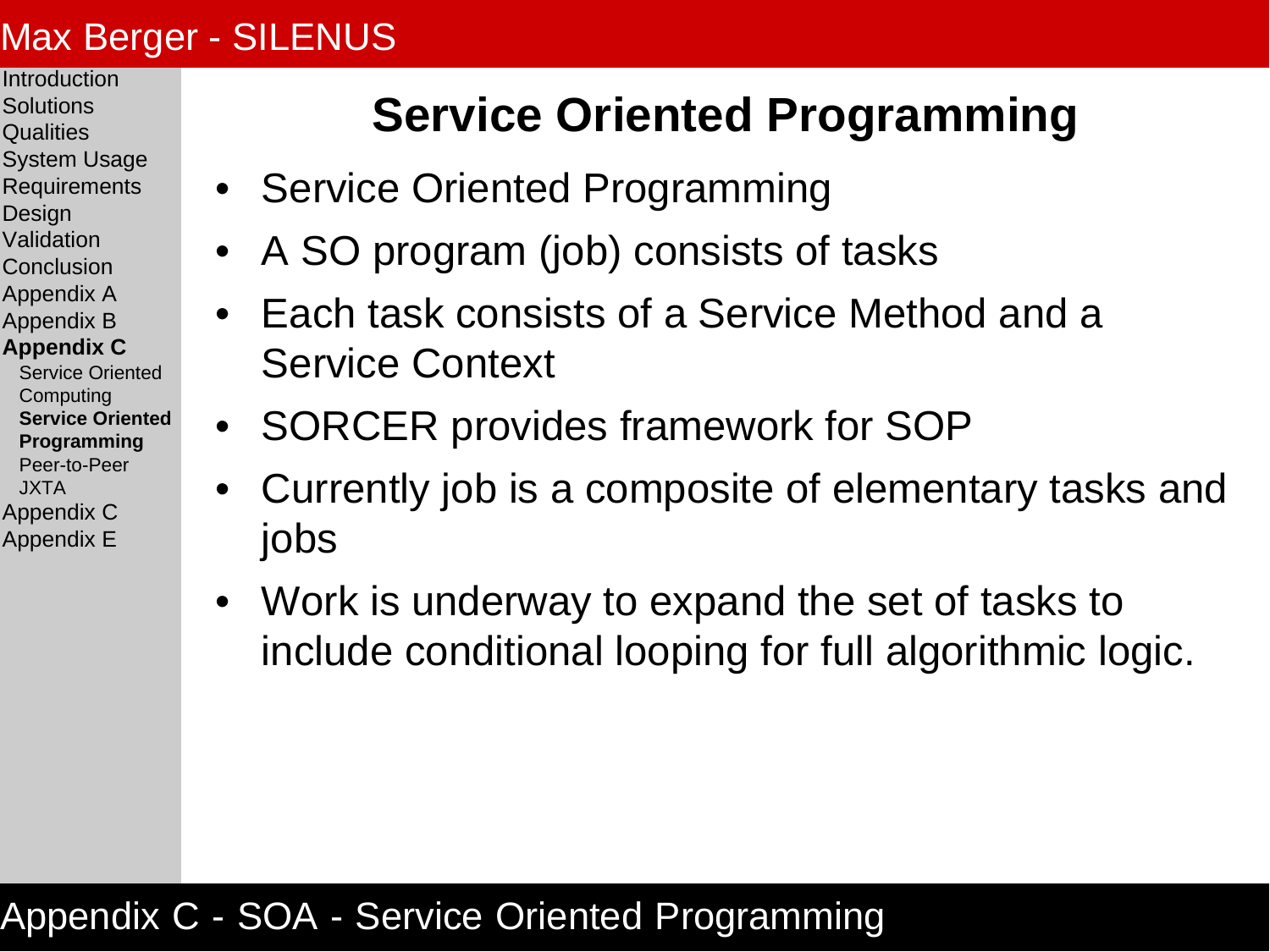- <span id="page-53-0"></span>[Introduction](#page-2-0)
- **[Solutions](#page-8-0) [Qualities](#page-9-0)**
- [System Usage](#page-20-0)
- **[Requirements](#page-23-0)**
- **[Design](#page-24-0)**
- [Validation](#page-29-0)
- [Conclusion](#page-34-0)
- [Appendix A](#page-37-0)
- [Appendix B](#page-45-0) **[Appendix C](#page-50-0)**
- [Service Oriented](#page-51-0) **[Computing](#page-51-0)** [Service Oriented](#page-52-0) [Programming](#page-52-0) **[Peer-to-Peer](#page-53-0)**
- [JXTA](#page-54-0)
- [Appendix C](#page-55-0)
- [Appendix E](#page-65-0)

### **Peer-to-Peer Networking**

- Popularized by Napster
- Original: Each peer is equal
- Now: More lattice-type structure
- Examples: Napster, Gnutella, KaZaa, eDonkey, JXTA

#### Appendix C - SOA - Peer-to-Peer Networking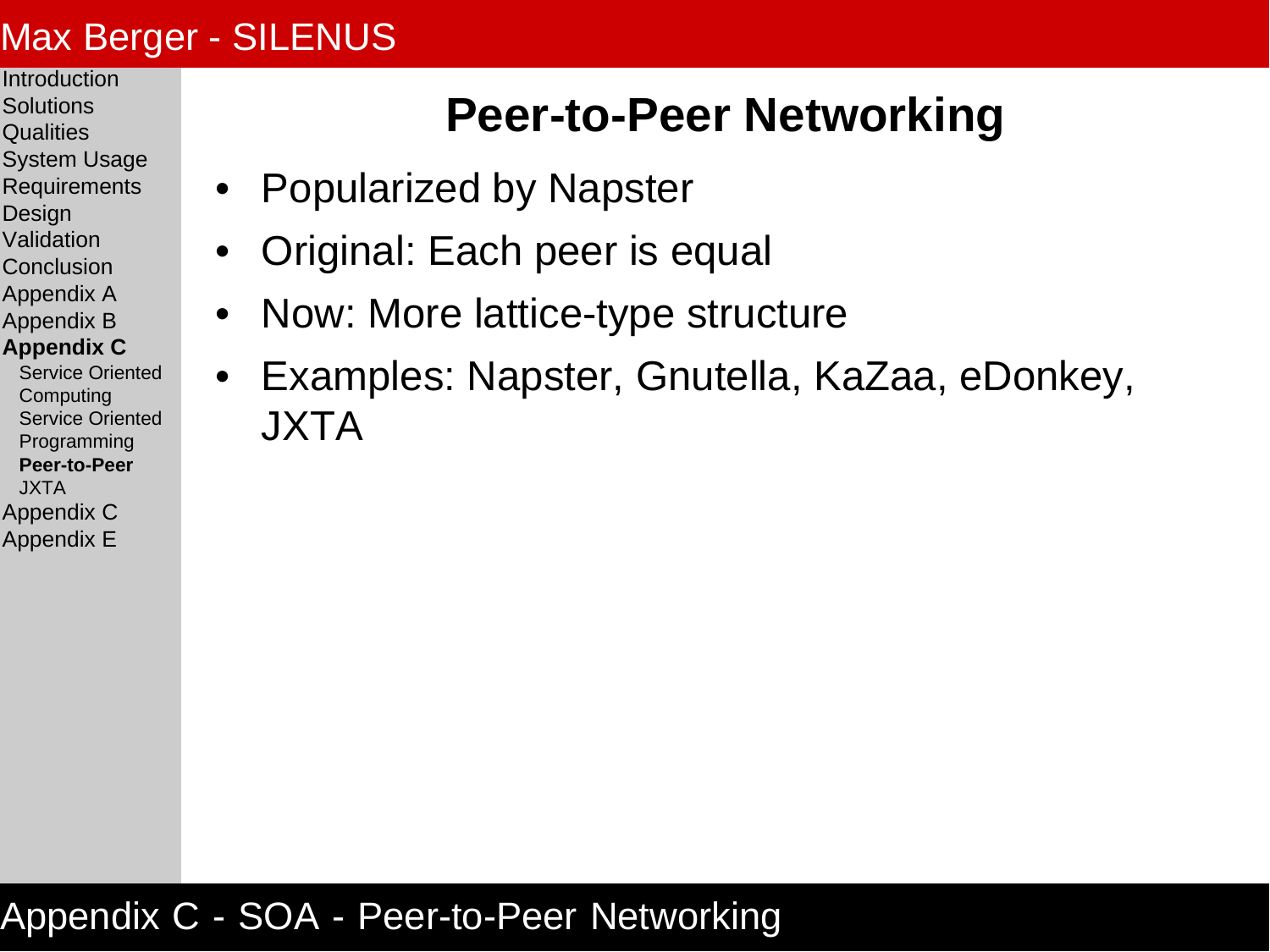- <span id="page-54-0"></span>**[Introduction](#page-2-0) [Solutions](#page-8-0)**
- **[Qualities](#page-9-0)**
- [System Usage](#page-20-0)
- **[Requirements](#page-23-0)**
- **[Design](#page-24-0)**
- [Validation](#page-29-0)
- [Conclusion](#page-34-0)
- [Appendix A](#page-37-0)
- [Appendix B](#page-45-0)
- **[Appendix C](#page-50-0)**
- [Service Oriented](#page-51-0) **[Computing](#page-51-0)** [Service Oriented](#page-52-0) [Programming](#page-52-0) [Peer-to-Peer](#page-53-0) **[JXTA](#page-54-0)** [Appendix C](#page-55-0)
- [Appendix E](#page-65-0)

# **JXTA**

- Open specification for peer-to-peer architecture
- Developed in community process
- For all platforms
- Provides virtual channels for communication

#### Appendix C - SOA - JXTA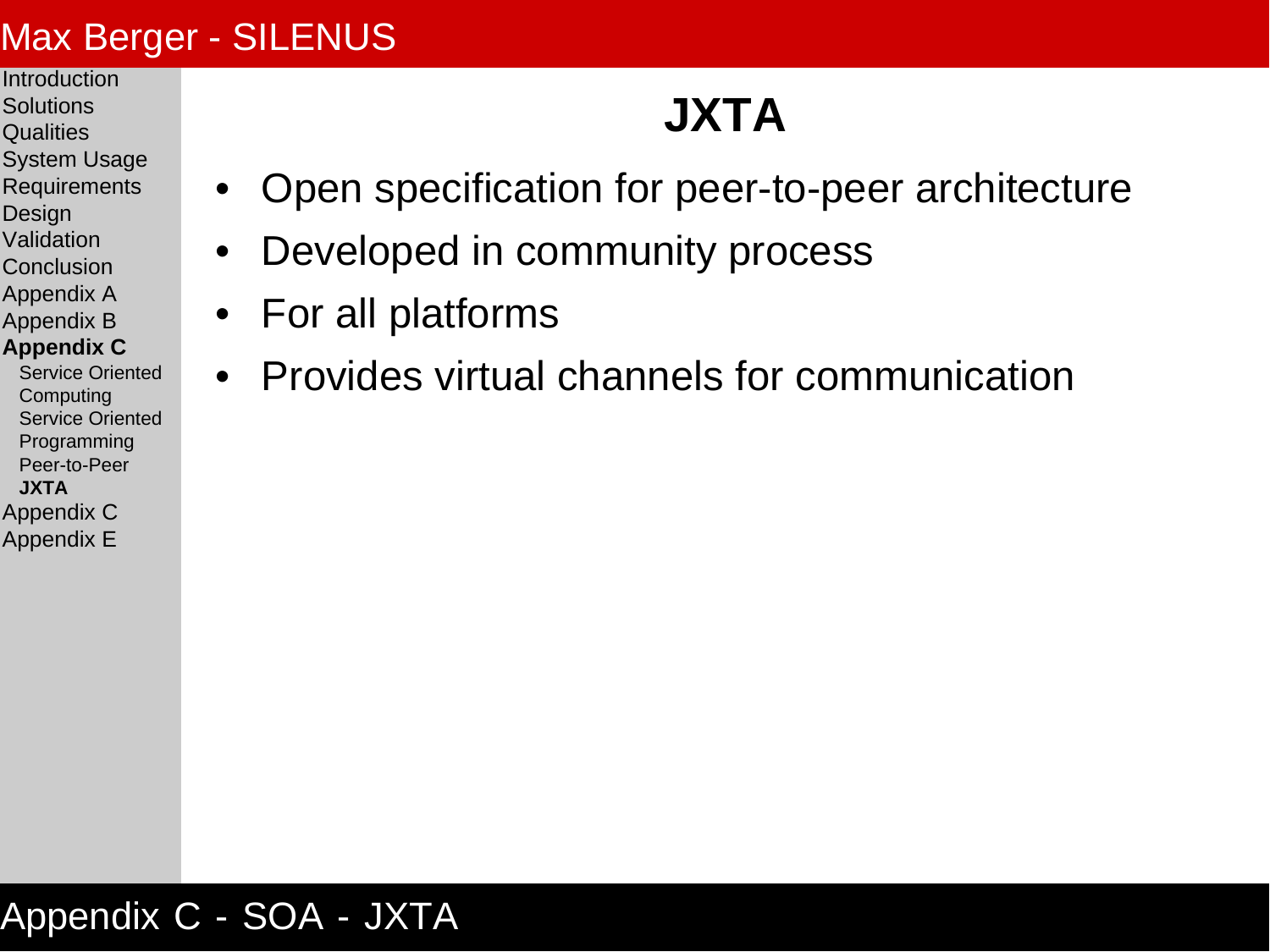- <span id="page-55-0"></span>[Introduction](#page-2-0) **[Solutions](#page-8-0)**
- **[Qualities](#page-9-0)**
- [System Usage](#page-20-0)
- **[Requirements](#page-23-0)**
- **[Design](#page-24-0)**
- [Validation](#page-29-0)
- [Conclusion](#page-34-0)
- [Appendix A](#page-37-0)
- [Appendix B](#page-45-0) [Appendix C](#page-50-0)
- **[Appendix C](#page-55-0)**
- **[Components](#page-56-0)** [WebDAV Adapter](#page-57-0) [Service Context](#page-58-0) [Browse Files](#page-59-0) [File Upload](#page-60-0) [Upload](#page-61-0) **[Transactions](#page-61-0)** [After Upload](#page-62-0) [Download File](#page-63-0) [Modify File](#page-64-0) **[Metadata](#page-64-0)**
- [Appendix E](#page-65-0)

# **Appendix D - Design**

- [Components](#page-56-0)
- [WebDAV Adapter](#page-57-0)
- [Service Context](#page-58-0)
- [Browse Files](#page-59-0)
- [File Upload](#page-60-0)
- [Upload Transactions](#page-61-0)
- [After Upload](#page-62-0)
- [Download File](#page-63-0)
- [Modify File Metadata](#page-64-0)

#### Appendix D - Design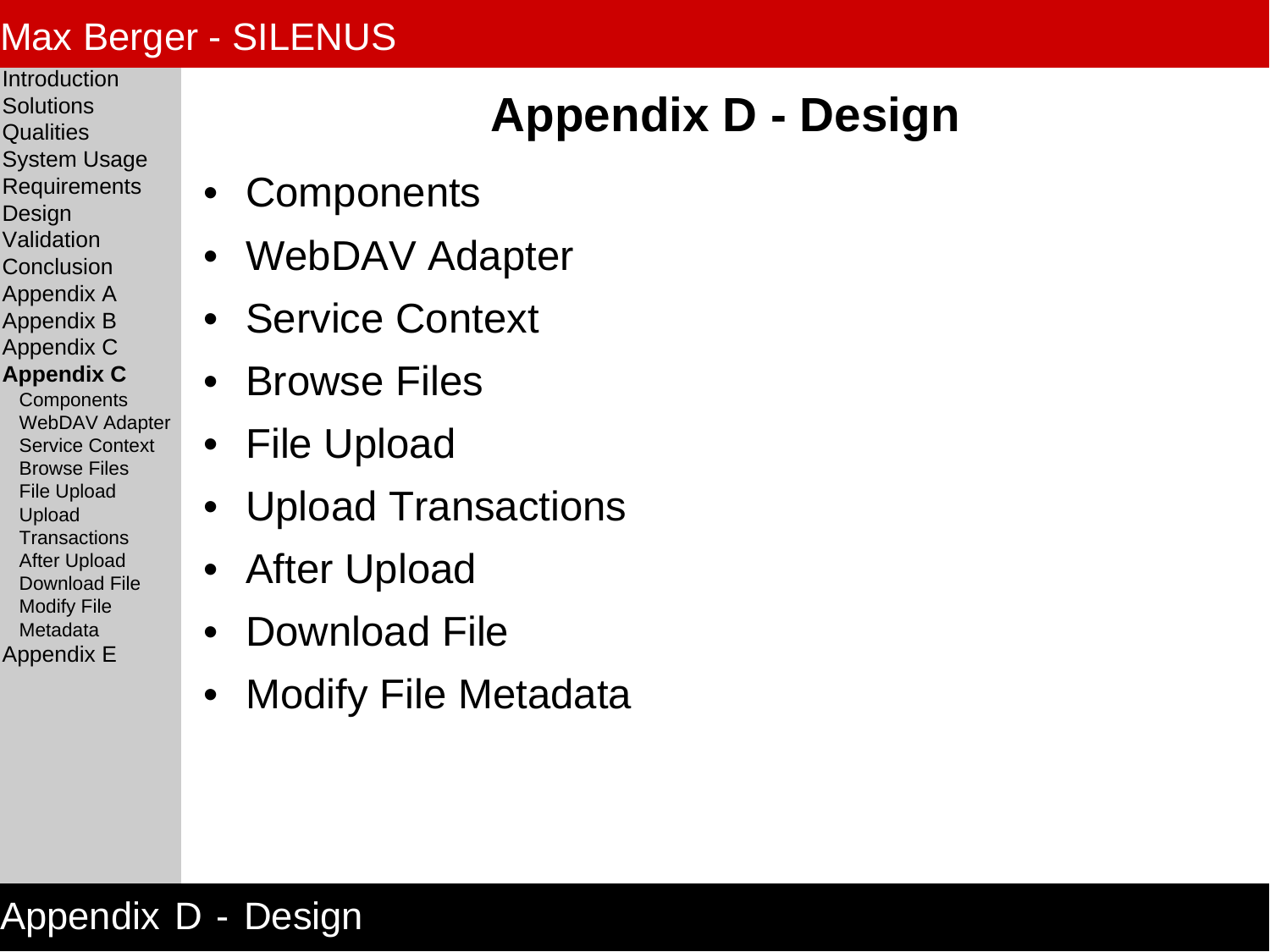<span id="page-56-0"></span>**[Introduction](#page-2-0) [Solutions](#page-8-0)** 

- **[Qualities](#page-9-0)**
- [System Usage](#page-20-0)
- **[Requirements](#page-23-0)**
- **[Design](#page-24-0)**
- [Validation](#page-29-0)
- [Conclusion](#page-34-0)
- [Appendix A](#page-37-0)
- [Appendix B](#page-45-0)
- [Appendix C](#page-50-0)
- **[Appendix C](#page-55-0)**
- **[Components](#page-56-0)**
- [WebDAV Adapter](#page-57-0)
- [Service Context](#page-58-0)
- [Browse Files](#page-59-0)
- [File Upload](#page-60-0)
- [Upload](#page-61-0)
- **[Transactions](#page-61-0)**
- [After Upload](#page-62-0)
- [Download File](#page-63-0)
- [Modify File](#page-64-0)
- [Metadata](#page-64-0)
- [Appendix E](#page-65-0)

## **Components**

communicate via the SORCER infrastructure



#### Appendix D - Design - Components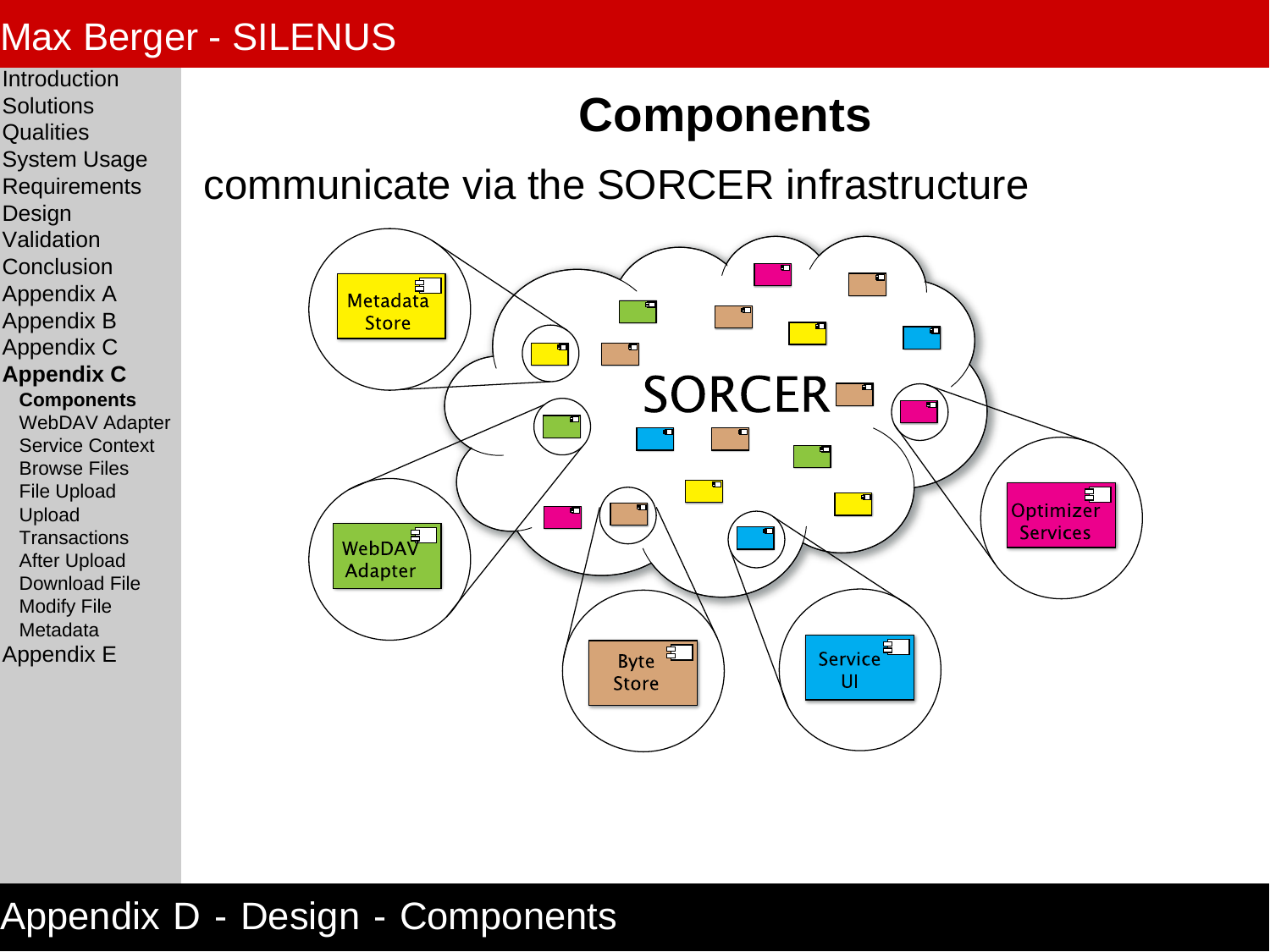<span id="page-57-0"></span>

- [Appendix E](#page-65-0)
- Provides support for existing applications

#### Appendix D - Design - WebDAV Adapter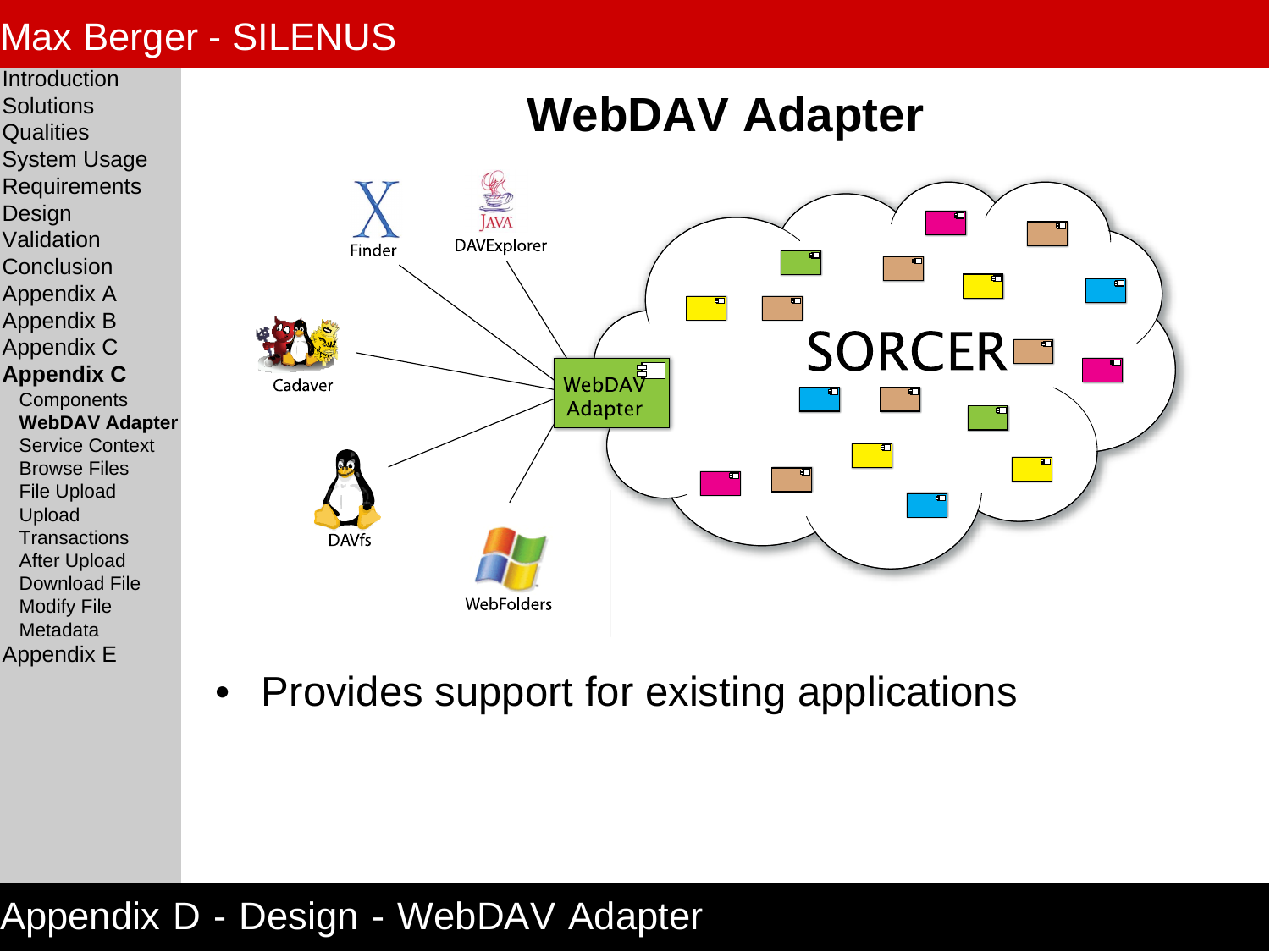<span id="page-58-0"></span>

[Appendix E](#page-65-0)

### **Service Context**



#### Appendix D - Design - Service Context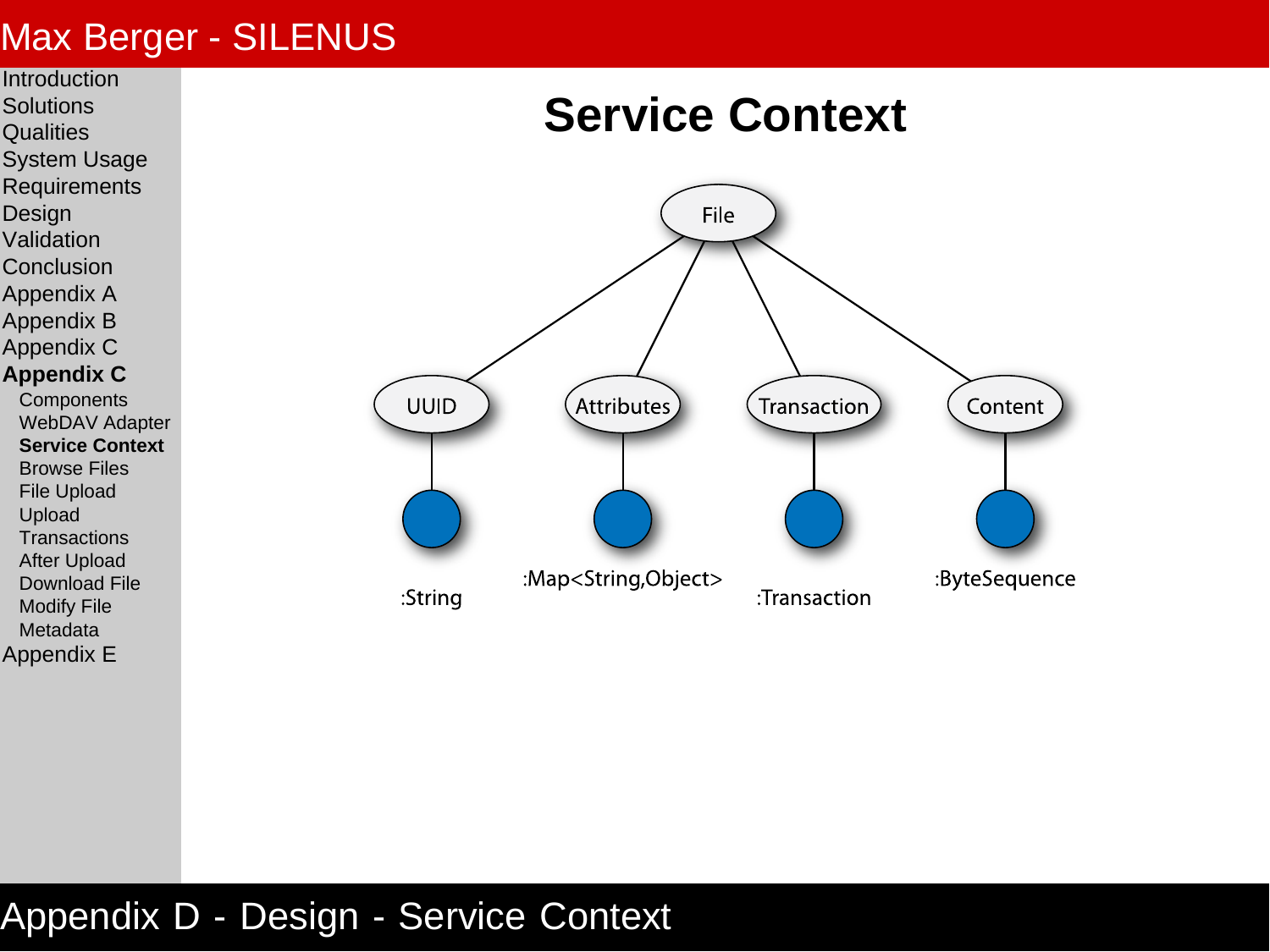<span id="page-59-0"></span>

#### Appendix D - Design - Browse Files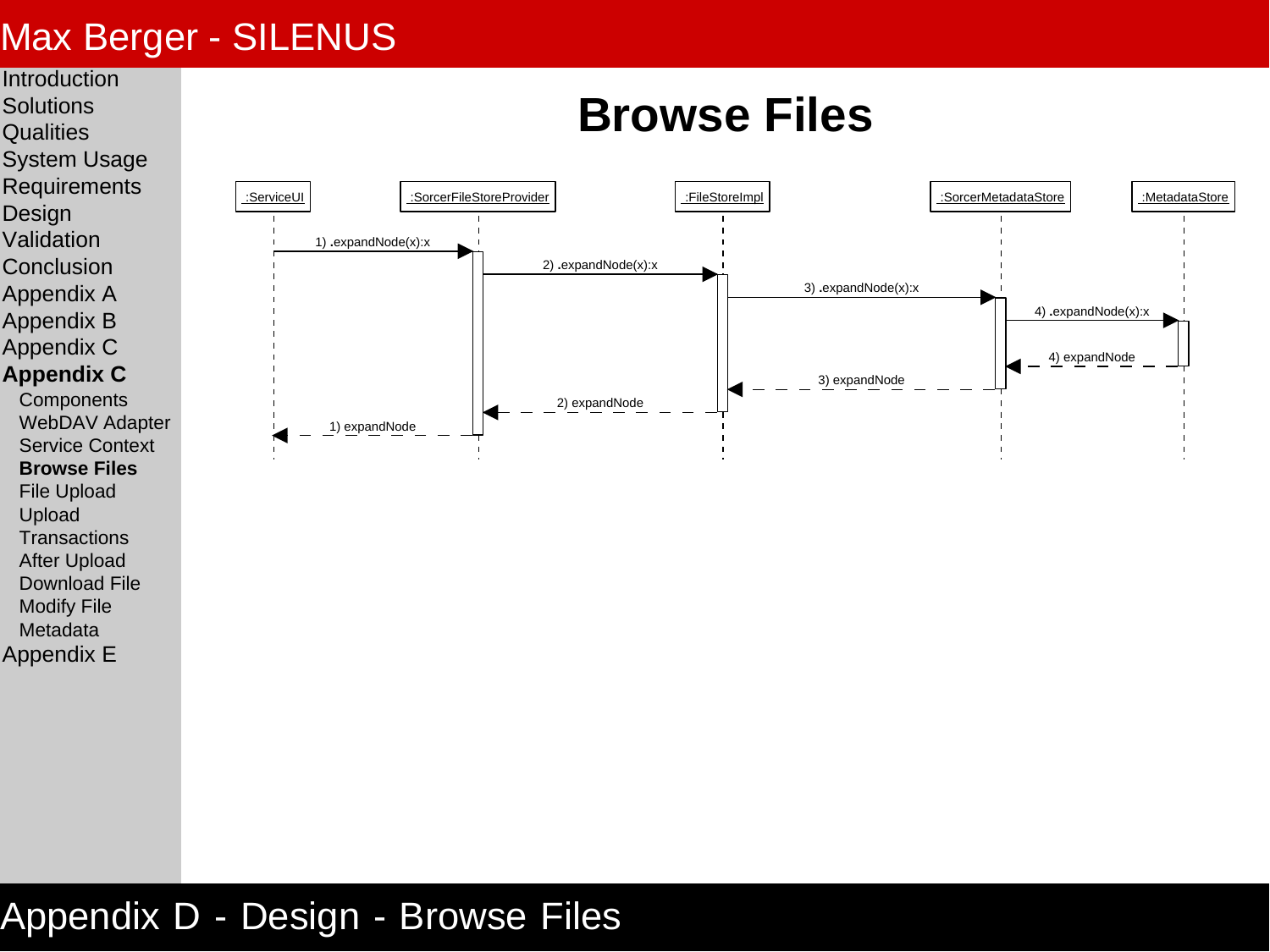<span id="page-60-0"></span>

#### Appendix D - Design - File Upload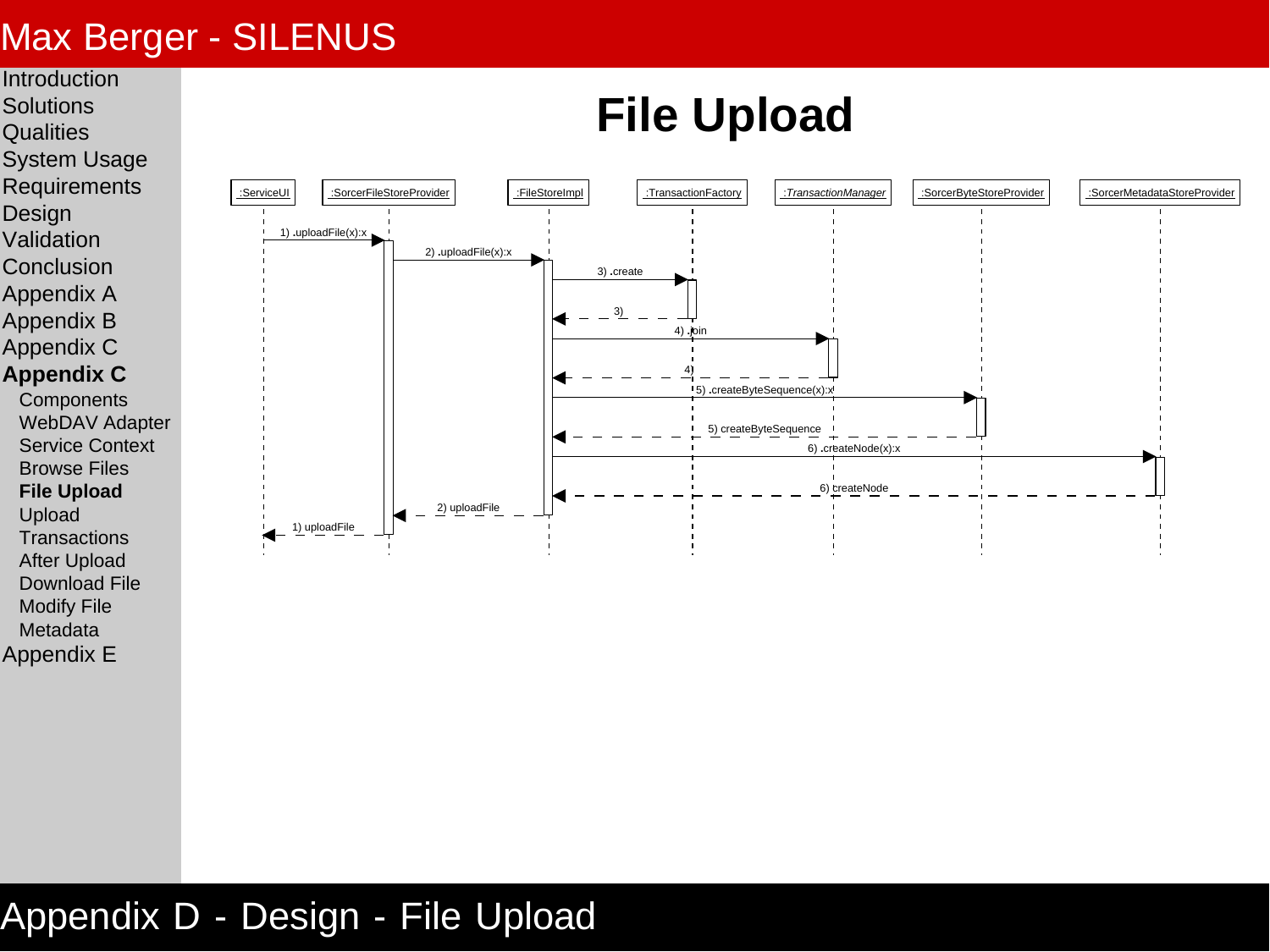- <span id="page-61-0"></span>**[Introduction](#page-2-0)**
- **[Solutions](#page-8-0)**
- **[Qualities](#page-9-0)**
- [System Usage](#page-20-0)
- **[Requirements](#page-23-0)**
- **[Design](#page-24-0)**
- [Validation](#page-29-0)
- [Conclusion](#page-34-0)
- [Appendix A](#page-37-0)
- [Appendix B](#page-45-0)
- [Appendix C](#page-50-0)
- **[Appendix C](#page-55-0)**
- **[Components](#page-56-0)** [WebDAV Adapter](#page-57-0)
- [Service Context](#page-58-0)
- [Browse Files](#page-59-0)
- [File Upload](#page-60-0)
- **[Upload](#page-61-0)**
- **[Transactions](#page-61-0)**
- [After Upload](#page-62-0)
- [Download File](#page-63-0)
- [Modify File](#page-64-0)
- [Metadata](#page-64-0)
- [Appendix E](#page-65-0)

### **Upload Transactions**



#### Appendix D - Design - Upload Transactions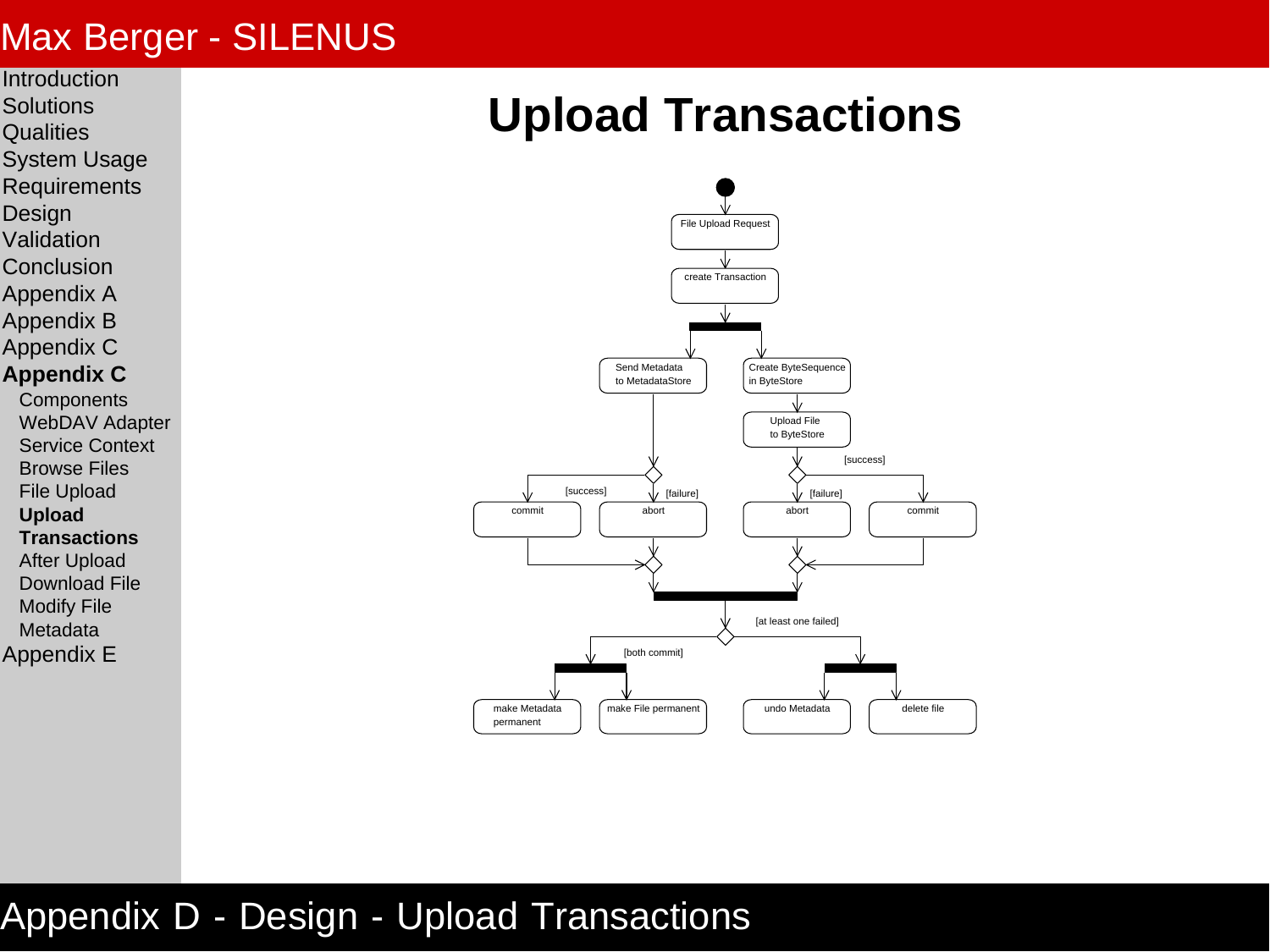<span id="page-62-0"></span>

#### Appendix D - Design - After Upload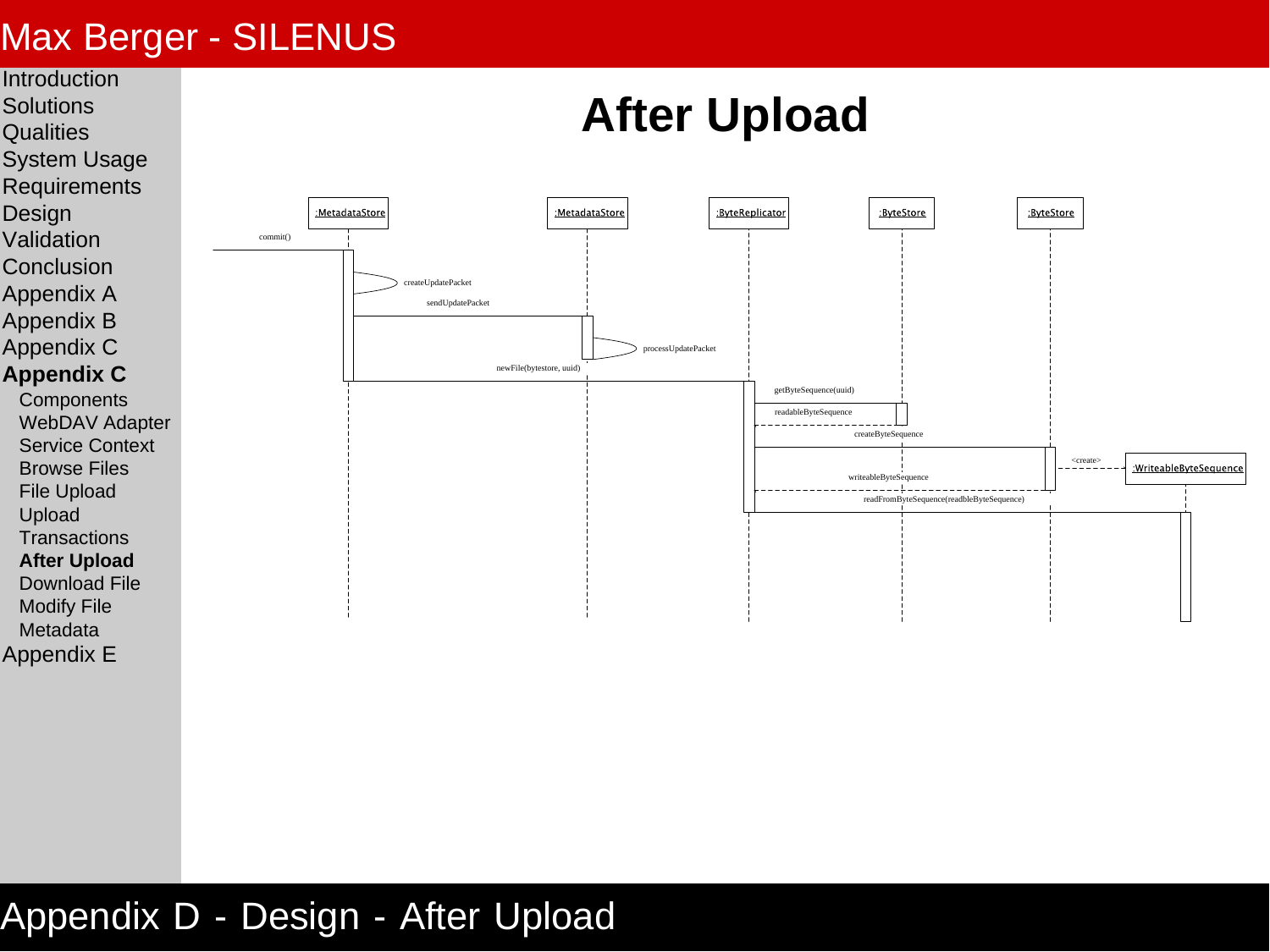[Metadata](#page-64-0) [Appendix E](#page-65-0)

#### <span id="page-63-0"></span>**[Introduction](#page-2-0) [Solutions](#page-8-0) [Qualities](#page-9-0)** [System Usage](#page-20-0) **[Requirements](#page-23-0) [Design](#page-24-0)** [Validation](#page-29-0) [Conclusion](#page-34-0) [Appendix A](#page-37-0) [Appendix B](#page-45-0) [Appendix C](#page-50-0) **[Appendix C](#page-55-0) [Components](#page-56-0)** [WebDAV Adapter](#page-57-0) [Service Context](#page-58-0) [Browse Files](#page-59-0) [File Upload](#page-60-0) [Upload](#page-61-0) **[Transactions](#page-61-0)** [After Upload](#page-62-0) **[Download File](#page-63-0)** [Modify File](#page-64-0) **Download File** :ServiceUI | :FileStoreImpl | :MetadataStoreImpl | :ByteStoreImpl | 1) **.**downloadFile (x):x 1) downloadFile 2) **.**expandNode (x):x 2) expandNode 3) **.**getByteSequence (x):x 3) getByte\$equence

#### Appendix D - Design - Download File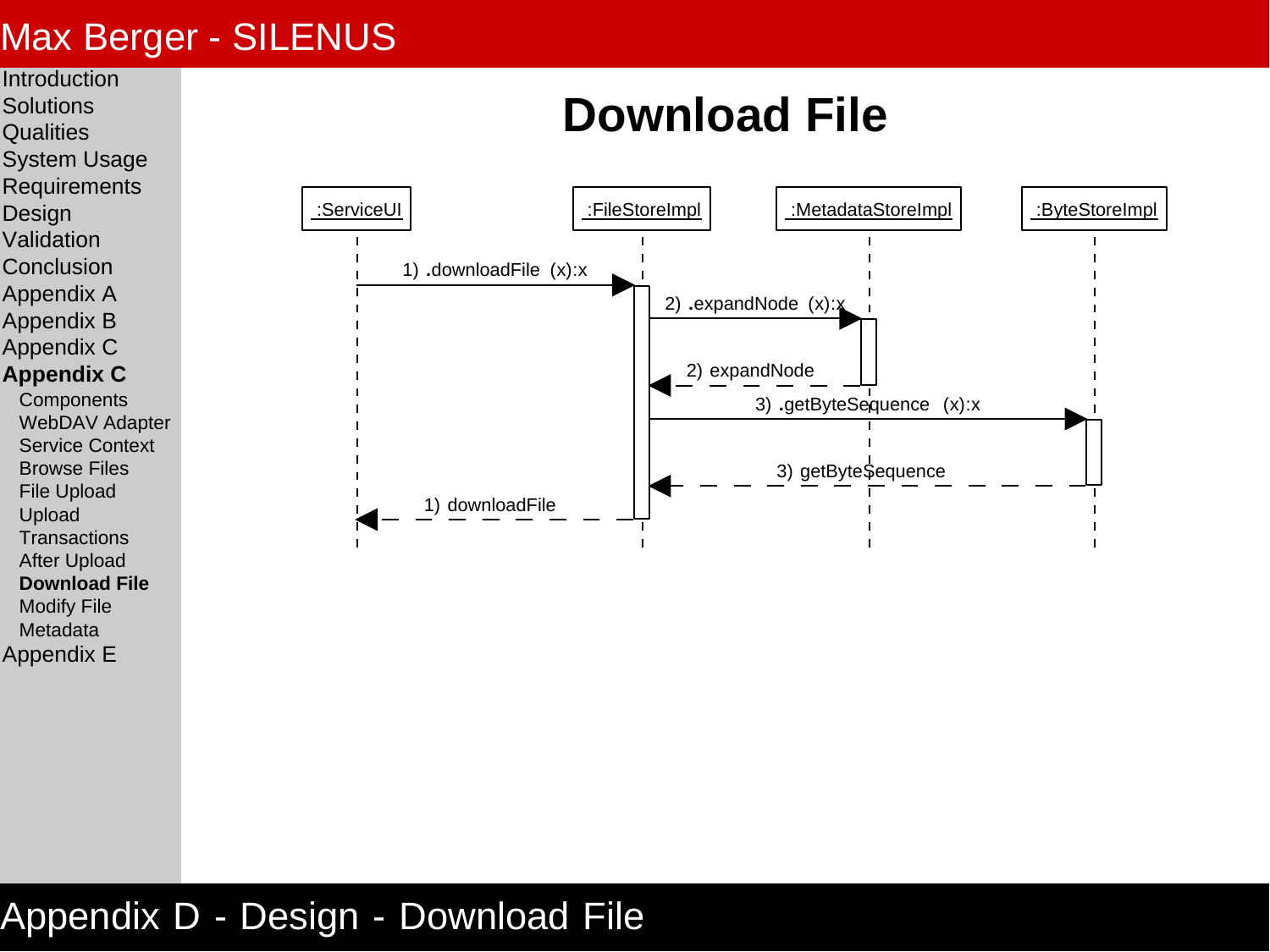- <span id="page-64-0"></span>**[Introduction](#page-2-0) [Solutions](#page-8-0)**
- **[Qualities](#page-9-0)**
- 
- [System Usage](#page-20-0)
- **[Requirements](#page-23-0)**
- **[Design](#page-24-0)**
- [Validation](#page-29-0)
- [Conclusion](#page-34-0) [Appendix A](#page-37-0)
- [Appendix B](#page-45-0)
- 
- [Appendix C](#page-50-0)
- **[Appendix C](#page-55-0)**
- **[Components](#page-56-0)** [WebDAV Adapter](#page-57-0) [Service Context](#page-58-0) [Browse Files](#page-59-0) [File Upload](#page-60-0) [Upload](#page-61-0) **[Transactions](#page-61-0)**
- [After Upload](#page-62-0) [Download File](#page-63-0)
- **[Modify File](#page-64-0)**
- **[Metadata](#page-64-0)**
- [Appendix E](#page-65-0)

### **Modify File Metadata**



#### Appendix D - Design - Modify File Metadata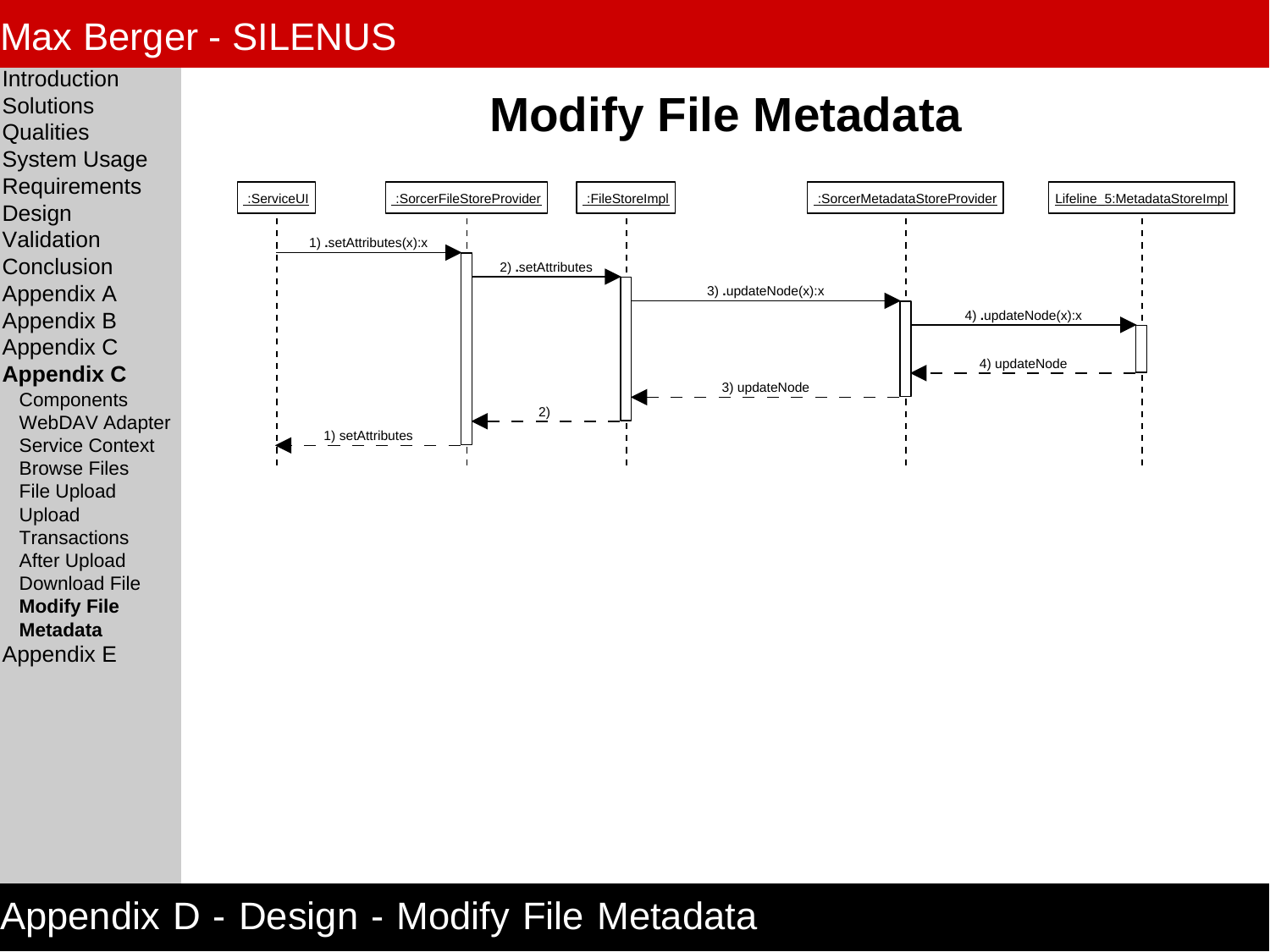- <span id="page-65-0"></span>**[Introduction](#page-2-0)**
- **[Solutions](#page-8-0) [Qualities](#page-9-0)**
- [System Usage](#page-20-0)
- **[Requirements](#page-23-0)**
- **[Design](#page-24-0)**
- [Validation](#page-29-0)
- [Conclusion](#page-34-0)
- [Appendix A](#page-37-0)
- [Appendix B](#page-45-0) [Appendix C](#page-50-0)
- [Appendix C](#page-55-0)
- **[Appendix E](#page-65-0)**
- [Human-Computer](#page-66-0) [WebDAV Adapter](#page-67-0) [SILENUS Facade](#page-68-0) [Byte Store](#page-69-0) [Metadata Store](#page-70-0) **[Optimizer](#page-72-0)**

## **Appendix E - Components**

- [Human-Computer Interface](#page-66-0)
- [WebDAV Adapter](#page-67-0)
- [SILENUS Facade](#page-68-0)
- [Byte Store](#page-69-0)
- [Metadata Store](#page-70-0)
- [Optimizer Services](#page-72-0)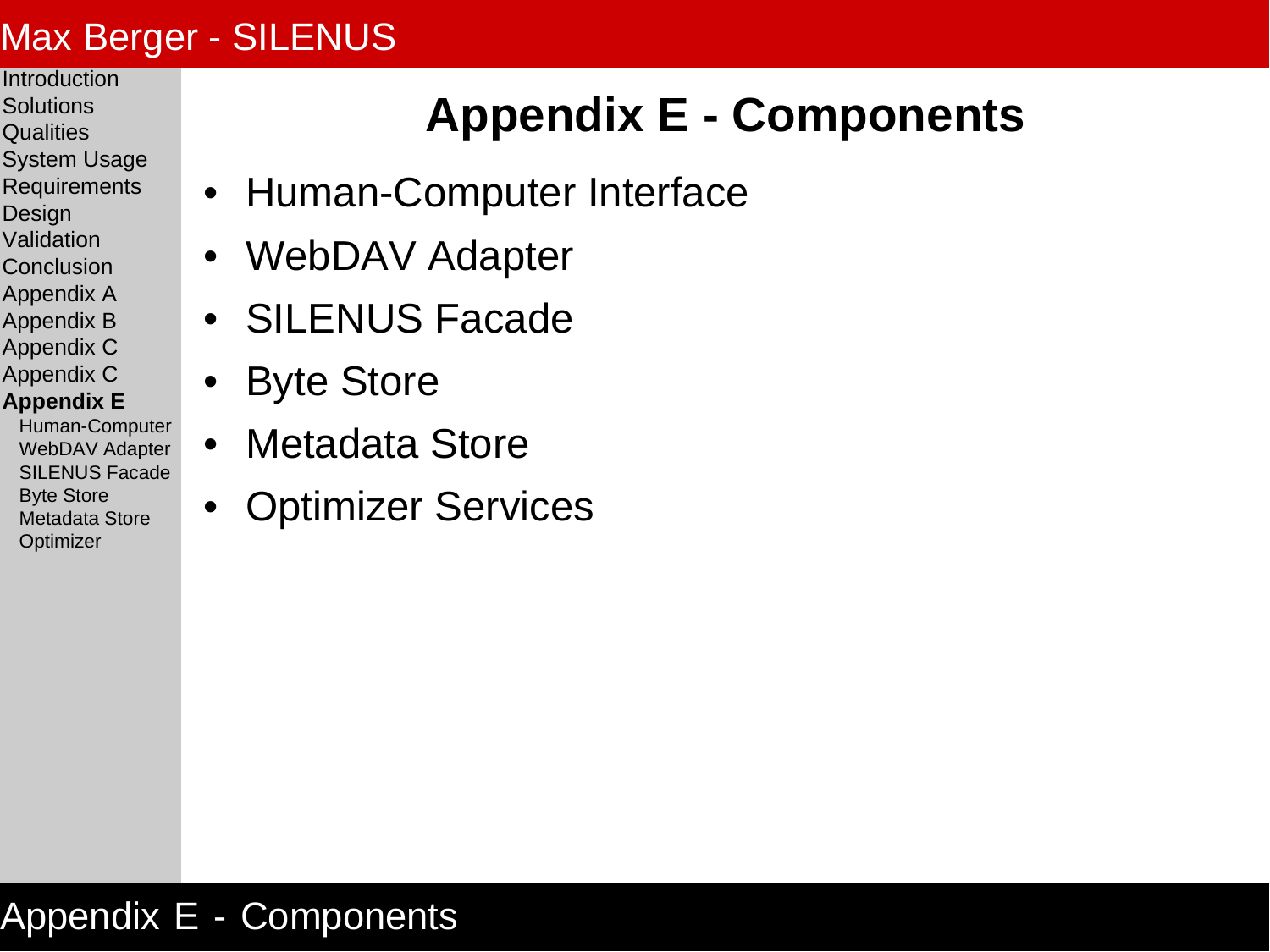- <span id="page-66-0"></span>**[Introduction](#page-2-0)**
- **[Solutions](#page-8-0) [Qualities](#page-9-0)**
- 
- [System Usage](#page-20-0)
- **[Requirements](#page-23-0)**
- **[Design](#page-24-0)**
- [Validation](#page-29-0)
- [Conclusion](#page-34-0)
- [Appendix A](#page-37-0)
- [Appendix B](#page-45-0)
- [Appendix C](#page-50-0)
- [Appendix C](#page-55-0)

#### **[Appendix E](#page-65-0)**

**[Human-Computer](#page-66-0)** [WebDAV Adapter](#page-67-0) [SILENUS Facade](#page-68-0) [Byte Store](#page-69-0) [Metadata Store](#page-70-0) **[Optimizer](#page-72-0)** 

### **Human-Computer Interface**



- Zero install
- Need only Service Browser (like Web Browser)
	- Dynamically downloads interface
- Provides interface for all functions provided by the File Store

#### Appendix E - Components - Human-Computer Interface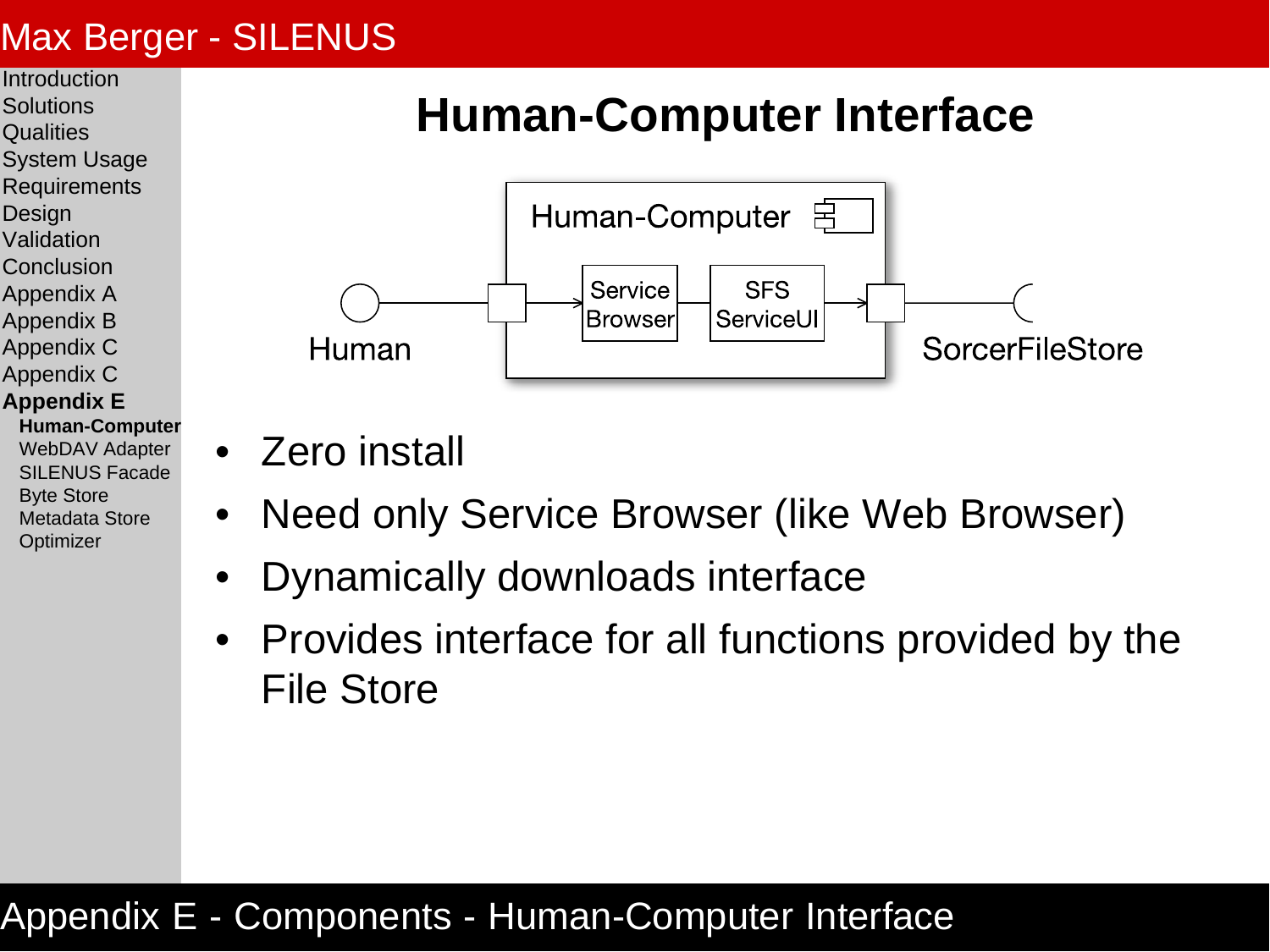<span id="page-67-0"></span>

**[Appendix E](#page-65-0)**

[Appendix B](#page-45-0)

**[Solutions](#page-8-0) [Qualities](#page-9-0)** 

**[Design](#page-24-0)** [Validation](#page-29-0) [Conclusion](#page-34-0)

- [Human-Computer](#page-66-0) **[WebDAV Adapter](#page-67-0)** [SILENUS Facade](#page-68-0) [Byte Store](#page-69-0) [Metadata Store](#page-70-0) **[Optimizer](#page-72-0)**
- Provides support for all OS's that support WebDAV (Linux, OS X, Windows)

SorcerFileStore

• Work by Fajin Wang

#### Appendix E - Components - WebDAV Adapter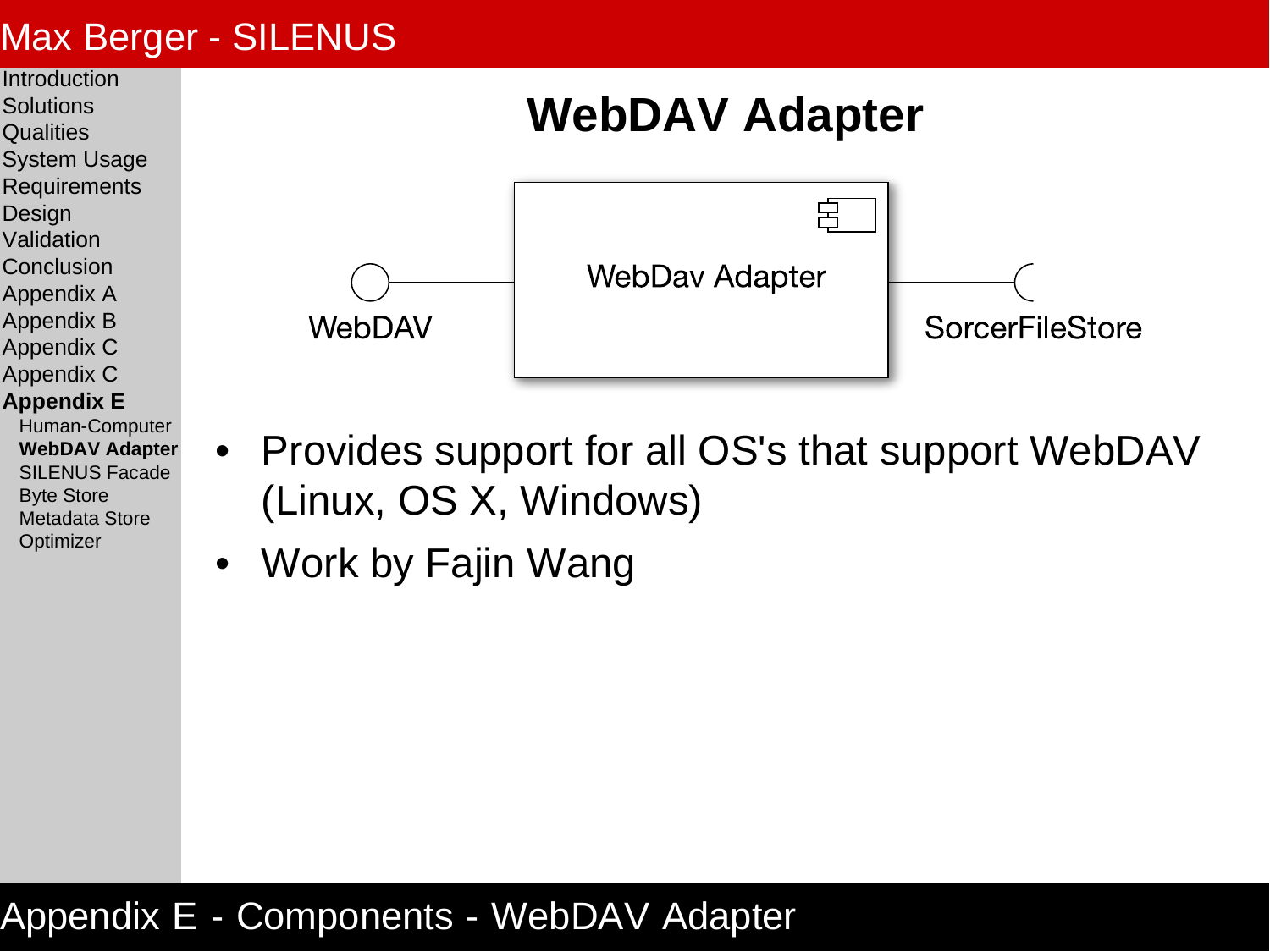**[Optimizer](#page-72-0)** 

<span id="page-68-0"></span>

- Common entry point
- Provide one interface for the user
- Hides internal transactional semantics
- Splits up / combines files into file contents and file metadata

#### Appendix E - Components - SILENUS Facade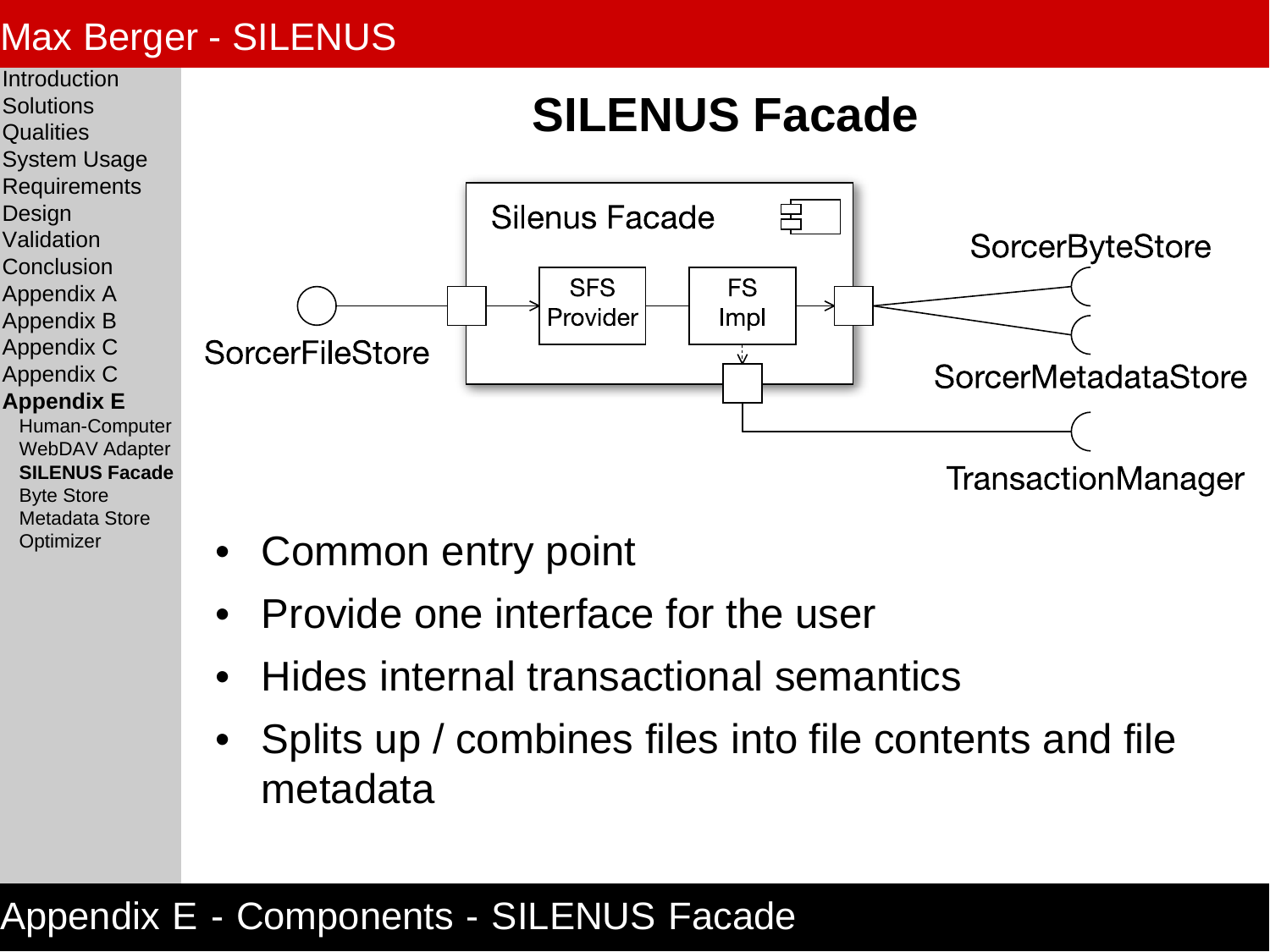<span id="page-69-0"></span>

- **[Solutions](#page-8-0)**
- **[Qualities](#page-9-0)**
- [System Usage](#page-20-0)
- **[Requirements](#page-23-0)**
- **[Design](#page-24-0)**
- [Validation](#page-29-0)
- [Conclusion](#page-34-0)
- [Appendix A](#page-37-0)
- [Appendix B](#page-45-0)
- [Appendix C](#page-50-0)
- [Appendix C](#page-55-0)

#### **[Appendix E](#page-65-0)**

[Human-Computer](#page-66-0) [WebDAV Adapter](#page-67-0) [SILENUS Facade](#page-68-0) **[Byte Store](#page-69-0)** [Metadata Store](#page-70-0) **[Optimizer](#page-72-0)** 



ByteChannelInterface

- Stores the actual file data
- Files are identified uniquely by service ID and entry ID
- Does nothing but file storage
- Analogy: hard drive
- Different byte stores contain different content

#### Appendix E - Components - Byte Store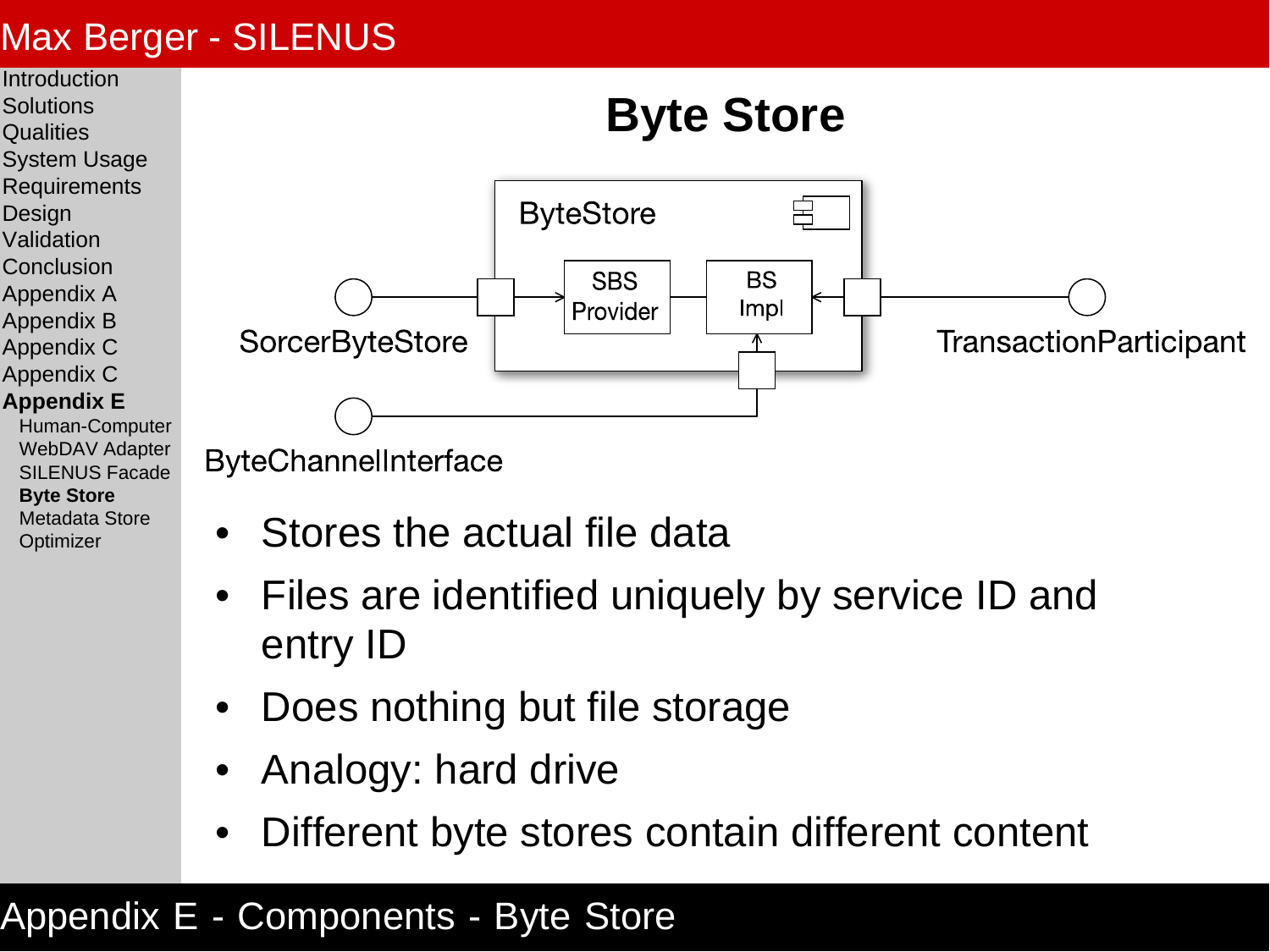<span id="page-70-0"></span>

#### Appendix E - Components - Metadata Store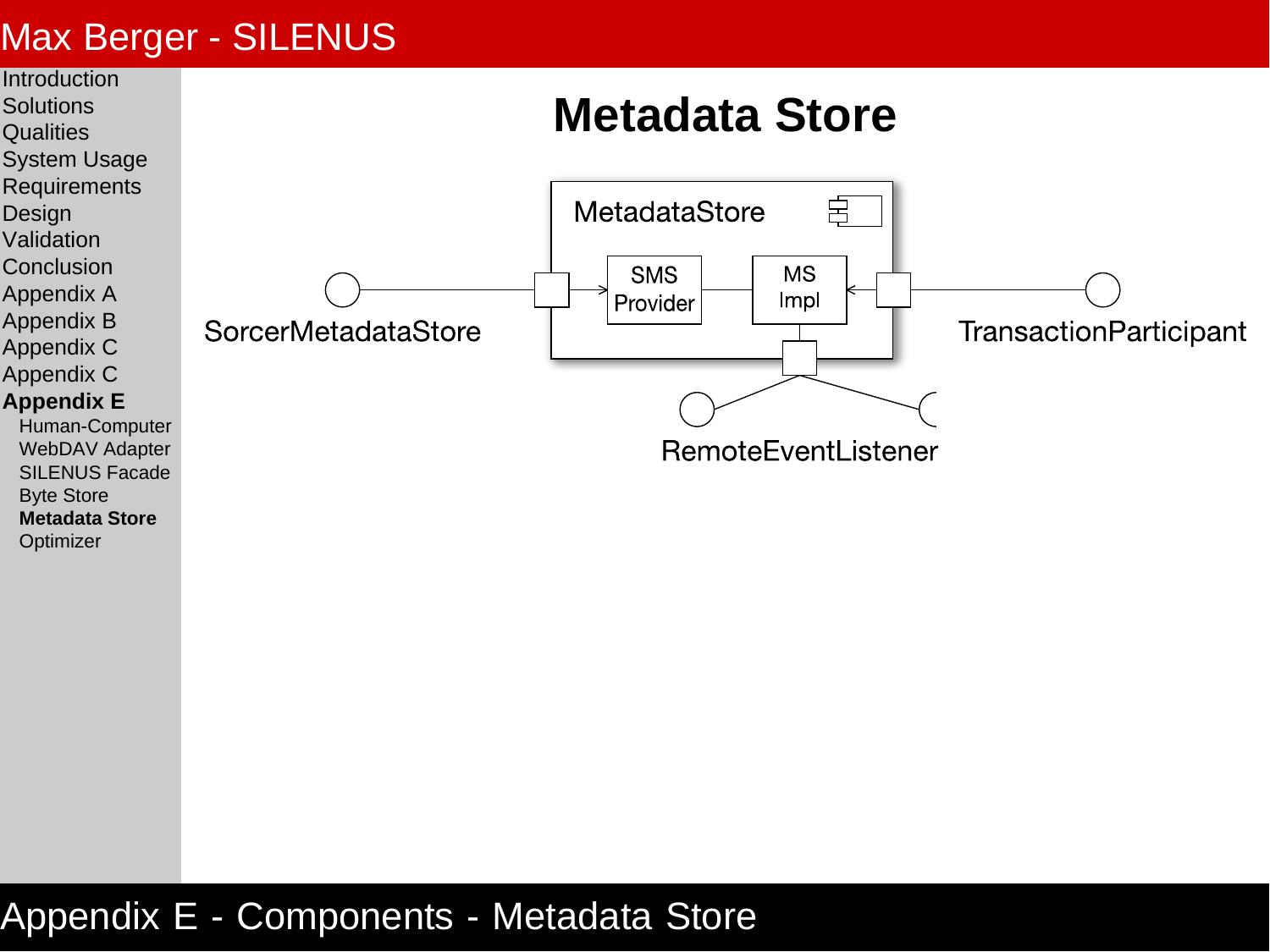- [Introduction](#page-2-0)
- **[Solutions](#page-8-0) [Qualities](#page-9-0)**
- [System Usage](#page-20-0)
- **[Requirements](#page-23-0)**
- **[Design](#page-24-0)**
- [Validation](#page-29-0)
- [Conclusion](#page-34-0)
- [Appendix A](#page-37-0)
- [Appendix B](#page-45-0)
- [Appendix C](#page-50-0)
- [Appendix C](#page-55-0)
- **[Appendix E](#page-65-0)**
- [Human-Computer](#page-66-0) [WebDAV Adapter](#page-67-0) [SILENUS Facade](#page-68-0) [Byte Store](#page-69-0) **[Metadata Store](#page-70-0) [Optimizer](#page-72-0)**
- Stores the file metadata
- Creates hierarchical structure
- Stores any kind of metadata: file name, size, modified date, icon, security information, etc.
- Analogy: file system
- Uses embedded database
- Synchronizes with other metadata stores to have the same information available at all times

#### Appendix E - Components - Metadata Store